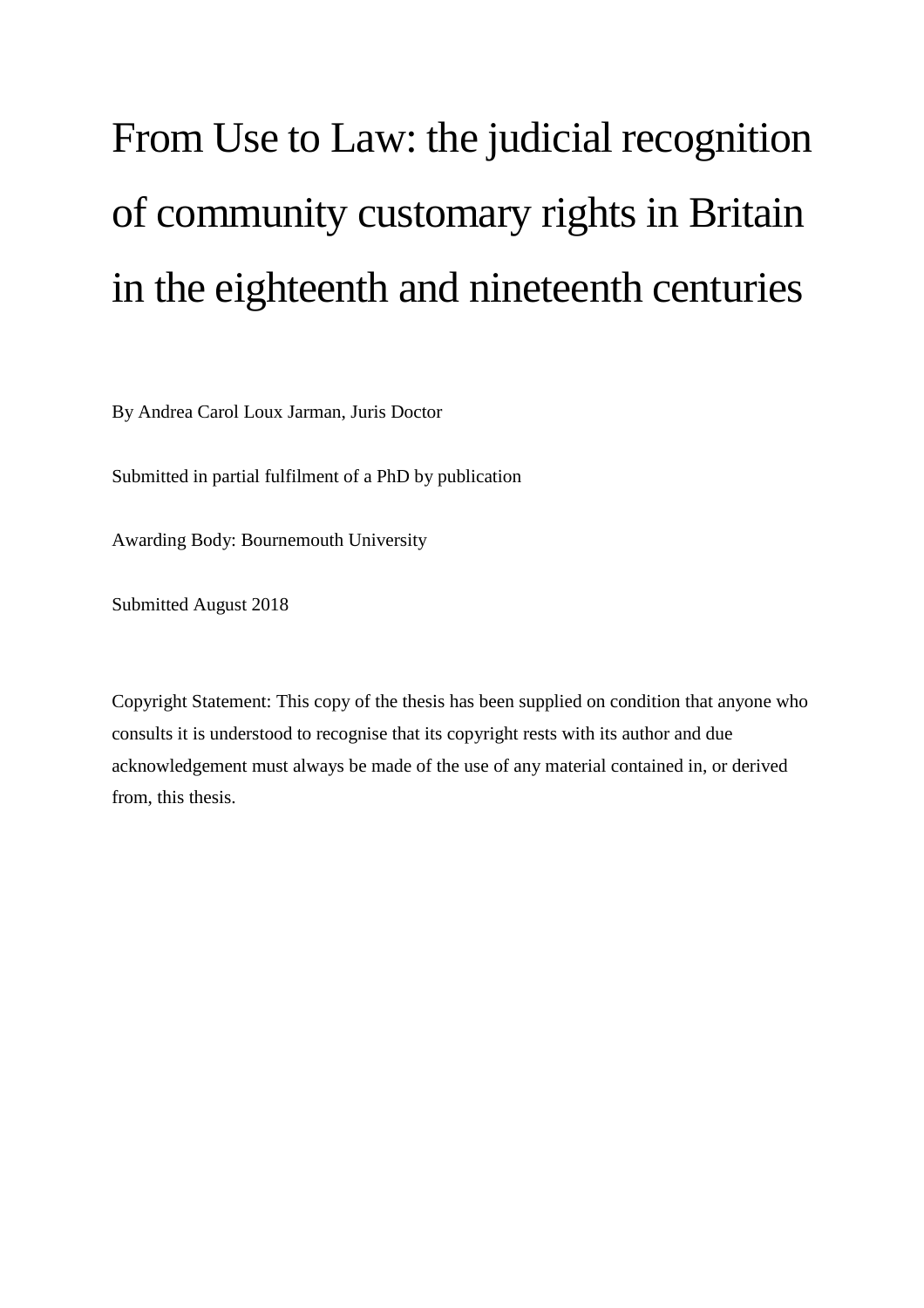# **Acknowledgements**

<span id="page-1-0"></span>The author would like to acknowledge and thank Professor John Cairns who acted as an informal supervisor of this synthesis. His intellectual guidance, mentorship and friendship were invaluable to the production of this synthesis.

The author would like to acknowledge and thank Dr Howard Davis for his support and assistance as internal supervisor.

The author would like to acknowledge and thank Professor John Baker for providing the candidate with a copy of his unpublished work.

The author would like to acknowledge the members of the London Legal History group who assisted with recommendations and copies of texts.

The author would like to acknowledge and thank those who provided child care for my daughter whilst producing this synthesis, and especially her godmother, Liz Edwardes, who also provided a 'room of my own' within which to write.

The author would like to acknowledge and thank her husband, Patrick Edmund Jarman, for his support, patience and 'Daddy Days' without which this synthesis could not have been written.

And thank you, Eibhlís, for tiptoeing, whispering and learning to stay silent whilst mummy worked towards her final deadline -- a deadline that you insisted she meet!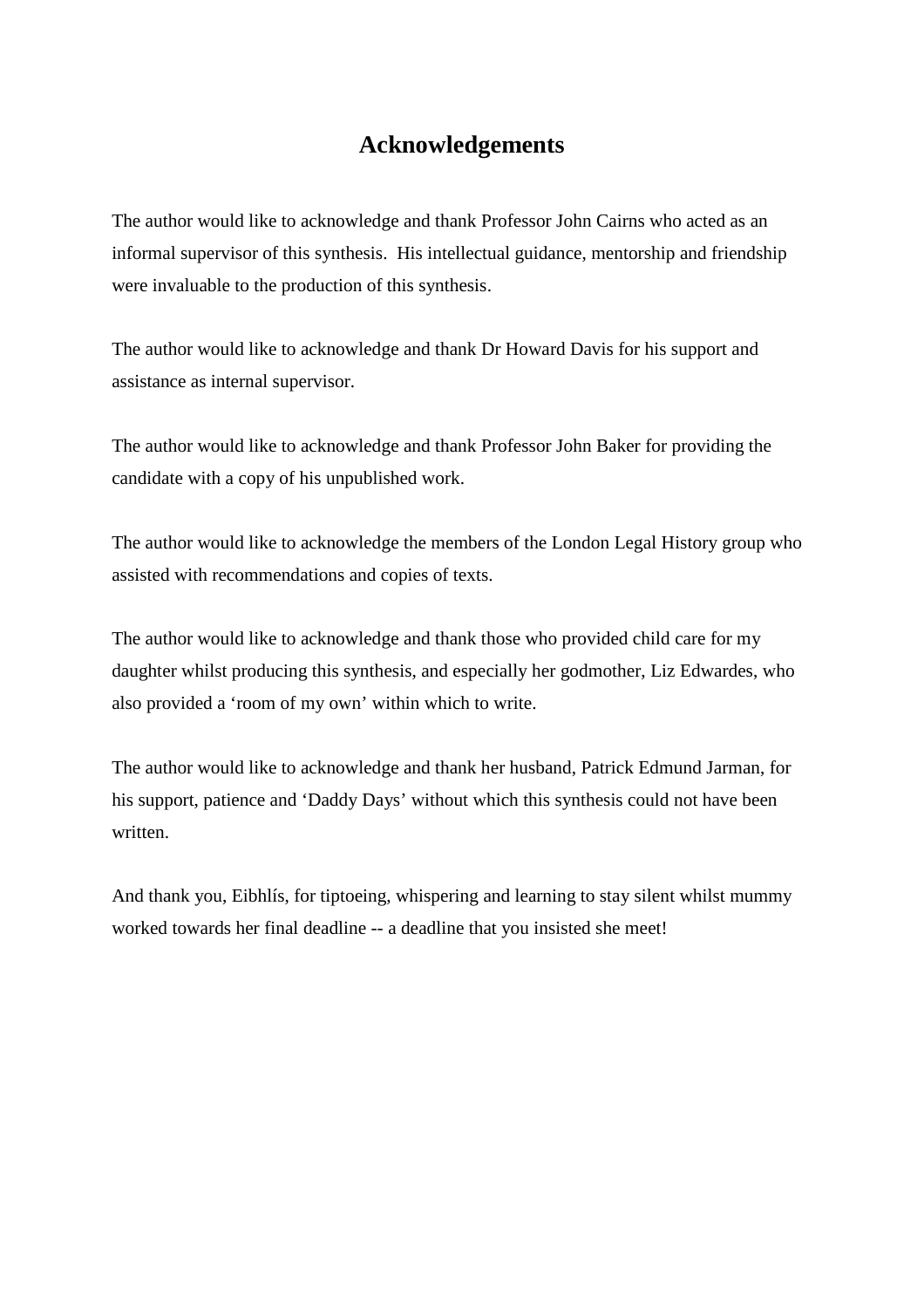## **Abstract**

<span id="page-2-0"></span>The subject of the submitted works and synthesis is the history of the adjudication by the central courts of England and Scotland of legal claims that local custom, established by community praxis, creates legal rights over land that inure to the fluctuating members of local communities.

The thesis of the submitted works, to paraphrase E.P. Thompson, is that custom litigation lies at the interface between law and community praxis. Customary rights are created 'in fact' by the praxis of a community, but once contested are recognised as creating 'local law' (England) or 'legal rights' (Scotland) by the courts. The submitted works explore this interface.

The synthesis begins with an examination of the literature on custom in English and Scots law and explains the development of the published works with reference to this literature and their contribution to the development of it.

The synthesis goes on to explain how the English law of custom and the Scots law of community servitudes constitute a single subject. A doctrinal and functional comparison is made between the English law of custom and the Scots law of community servitudes. Using evidence drawn from court decisions and the Session Papers, the use of the English law of custom in community servitude cases in both pleadings by Scots advocates and judicial decisions of the Court of Session and the House of Lords is demonstrated.

The synthesis argues that the reception of custom is an iterative process and examines how the method adopted in the three works on Scots law reflects this thesis. The development of legal archaeology from method to methodology is explored, as is the significance of the method for both the published works and the synthesis. Once community praxis reaches the courts, it is mediated by legal doctrine, legal process and procedure, legal professionals (both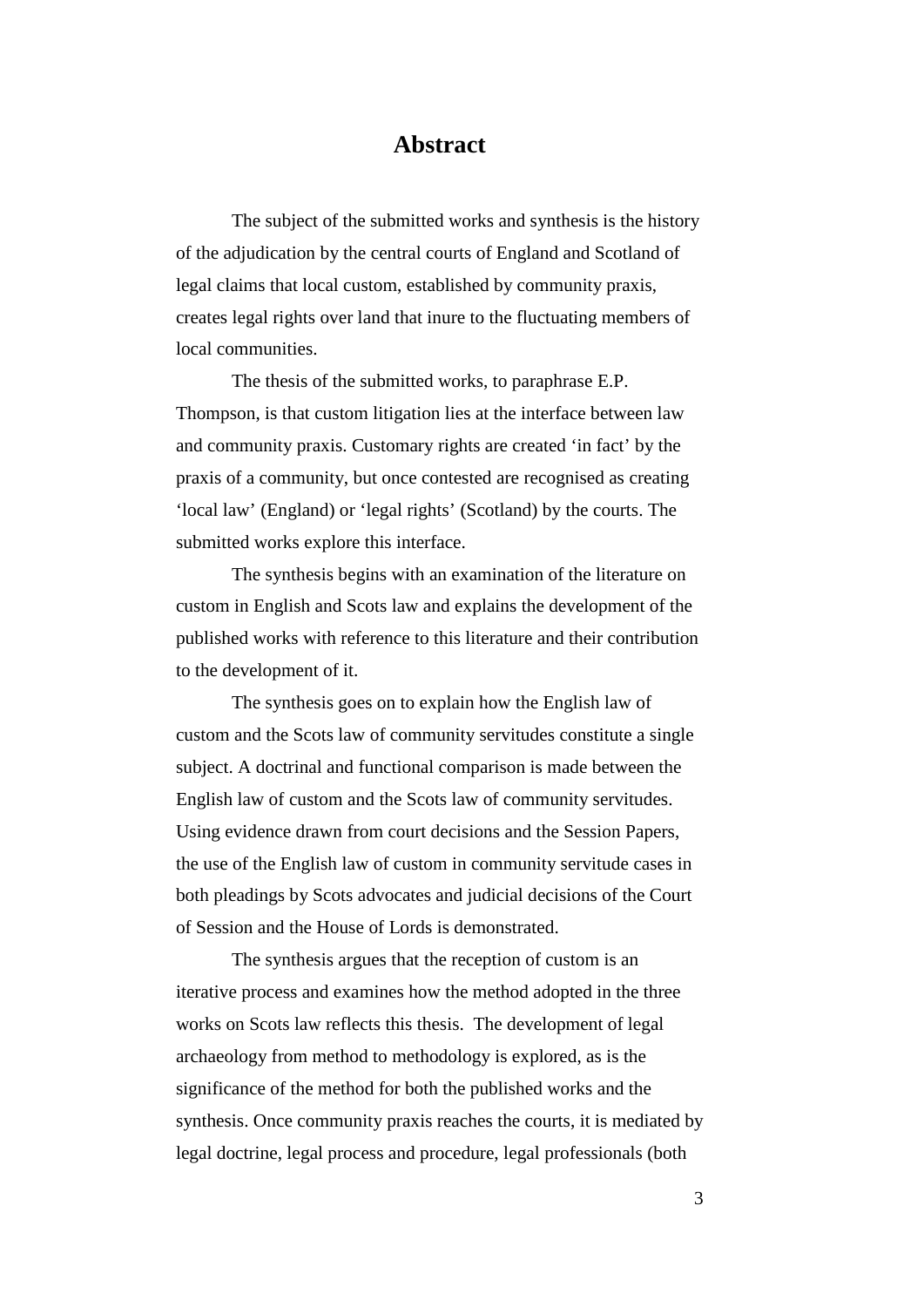lawyers and judges) and extra-legal events. The synthesis concludes that the central argument that underlies both the submitted works, and the methodology employed to produce them, is that the reception of customary rights is a process not an event.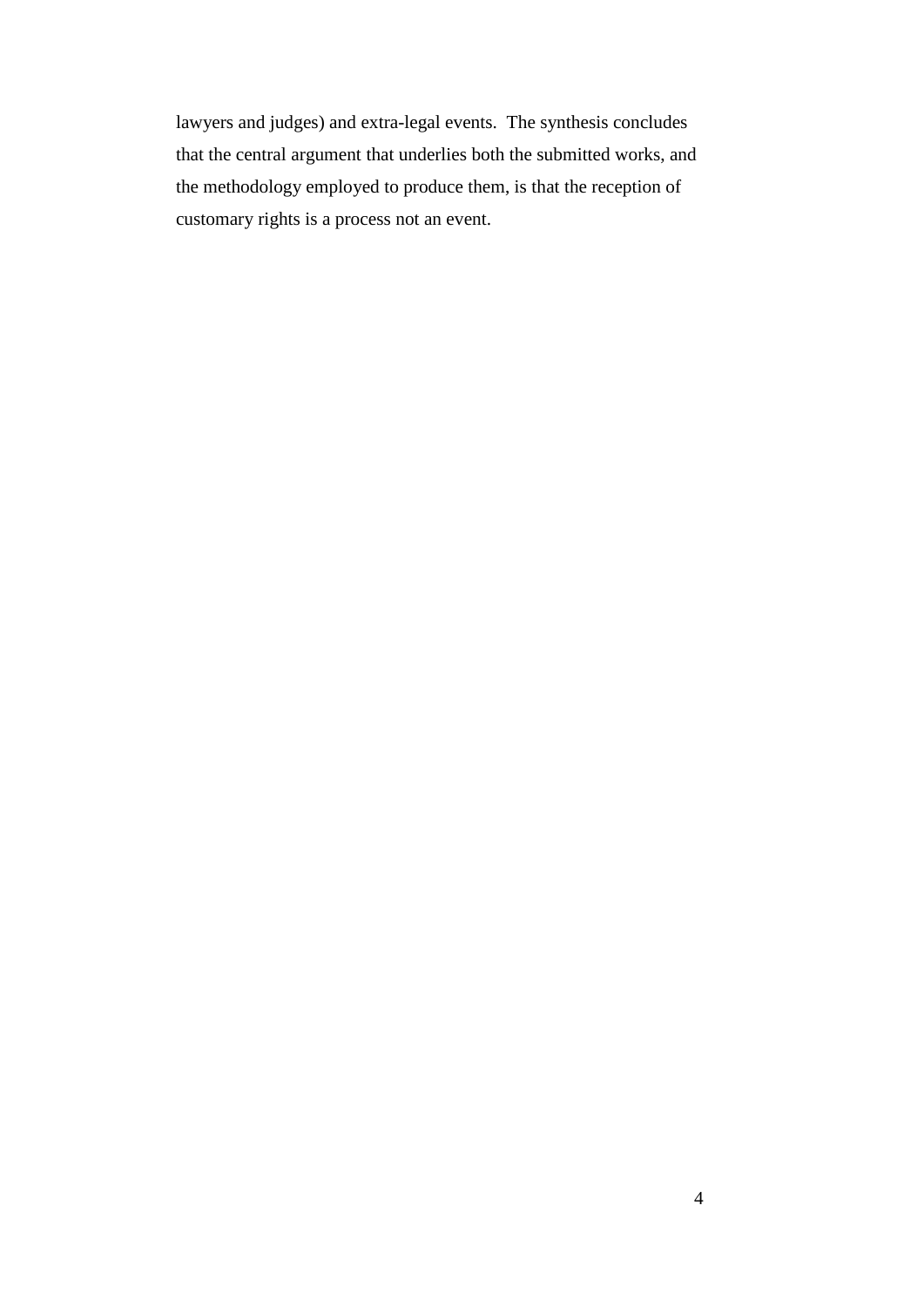# Table of Contents

| THE SUBMITTED WORKS, THE CONTEXT OF THE EXISTING                   |
|--------------------------------------------------------------------|
| LITERATURE AND THEIR CONTRIBUTION TO THE ADVANCEMENT               |
|                                                                    |
| THE LEGAL DOCTRINES UNDER CONSIDERATION IN THE SUBMITTED WORKS AND |
|                                                                    |
|                                                                    |
|                                                                    |
|                                                                    |
| THE LITERATURE ON CUSTOM AND THE CANDIDATE'S CONTRIBUTION TO IT 26 |
|                                                                    |
| THE RECEPTION OF COMMUNITY RIGHTS ARISING BY PRESCRIPTION IN SCOTS |
|                                                                    |
| THE METHOD AND METHODOLOGY OF THE SUBMITTED WORKS 43               |
| LEGAL ARCHAEOLOGY AND THE METHODOLOGY EMPLOYED IN THE SUBMITTED    |
|                                                                    |
|                                                                    |
|                                                                    |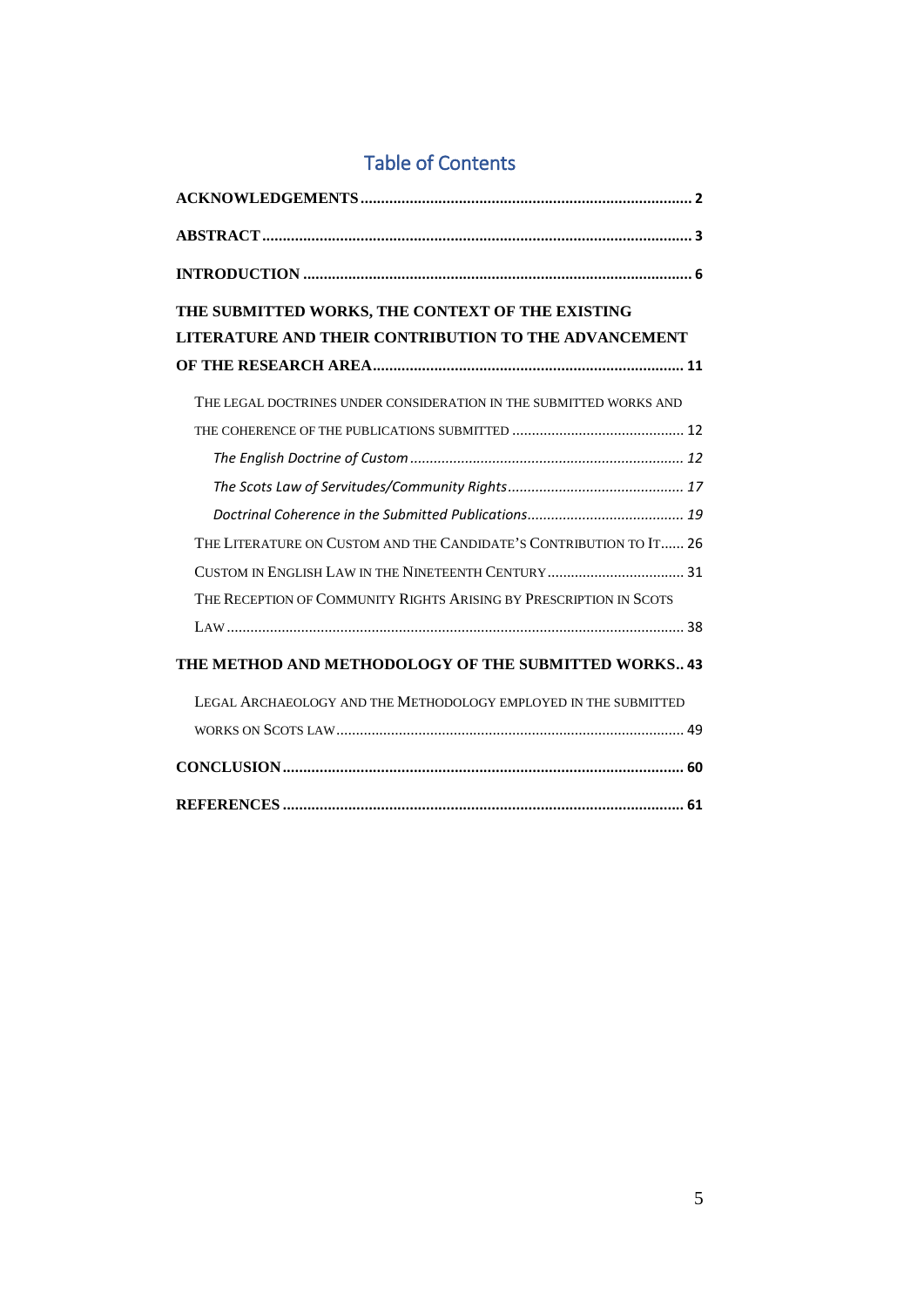## <span id="page-5-0"></span>**Introduction**

 $\overline{a}$ 

This synthesis draws together and presents the candidate's published work in the area of the judicial recognition of community rights in Britain in the eighteenth and nineteenth centuries. The submitted publications are made up of one article on the English law of custom and a chapter and two articles that on the Scots law of community servitudes/rights. Key requirements for a PhD by publication are that a clear link can be established amongst the published works such that they can be said to constitute a single study and that the works can be linked to the method or methodology used to produce them.

The intellectual links amongst the submitted works are detailed in the synthesis below, but it is important to note at the outset that the works have not merely been drawn together for the purposes of this submission. They were created as part of the candidate's intellectual, jurisdictional and geographical journey. What follows is a brief synopsis of that journey.

The writing of this synthesis has been to a significant and unanticipated extent an exercise in memoir. This was required by the candidate's understanding of the terms governing the production of this synthesis. For example, under the regulations for a PhD by publication, this synthesis should '[s]tress the coherence of the publications, linking them to the methodology adopted'.<sup>[1](#page-5-1)</sup> The candidate's method or methodology, on which published articles are silent, had to be reconstructed without 'post hoc'ing' – that is without indulging in the logical fallacy 'post hoc ergo propter hoc'.<sup>[2](#page-5-2)</sup> The individual journey that drove the candidate from one separately

<span id="page-5-1"></span><sup>1</sup> *8A Code of Practice for Research Degrees (Policy, Procedure and Guidelines) Academic Year 2017-18* 71.

<span id="page-5-2"></span> $2$  The verb form of this phrase is taken from the teaching technique of Cornell's former Dean, Stewart Schwab, who would call on students to identify 'post hoc'ing'.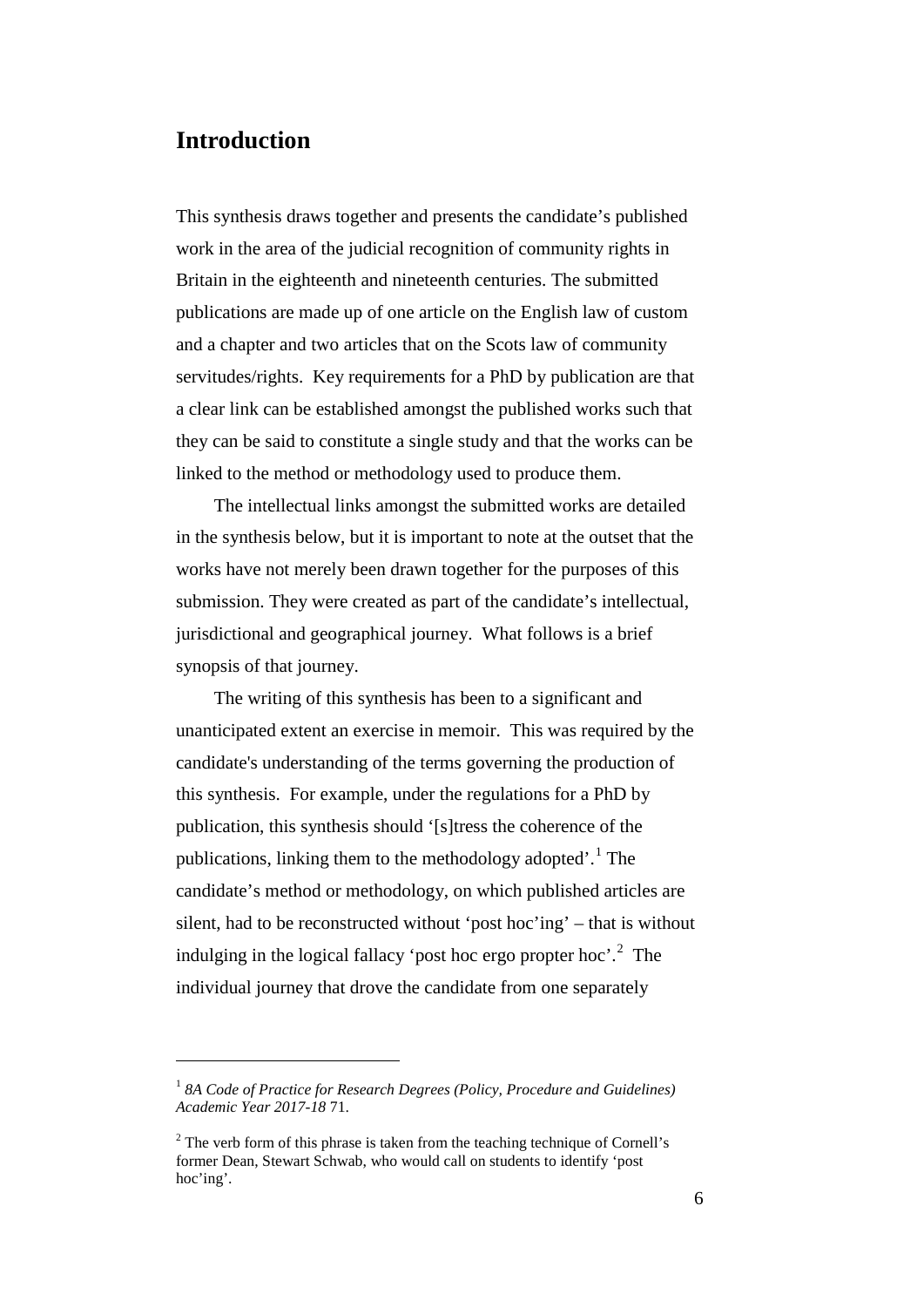published article to the next and the genesis of the method used is therefore usefully detailed to demonstrate the links between them.

'The Persistence of the Ancient Regime: Custom, Utility and the Common Law in Nineteenth-Century England' (hereinafter, *Persistence)* was written whilst the candidate was a student serving on the editorial board of the *Cornell Law Review*. [3](#page-6-0) With the exception of a brief foray to the House of Lords Record Office to view materials on the Prescription Act, the sources available to the candidate were those available in the Cornell Law Library, circa 1992-93. The article is based mainly upon published law reports, taken together with both nineteenth and early  $20<sup>th</sup>$ -century secondary sources, as well as contemporary works of jurisprudence, social and legal history.

Whilst writing *Persistence* in the United States, the candidate came across the Scottish case of *Dempster* v *Cleghorn* 1813.<sup>[4](#page-6-1)</sup> It was indexed under 'custom' in the volume of House of Lords law reports that the candidate was consulting for an English case. The case, which dealt with the right of the community to kill rabbits on St Andrew's golf course, struck the candidate as one that might benefit from what has become known as 'doing a Simpson' – that is, an article focusing on a single case that analyses its production through a deep and thorough review of the factual basis of the case, its historical context, and the iterations of the case as it makes its way through the legal process. The case was from the wrong jurisdiction to be included in *Persistence* and so was photocopied and filed away.

Upon graduation in 1993, the candidate moved from Ithaca, NY to Lancaster University in the north of England to take up a lectureship. At the 1994 meeting of the British Legal History Conference in Durham, the candidate met Professor John Cairns and asked if he knew of any articles about the case of *Dempster*. He said 'no' but reminded the candidate that Scotland was a mixed jurisdiction and that written records of advocate submissions were held by the

<span id="page-6-0"></span><sup>3</sup> 79 Cornell Law Review 183-218 (1993).

<span id="page-6-1"></span> $4$  [1813] 2 Dow 40.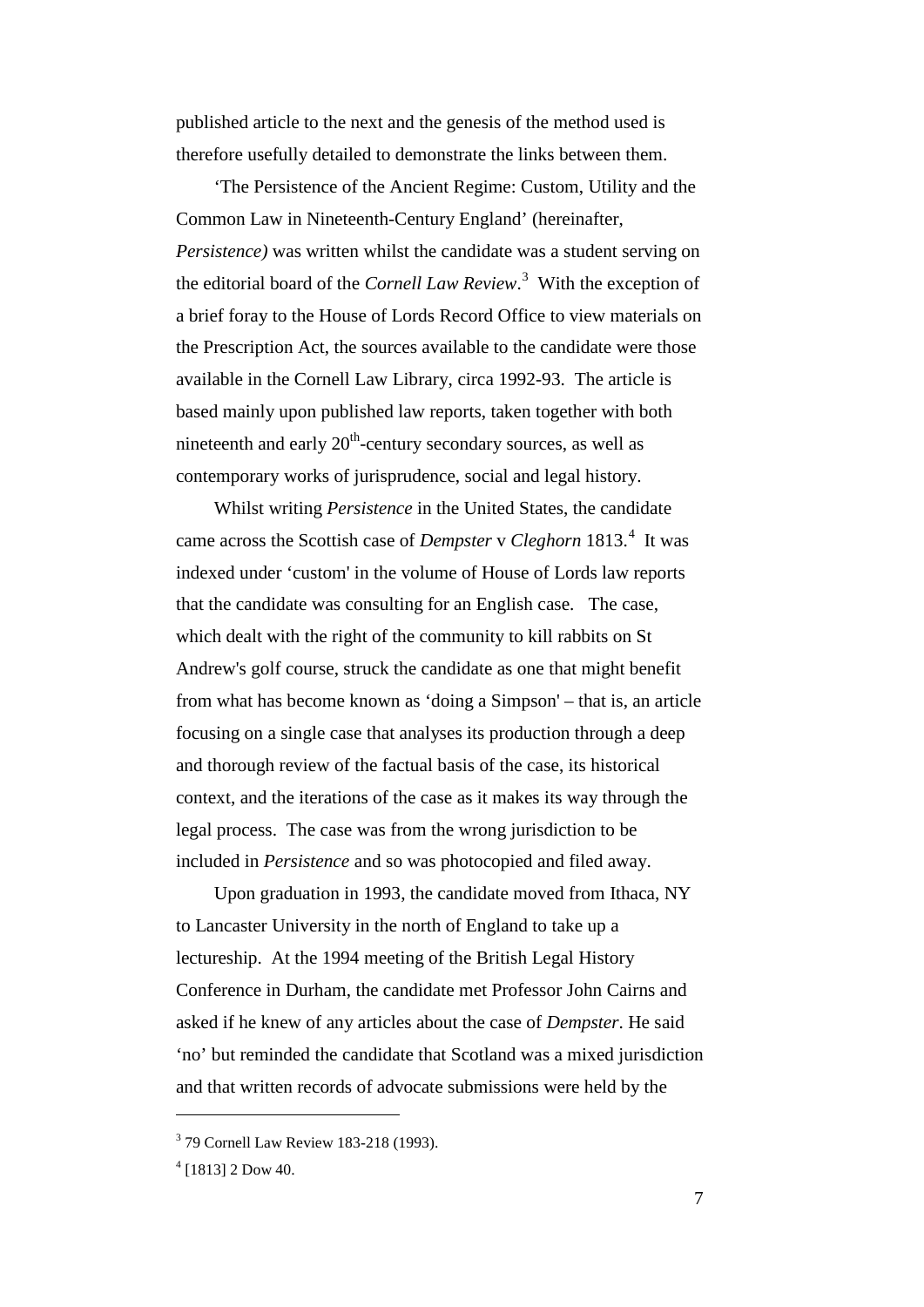Advocate's Library and Signet Library in Edinburgh.

Professor Christopher Gane, who would go on to be Professor of Scots Law and Dean of the Law Faculty of the University of Aberdeen, had been Head of the Law Department at Lancaster in the 1980s, so the library had a substantial Scots law collection. In those days, lecturers were given a small pot of research money to use as they liked. The candidate travelled to Edinburgh to begin her research on *Dempster v Cleghorn.* The Session Papers, together with records held by the National Record Office,<sup>[5](#page-7-0)</sup> the record office of St Andrews University and the secondary sources available at the University of Edinburgh's law library proved fruitful in terms of detailing the story of the *Dempster* litigation.

In 1996 the candidate took up a post at Edinburgh University. In the library of Old College, the candidate found that seeking out a summary of the law that had been applied in *Dempster* proved to be more challenging than anticipated. Whilst there was an entry on the subject of 'custom' in Scots law by David Sellar in the Stair Memorial Encyclopaedia, it was obvious, as detailed below in the section on doctrine, that the term 'custom' in Scots law was used more narrowly than in English law. The doctrine applied in cases such as *Bruce v Smith*<sup>[6](#page-7-1)</sup> was not the same as that applied in *Dempster*.<sup>[7](#page-7-2)</sup>

The three submitted works on the recognition of local customary use rights in Scots law had their origin in a search for the law that lay behind the story of the St Andrews golf links and the extirpation of its rabbits by the inhabitants. The section on methodology, below, details the available sources and how those sources were used in the production of the three submitted works on Scots law.

<span id="page-7-0"></span><sup>&</sup>lt;sup>5</sup> The Scottish Record Office changed its name to the National Archives of Scotland in early 1999. In 2011, pursuant to the Scotland Public Records Act 2011, it merged with the General Register Office for Scotland to become the National Records of Scotland (NRS).

<span id="page-7-1"></span><sup>6</sup> 1890 17 R 1000

<span id="page-7-2"></span><sup>7</sup> David Sellar, 'Custom as a Source of Law' 22 Stair Memorial Encyclopaedia (Edinburgh: The Law Society of Scotland/Butterworths, 1987).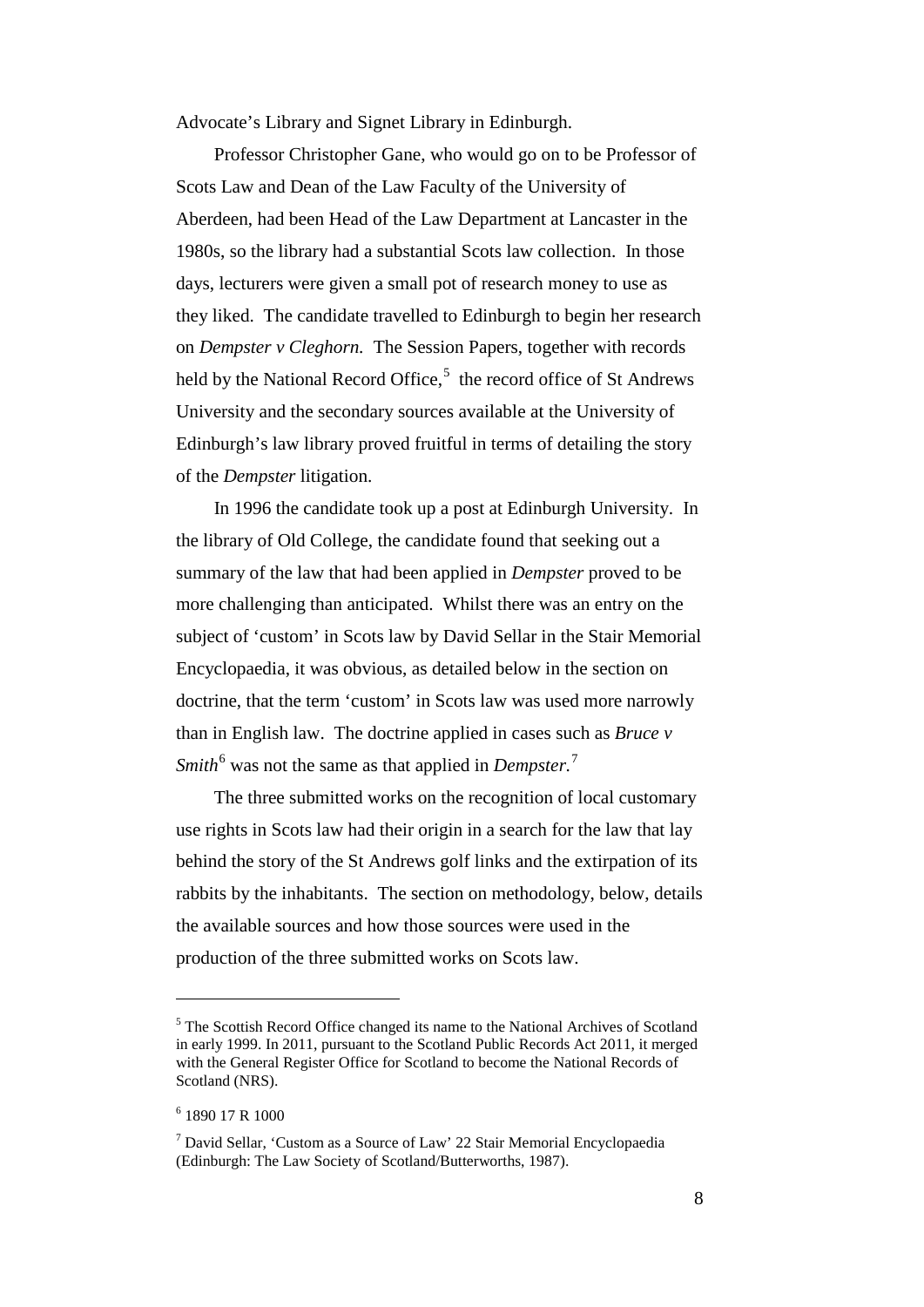This brief foray into the autobiographical, whilst difficult to situate in the body of the synthesis, is nevertheless key to the exercise carried out in it. As recognised by Professor Baker in his chapter detailing his method, academic scholarly works are shaped by such mundane elements as geography and the availability of research funds.<sup>[8](#page-8-0)</sup> This is especially true of works produced before the wide availability online of both primary and secondary sources. The contribution to scholarship of visiting physical archives also cannot be underestimated. The scholarly traveller gleans much about a legal culture through living and working in it – even if only briefly. Working in Scotland, for example, emphasised the small size of the legal community there and the significance of the relationships both amongst advocates and other members of the community.<sup>[9](#page-8-1)</sup>

This brief autobiography also assists with the synthesis as an exercise in historiography. *Persistence*, for example, reflects the contemporary intellectual concerns and trends in the academy in the early 1990s and, indeed, earlier – the candidate had been introduced to the canon of the English Marxist social historians as part of a history degree in the early 1980s. The submitted works were shaped by what was being read by law professors and students at the time they were written, for example, the historical studies of Brian Simpson, which later would form the basis of the method used in *Rabbit Massacre* and the other works on Scots law.<sup>[10](#page-8-2)</sup>

Finally identifying one's method and methodology after the fact fundamentally involves an exercise in academic genealogy. Beyond formal publications, the intellectual backgrounds and interests of

<span id="page-8-0"></span><sup>&</sup>lt;sup>8</sup> Sir John Baker, Reflections on "doing legal history", in Anthony Musson and Chantal Stebbings (eds.) *Making Legal History: Approaches and Methodologies* (Cambridge University Press 2012).

<span id="page-8-1"></span> $9^9$  See, e.g., Henry Cockburn's connections to the purser in the Glen Tilt litigation. *Test Cases* 229.

<span id="page-8-2"></span> $10$  Another historiographical footnote to that era is that Simpson's work appears to have been influenced by the work of the anthropologist Clifford Geertz, whose method of 'thick description' was a significant influence on historians in the 1980's.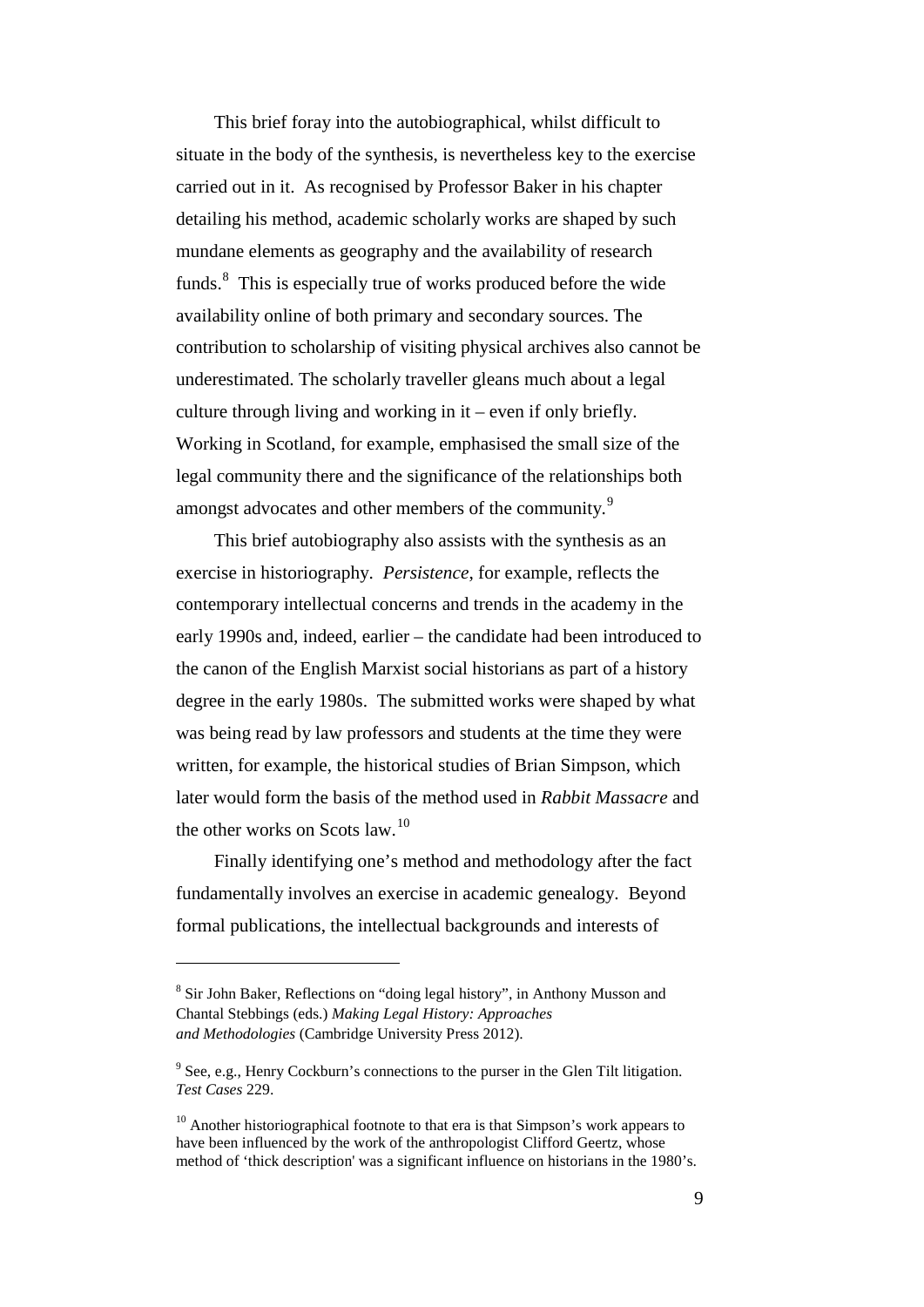professors who advised the candidate both formally and informally shaped the submitted works. As a student, and moreover, a student of history, any assessment of the methodology of the submitted works requires situating the candidate as part of a particular academic tradition that existed at a particular place and time.<sup>11</sup>

Such an exercise dates both the candidate and the submitted works, but the writing of this synthesis has shown that life experience can help to avoid scholarly mistakes. Whilst writing the section on *Legal Archaeology* for this synthesis, it was noted that Peter Fitzpatrick had suggested the term to Brian Simpson and that Julie Novkov had situated the methodology of legal archaeology in Foucault's scholarship – particularly as interpreted by Peter Fitzpatrick and Ben Golder.<sup>[12](#page-9-1)</sup> Rather than hypothesise as to what Professor Fitzpatrick meant when he advised Brian Simpson what to name his method, the candidate wrote to him to ask whether he had published anything on the subject or would be willing to be interviewed as to why he suggested that Simpson call his method legal archaeology.

Having taught on a faculty peopled by post-modernists at the same time as Simpson was publishing *Leading Cases*, something about Fitzpatrick's advice struck the candidate as a quip reflecting contemporary intellectual theories and vocabulary rather than a deeply thought out proposal that there was a relationship to be drawn between Foucault's archaeology of knowledge and the methods of Brian Simpson. And so, it proved to be. He replied,

<span id="page-9-0"></span><sup>&</sup>lt;sup>11</sup> As Christopher Hill said in his introduction to *The World Turned Upside Down*, **"**History has to be rewritten in every generation, because although the past does not change, the present does; each generation asks new questions of the past and finds new areas of sympathy as it re-lives different aspects of the experiences of its predecessors." *The World Turned Upside Down: Radical Ideas During the English Revolution* (originally published 1975, Penguin 1991).

<span id="page-9-1"></span><sup>12</sup> AWB Simpson *Leading Cases in the Common* Law (Clarendon Press 1995) 10, Julie Novkov, 'Legal Archaeology' (2001) 64(2) Political Research Quarterly 348, 350.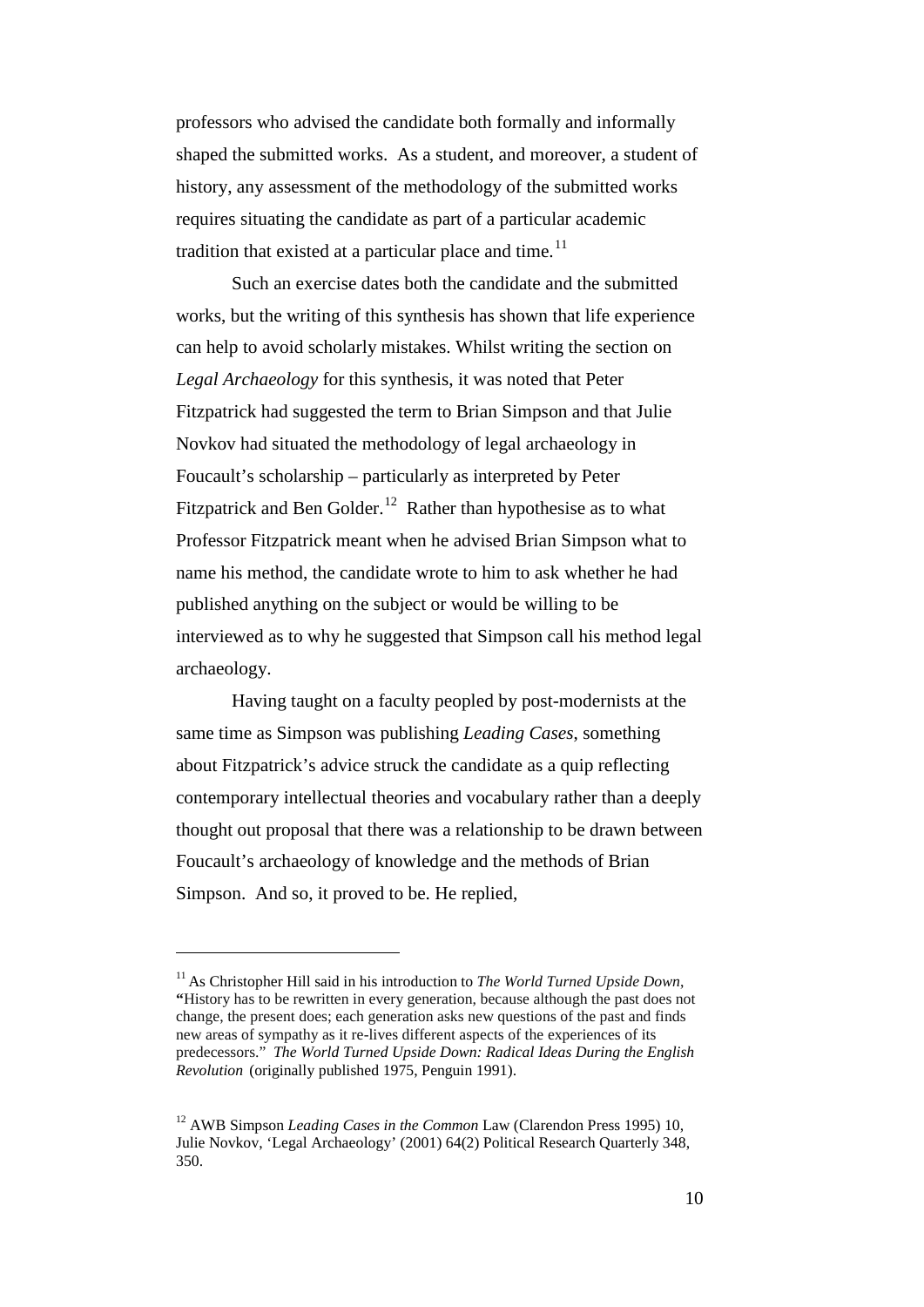"Thank you for your intriguing email of the 2nd. I do so wish that it were possible for me to engage with your query, but I have not the faintest memory as to why I suggested this to Brian. I suspect it was a fleeting point made in a conversation about many things rather than something long-considered and responsible."<sup>[13](#page-10-1)</sup>

His reply, as well as the scholarly instinct and ability to directly query the source, so as to avoid a post-hoc explanation of the development of the methodology of legal archaeology, can be ascribed in large part to the historical and legal training and development of the critical scholarly sensibilities appropriate to a candidate for the degree of Doctor of Philosophy. But it also reflects the personal experience of the candidate as a scholar and academic. This is the point of this unconventional foray into the autobiographical in the context of a synthesis of published works for a PhD by publication. In order to assess the scope, method and methodology of the previously published works, historiography, intellectual genealogy, geography and even autobiography must be considered in order to trace the development of the research questions posed, the methods used to answer them and the links amongst the final, resulting works submitted by the candidate for the award of a PhD by publication.

# <span id="page-10-0"></span>**The submitted works, the context of the existing literature and their contribution to the advancement of the research area**

The body of work that is the subject of this synthesis consists of three law review articles and one chapter on the subject of the reception of local custom by the central courts in Britain in the eighteenth and nineteenth centuries as either a source of law (England) or source of legal right (Scotland) (hereinafter the 'submitted works'). The local customs at issue in the submitted works concern community land use – that is the legal right of the (fluctuating) inhabitants of a distinct

<span id="page-10-1"></span><sup>&</sup>lt;sup>13</sup> Email from Peter Fitzpatrick to the author (3 February 2018).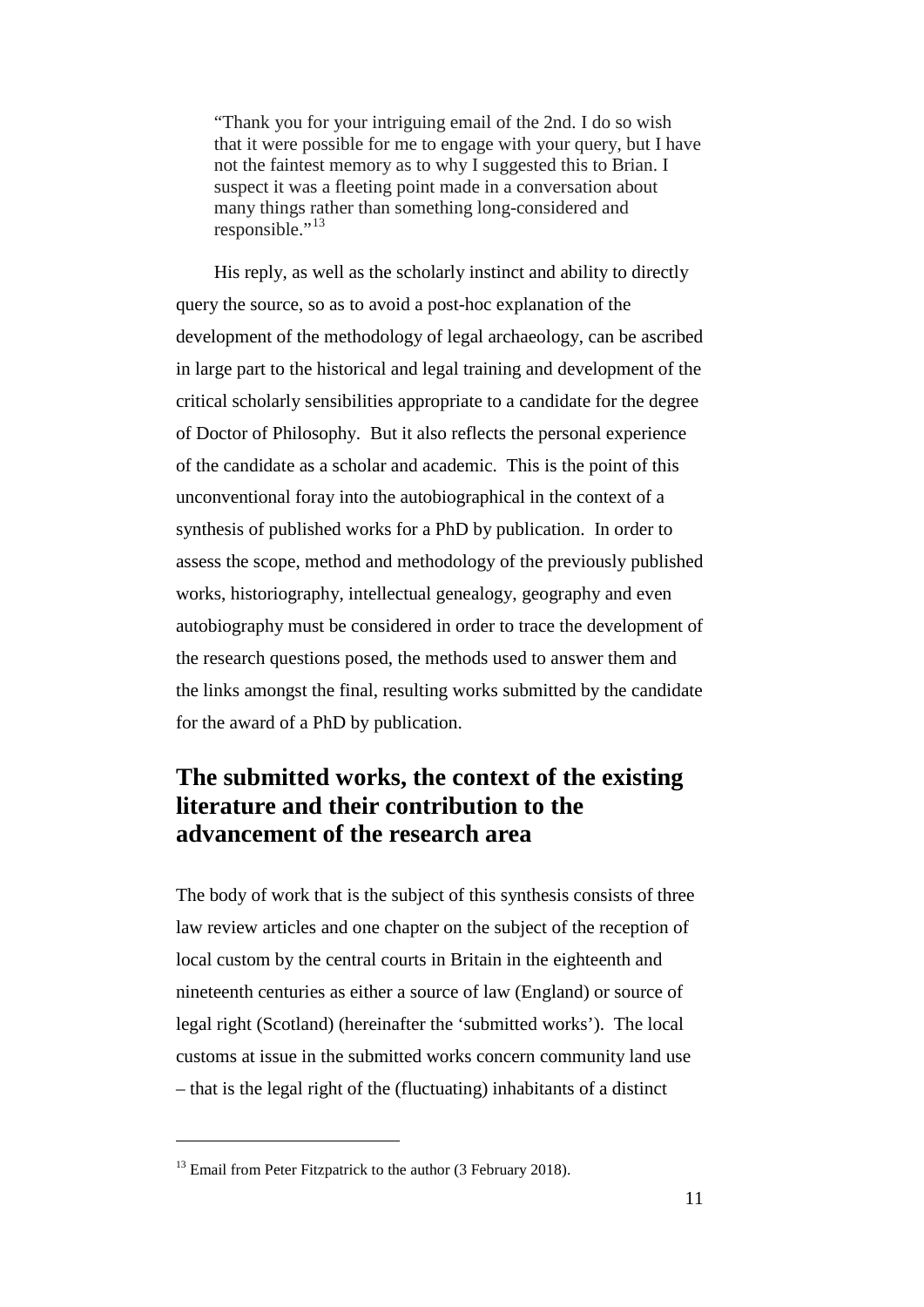geographical locale to use land in particular ways as a result of long use.

#### <span id="page-11-0"></span>*The legal doctrines under consideration in the submitted works and the coherence of the publications submitted*

The submitted publications are made up of one article on the English law of custom and a chapter and two articles that concern the Scots law of community servitudes/rights. The following section explains why these two, distinct doctrines from two distinct jurisdictions constitute a single study. Whilst constituting a singular research journey, the candidate has never had occasion to compare and contrast the English law of custom and the Scots law of community servitudes/community rights. What follows is first, a brief explanation of the elements of the relevant doctrines, and secondly, an explanation of how the legal history of the two distinct doctrines form a single two doctrines form a single study.

#### <span id="page-11-1"></span>**The English Doctrine of Custom**

The legal doctrines under consideration in the submitted works concern the reception at law in the central courts in England and Scotland of community customs of land use in the eighteenth and nineteenth centuries. In England, the legal doctrine under consideration is that of 'custom'. Custom is the legal doctrine through which local use rights over land could be recognised by the central, royal courts of both law and equity as having created to *lex loci*, or local common law. *Lex loci* varied the common law but was not contrary or repugnant to it. In the context of a dispute over the use of land by copyholders or inhabitants where custom was claimed, the court would first determine whether a custom existed as a matter of fact and then go on to determine whether that custom was good custom at law. Where a good custom was found, the royal courts took judicial notice of it as *lex loci*, i.e., the controlling common law of the locality. The court would then apply that law to the dispute before it.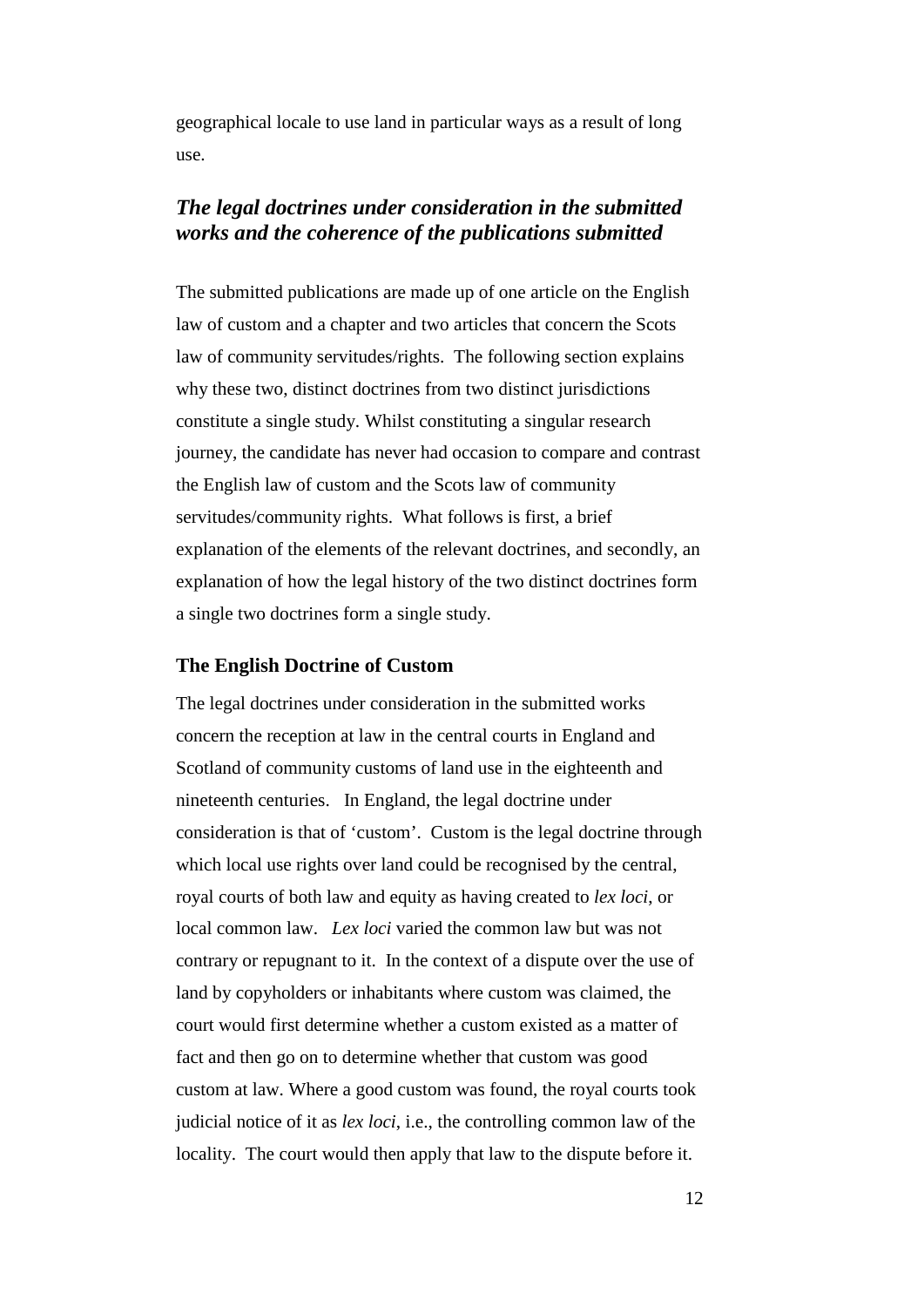So take for example to the iconic case of *Hall v Nottingham*, which involved a custom of dancing around a Maypole on a village green.<sup>14</sup> Absent a custom to the contrary, the dancing villagers would have been committing trespass by going onto land that they did not own to dance. Once the custom was recognised by the court as *lex loci*, however, had a legal right, under the common law, to go onto the land and dance.

The fact that the court takes judicial notice of the custom highlights that custom or *lex loci* was not created by the common law court; it was recognised by it. The doctrine of judicial notice of custom as local common law originates in England's pluralist legal system. It was the mechanism that the royal courts used to recognise and enforce the law of other jurisdictions – whether manor, city or county or kingdom.

The source of *lex loci* could vary, but the 'customs' that are the subjected of the submitted works are by the praxis of a community. The source of law was the community praxis itself. The court merely acted to recognise the custom asserted as *lex loci*. Alleged customs have to be proved to exist both as a matter of fact and as a matter of law. Proof of fact involved evidence of long use. Proof of custom could be written, for example in the custumals of a manor, and/ or be testified to by older members of the community.

Once shown to have existed in fact, the alleged custom would have to be shown to exist as a matter of law. To be good custom at law, custom must be ancient – that is to have existed beyond the memory of man, the legal date of memory being 1189 by analogy to the writ of right. The antiquity of custom, however, was legally presumed and could only be rebutted by evidence of contrary use. By the nineteenth century, in the courts under study in *Persistence*, it was widely acknowledged that antiquity was a legal fiction. Ultimately, the Prescription Act (1832) did away with the requirement of proof of

<span id="page-12-0"></span> $14 n 25$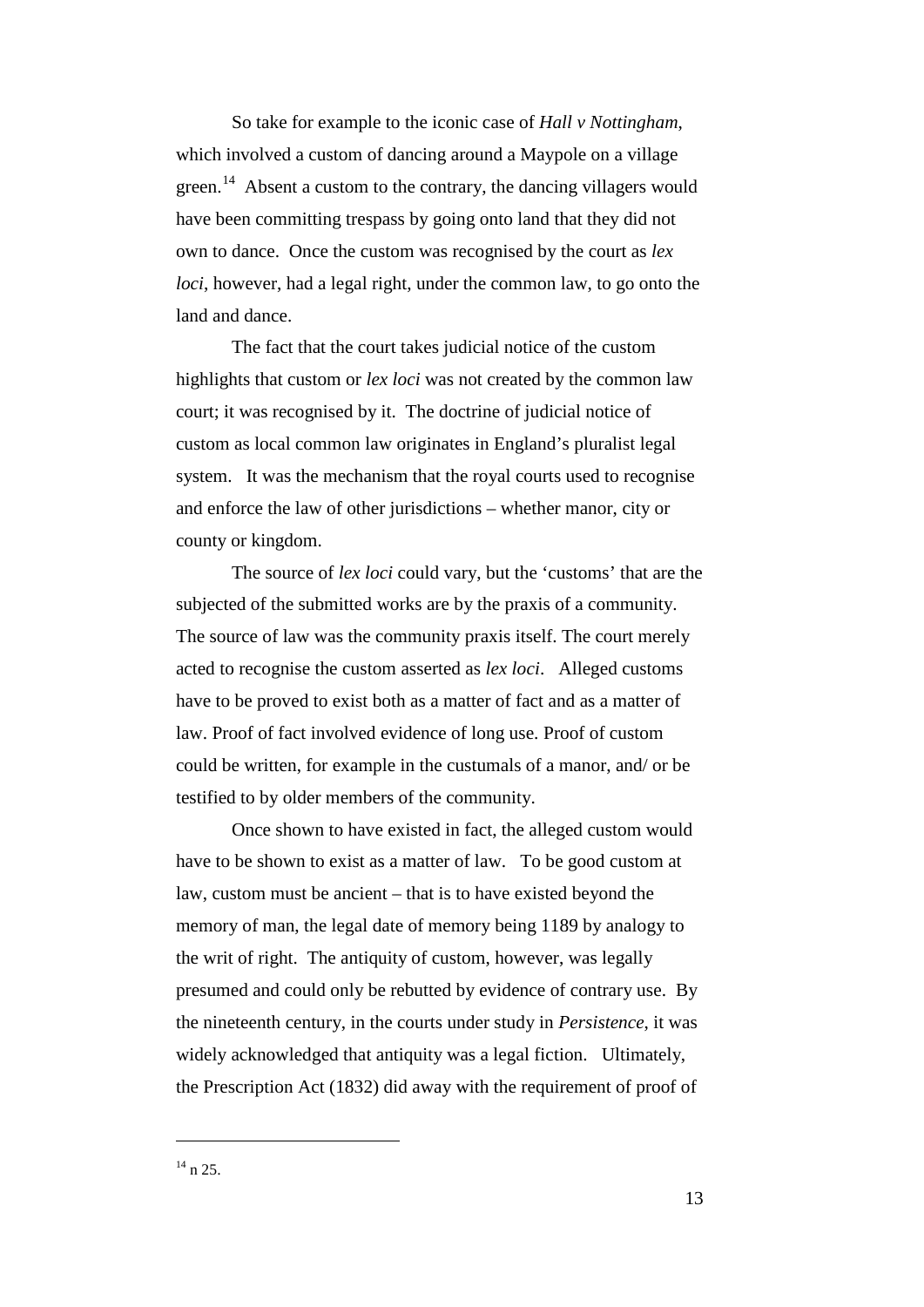use 'past the memory of man' for copyhold customs, although it remained in place for the 'easement-type customs' that were claimed by communities.

The custom must have been exercised continuously – any significant interruption would indicate that the custom was not *lex loci* at all. Continuous community exercise of rights over land both gave rise to the custom and was evidence that the community recognised the custom and exercised it 'as of right'.

The custom must be certain. The court took judicial notice of custom as a law that lay without its jurisdiction; therefore, both the substantive nature of the custom, as well as the limited area or jurisdiction to which the *lex* loci applied, must have been certain.

Finally, custom must be reasonable. By definition, custom varied the common law, but at the same time, it must not have conflicted with any fundamental principle of the common law, or, indeed, be contrary to positive law. Doctrine states that the test of reasonableness was applied to the custom as it was exercised at the time and in the context in which it was asserted. The court was not meant to consider the reasonableness of custom's origins. This allowed the court to refuse to recognise customs that, whilst perhaps reasonable in their origins, were no longer so – either in the contemporary context or in the manner in which they were being exercised.

In *Customs in Common*, Thompson traced the influence of the decision in *Gateward's Case* (1607)<sup>[15](#page-13-0)</sup>, a unanimous decision of the Court of Common Pleas that both established the four modern elements of good custom: antiquity, certainty, continuity and reasonableness and limited the class of persons who could claim a profit à prendre (the right to take something from the soil) by custom. Thompson's central concern was the impact of *Gateward's Case* in

<span id="page-13-0"></span><sup>15</sup> 6 Co. Rep. 59b, 60b, 77 ER 344, 345 (KB 1607).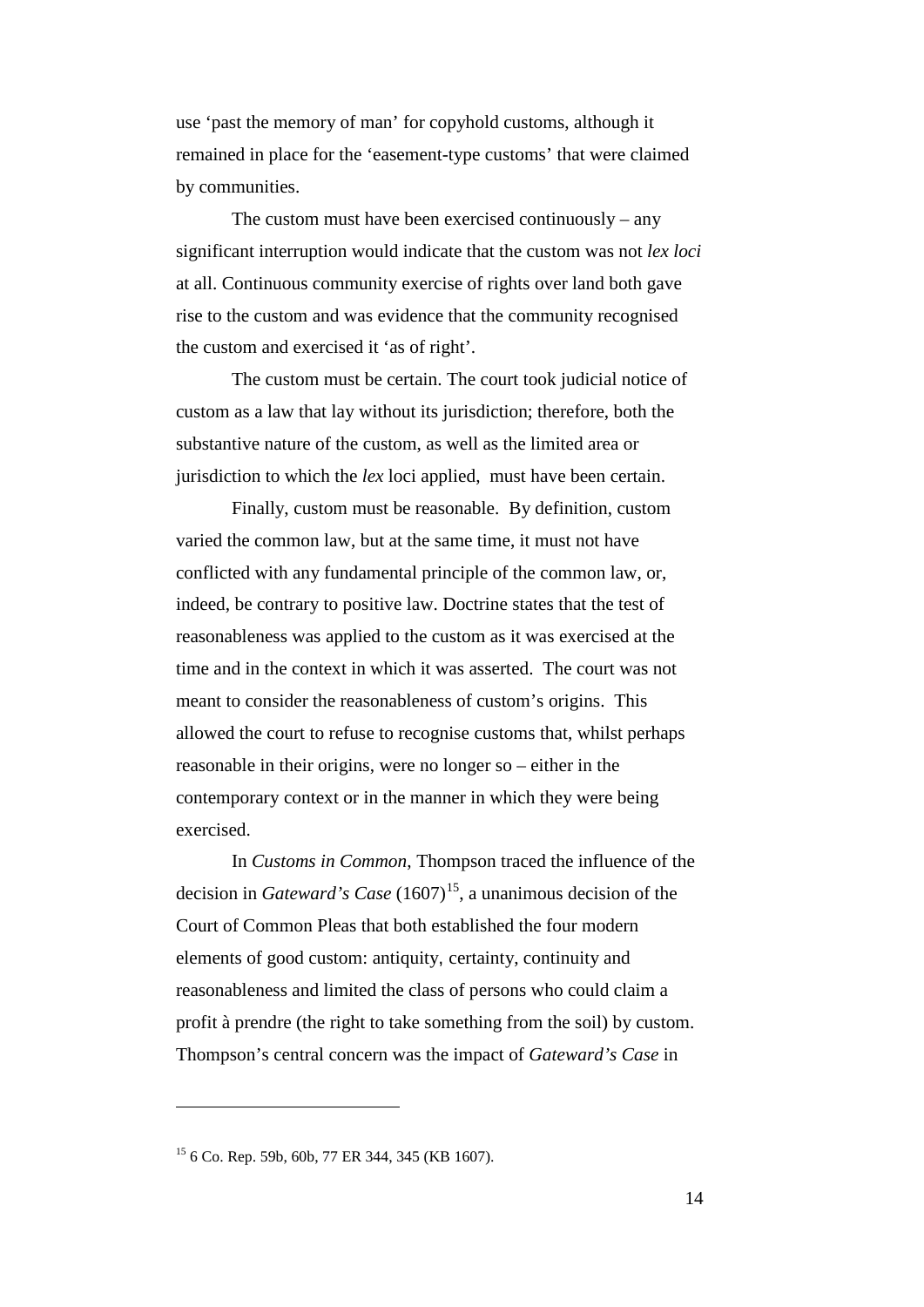the eighteenth century and, in particular, the impact on landless cottagers.

A year after the decision in *Gateward's Case* the case of *Tanistry[16](#page-14-0)* was heard by the Justices of King's Bench. *Tanistry* was a case that concerned the reception by the common law of the Irish system of inheritance under which the "oldest and most worthy man of the blood and surname" would inherit the estate of the deceased. The question in *Tanistry* was whether the adoption of English common law had abolished this custom or whether the court would take judicial notice of *Tanistry* as *lex loci* or local common law.

The case of *Tanistry* and the role of the common law in the conquest of Ireland is explored at length by Hans Pawlisch. [17](#page-14-1) As a type of action, it is the more familiar application of the doctrine of judicial notice. In *Tanistry*, the plaintiffs asked the court to take judicial notice, and decide a case under, foreign, Brehon law. The fact that in *Tanistry* the same doctrine was applied to take judicial notice of the law governing the system of inheritance rights of a conquered country as was applied to judicially recognise the familiar, domestic customary rights of inhabitants sometimes generates confusion.<sup>[18](#page-14-2)</sup> In England, the law of custom, using the same name, with the same doctrinal test, and the same theory of judicial notice was applied to judicially recognise vastly different subject matters.

In Scots law, the two factual situations are dealt with by very distinct doctrines. Rights in the nature of inhabitant customs attached to burghs are litigated as servitudes or community rights, whilst the doctrine of 'custom', the elements of which are the same as in English law, is reserved for the judicial recognition of customs that are 'foreign' to Scots law that are found within the jurisdiction, especially

<span id="page-14-0"></span><sup>16</sup> (1608) Davis 28, 80 ER 516.

<span id="page-14-1"></span><sup>17</sup> Hans S. Pawlisch, *Sir John Davies and the conquest of Ireland: a study in legal imperialism* (CUP 1985).

<span id="page-14-2"></span><sup>18</sup> Christopher Jessel, *The Law of the Manor* (Wildy, Simmonds and Hill Publishing 2012) at 45-46.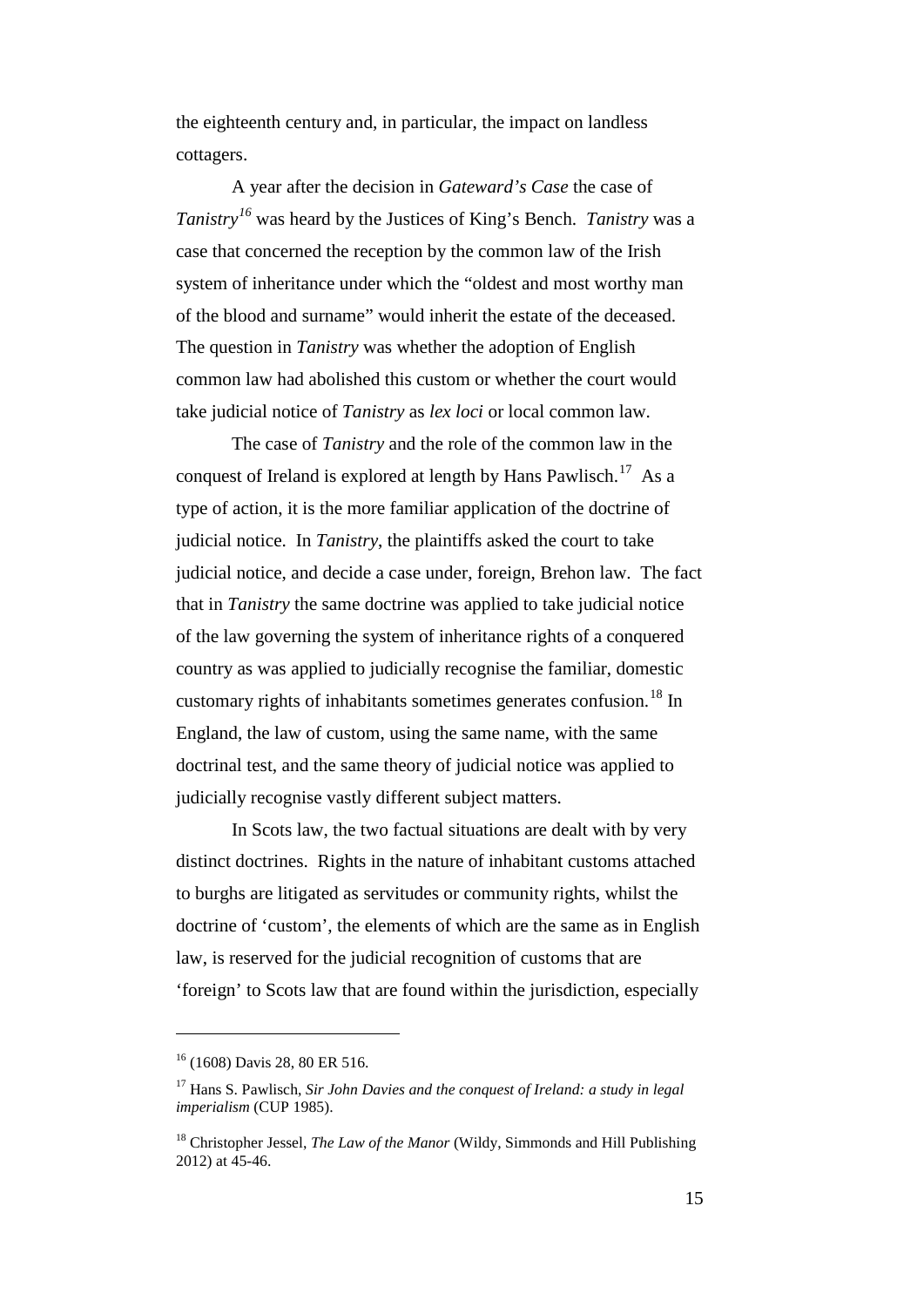Udal law. The doctrine denominated 'custom' in Scots law is very close to the doctrine of custom found in *Tanistry*. Dr. David Sellar recognises this in his chapter on custom in the *Stair Memorial Encyclopedia*. In his estimation,

> "[t]here is a clear parallel to be drawn between the leading case of *Bruce v Smith* [wherein the Court of Session refused to recognise the pursuer's customary right under the local, applicable, Udal law of Shetland to 1/3 of the proceeds of a whale drive] and the leading *Tanistry Case* in England. In both instances, the 'custom' in dispute derived from a legal order distinct from the common law: Udal law as distinct from Scots common law in the one, and Irish 'Brehon law' as distinct from English common law in the other."<sup>[19](#page-15-0)</sup>

As we shall see, below, the doctrine that is closest by analogy to the doctrine in Scots law through which rights of a community are recognised by passage of time or prescription is that of servitudes. Dr Sellar states that the doctrine of 'Custom' in Scots law,

> "except as synonymous with use rights over a period of time, plays no part in the recognition of particular servitude rights." $^{20}$  $^{20}$  $^{20}$

Whilst the doctrine of 'custom' in Scots law has nothing to do with servitudes that arise by prescription, as discussed below, servitudes held by incorporated communities on behalf of their inhabitants are analogous to rights that inured to English communities under the English doctrine of custom – custom in the *Gateward's Case* sense of the term:

<span id="page-15-0"></span><sup>19</sup> David Sellar, 'Custom as a Source of Law' 22 Stair Memorial Encyclopaedia (Edinburgh: The Law Society of Scotland/Butterworths, 1987) paras 356-358, para 388.

<span id="page-15-1"></span> $20$  ibid para 392.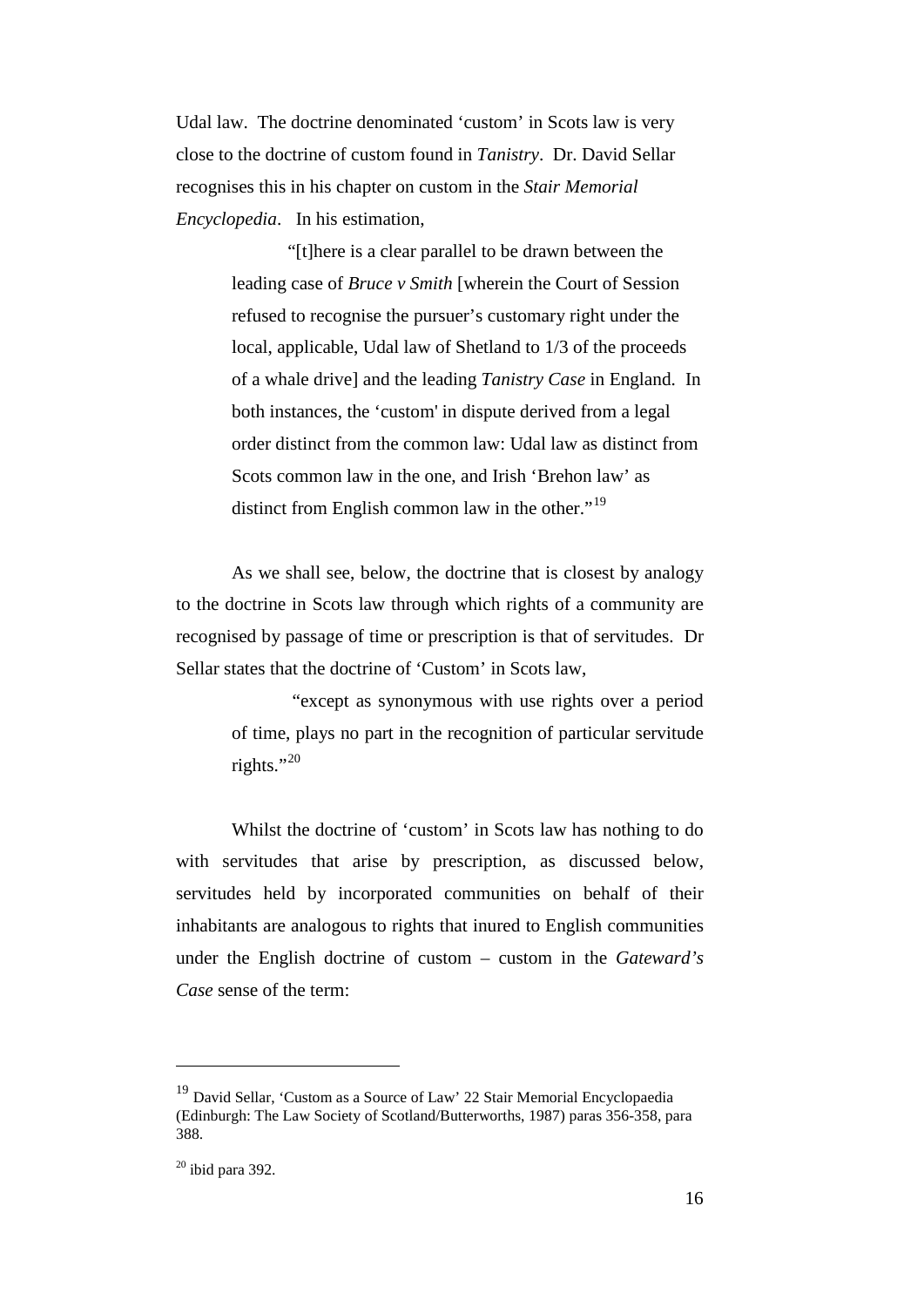"usage which obtains the force of law, and is in truth the binding law, within a particular district or at a particular place, of the persons or things which it concerns."[21](#page-16-1)

#### <span id="page-16-0"></span>**The Scots Law of Servitudes/Community Rights**

The communities that created legal rights through praxis or long use in Scotland that are studied in the submitted works are incorporated burghs. By the eighteenth century, Scotland did not have the same, pluralist legal tradition as England. In part, this is because common land – other than that belonging to the Royal Burghs – had been enclosed in  $1695<sup>22</sup>$  $1695<sup>22</sup>$  $1695<sup>22</sup>$  Indeed, under Scots law, the inhabitants of an unincorporated locality in Scotland could not establish rights quà a community on behalf of its inhabitants; $^{23}$  $^{23}$  $^{23}$  only incorporated burghs could hold use rights on behalf of their inhabitants.

When the Scots courts recognised community customary use rights at law, they did not recognise local common law; rather, praxis gave rise to a legal right recognised at common law, which was held by the burgh and the fluctuating community of burgh inhabitants. Such rights could be exercised over either burgh land or, in some circumstances, on land without the burgh. The doctrine pursuant to which such rights were recognised was the doctrine of servitudes, although from early in the nineteenth century, it was clear that not all the members of the Court of Session agreed that this was doctrinally correct.

The reasons for the diversity in judicial view of the appropriate doctrine to be applied to the community rights of burgh inhabitants varied and to some extent reflected familiarity of both the bench and bar with the English law of custom. Judicial unease was generated by

<span id="page-16-1"></span><sup>21</sup> Thomas H. Carson, *Prescription and Custom: six lectures* (Sweet and Maxwell, Limited 1907) (quoting Tindal, C.J. Tyson v Smith, 9 Ad. & Ell. 421), 112.

<span id="page-16-2"></span><sup>&</sup>lt;sup>22</sup> Division of Commonties Act 1695 (c.69) (act that enabled holders of common land to sue for division and take their portion as individual landholders).

<span id="page-16-3"></span> $23$  They could only claim such rights either as individual feuars of land or as a member of the public. *Harvey v Lindsay* (1853) 15 D 768, 774-6.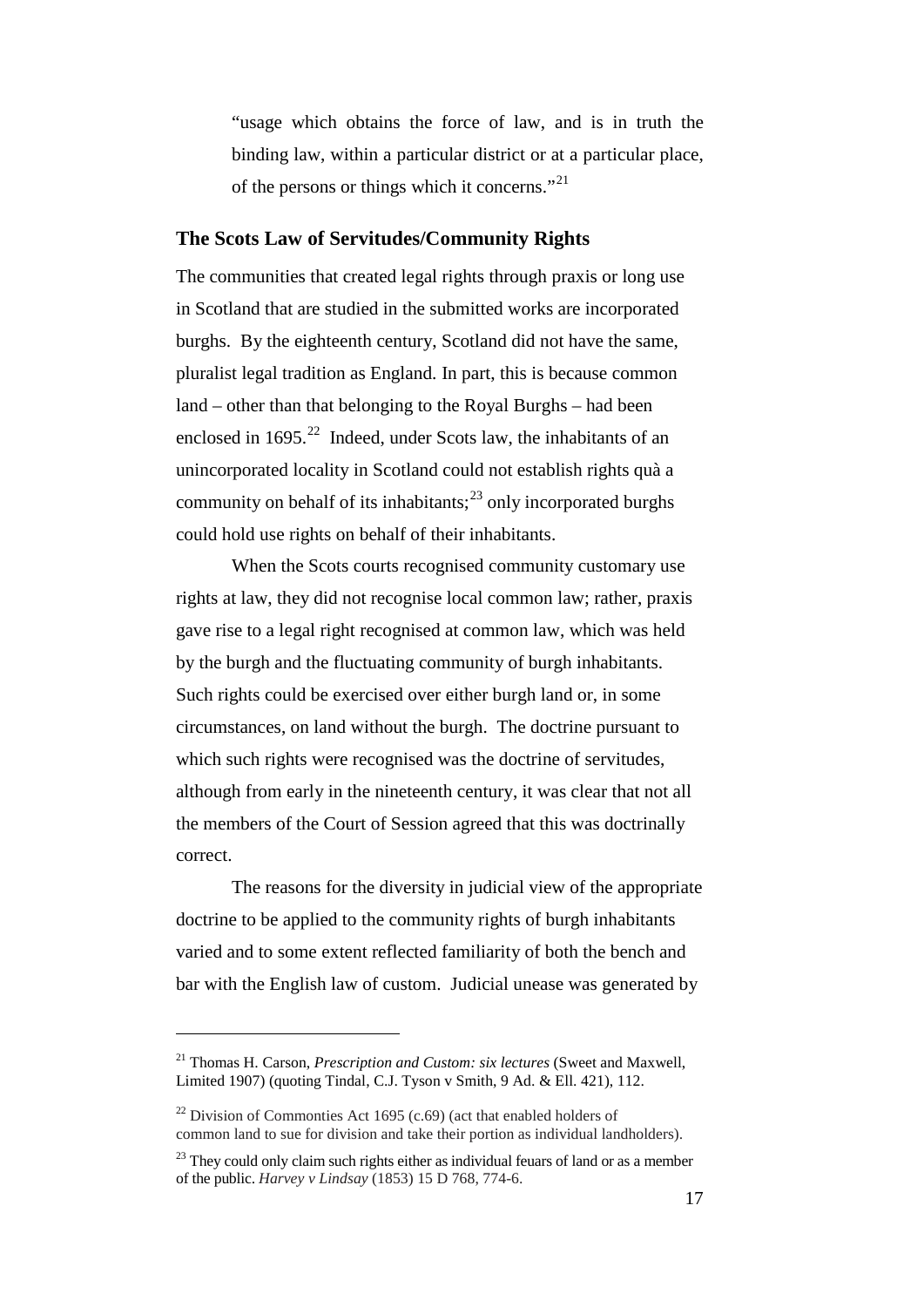the fact that the doctrine of servitudes could not always be easily applied to claims of use rights by burgh inhabitants.

Firstly, the doctrine of servitudes required that a dominant and servient tenement exist, and ultimately the courts would find that only a royal burgh was infeft of land such that it could constitute a dominant tenement. This meant that similar rights held by burghs of barony and regality could not be recognised under the law of servitudes.

Secondly, where the use was one made of burgh land that formed part of the common good, upholding the legal right to use was not a matter of the private law of servitudes but rather the public law of enforcing the magistrates' obligation to protect the common good and deploy the burgh's resources in the interests of the inhabitants.  $24$ Ultimately, the rights recognised as servitudes would be reconstructed in the mid-nineteenth century as public law community rights. This is discussed further, below.

The doctrine of community servitudes as litigated in the eighteenth and nineteenth centuries as it applied to rights acquired by long use had three requirements. Firstly, as discussed above, servitudes were constituted between tenements. Secondly, where the servitude was created by long use, at least forty years' certain and continuous use must have been proven.<sup>25</sup> The final requirement had to do with the nature of the right claimed. The right had to have been judicially determined to fall within a category of use that the court would recognise could be claimed as a right of servitude. The category of recognised servitudes was not closed.

The submitted works demonstrate that the Scots courts were free to accept or reject alleged community servitudes on the ground that the use was, or was not, one recognised as a servitude at law. In the eighteenth and nineteenth centuries, new uses were added to the

<span id="page-17-0"></span><sup>24</sup> *Urban Commons: from customary use to community right on Scotland's bleaching greens* (hereinafter 'Urban Commons') 328-330.

<span id="page-17-1"></span> $25$  Prescription Act 1617.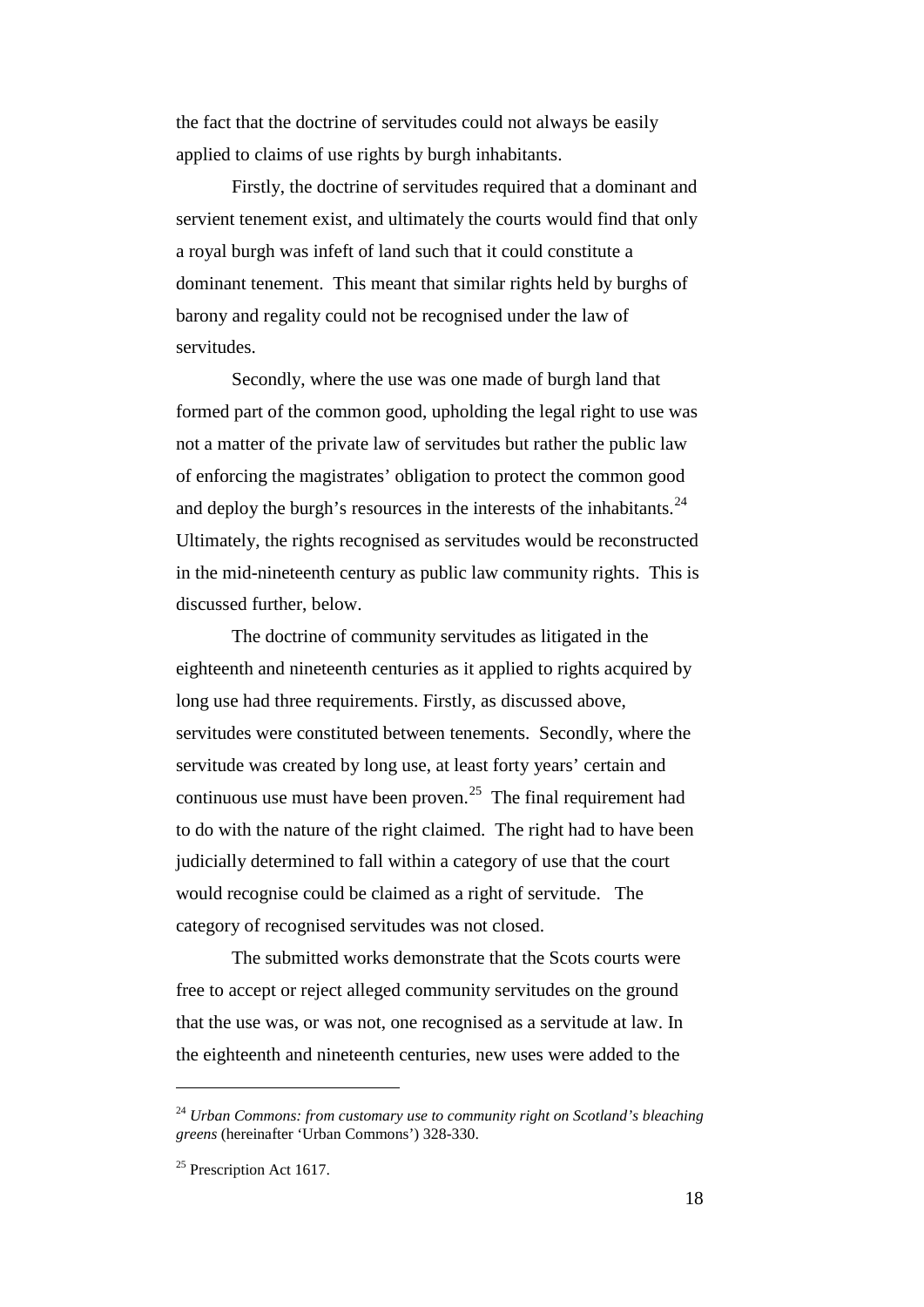list of those that the courts would recognise under the doctrine of servitudes. Notably, as discussed at length in the submitted works, bleaching and golfing were recognised as 'new' servitudes by the Court of Session.

#### <span id="page-18-0"></span>**Doctrinal Coherence in the Submitted Publications**

The submitted works, as a body of work, investigated the judicial reception of rights inuring to communities and the fluctuating inhabitants that lived there that arose through long use. In the English and Scots cases considered in the submitted works, the common factual denominators were that members of communities were seeking to have the central courts recognise that their use of land for particular purposes over a long period of time had created a legal right in the fluctuating inhabitants of the community to use the land for those purposes. In England, long use of land for particular purposes by inhabitants of a distinct, unincorporated locale can be claimed under the doctrine of 'custom'. In Scotland, the analogous doctrine for incorporated communities is that of 'community servitudes' or what came to be known as 'community rights' (hereinafter 'community servitudes/rights').

In English law, common law doctrines through which the royal courts recognised a legal right of the members of a community to use land owned by another include custom and prescription. Inhabitant custom is closely related to the doctrine of prescription.<sup>26</sup> Prescription, however, is personal – it is a doctrine under which a named person or corporate body claims a right to use land based upon a grant (whether real or as a matter of legal fiction) to an actual or juridical person. Custom, on the other hand, is local – it operates over a defined district and inures to, and can be claimed by, an undefined and fluctuating class of individuals that live in that locality.

<span id="page-18-1"></span><sup>26</sup> *Rowles v Mason* (1612) 2 Brownl 192,198, per Coke, CJ, 'Prescription and custom are brothers and ought to have the same age, and reason ought to be the father and congruence the mother, and use the nurse, and time out of memory to fortify them both'.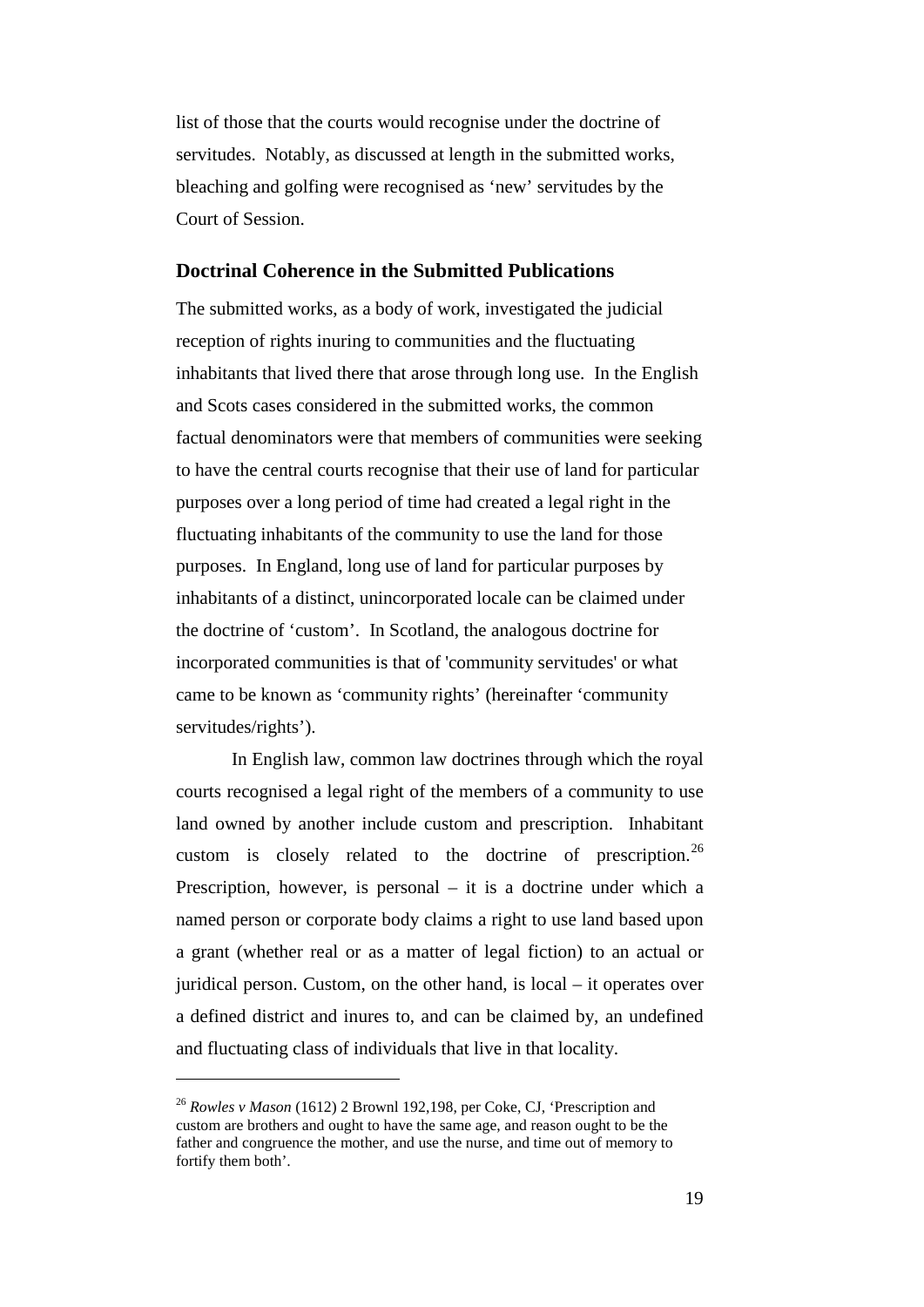Despite the fact that the Scots burghs are corporations, the community servitudes/rights examined in the submitted works are more akin to rights arising by custom than prescription because they are, in most cases, alleged to have been created solely through long use. The submitted works are concerned with the recognition by the central courts of community use as the source of law or legal rights. It is the use that created the rule laid before the court for recognition.

Of course depending on the focus of the enquiry  $-$  the rights holder, the nature of the right or how the right is alleged to have been created – in some cases the custom/prescription distinction broke down. This is because the 'grant' in prescription cases not only could be, but was sometimes openly acknowledged to be, a fiction. The same community use would give rise to the same right, absent any genuine grant, but depending on the identity of the claimant – village or incorporated town – the claim would be made either by custom or prescription.

Servitudes and rights by prescription, however, had one, fundamental aspect in common; they could, in theory, be discharged by the rights holder. Where there has been a grant (prescription) or there are dominant and servient tenements, there are legal persons who can negotiate and discharge the claimed right. As John Baker has pointed out, in the case of custom, the rights are held by a fluctuating class of persons, and there is no juridical person who can discharge it.<sup>27</sup> In Scotland, the ability to discharge a right held by a royal burgh on behalf of its inhabitants, however, was circumscribed by the by the obligations of the magistrates to protect the 'common good'. This was why in *Dempster* the golf links had to be protected by the magistrates when the land was sold, and in *Magistrates of Kilmarnock v Wilson*

<span id="page-19-0"></span> $27$  Baker (n 14), "Such rights are in some respects analogous to easements, and were so called, though they were also sometimes called quasi-easements since they were not vested interests in land. But the analogy is misleading. Easements proper are rights capable of being granted to and released by the persons enjoying them, whereas customary rights are generally enjoyed by classes of persons which are continually fluctuating in membership, so that they are incapable of taking a right by grant or extinguishing it by release."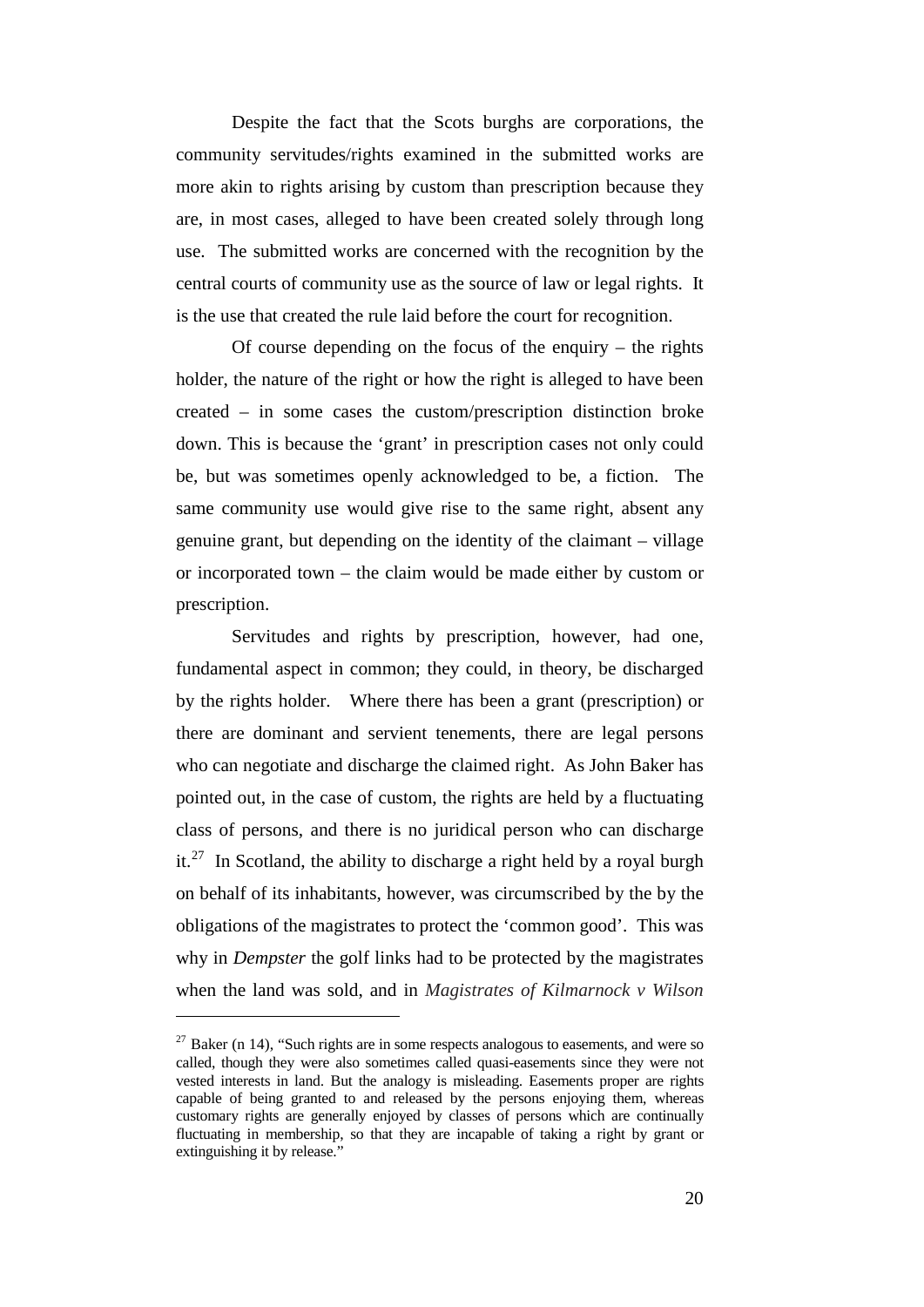(1776) (*Kilmarnock*), the burgh's land had to be kept available for bleaching linen. $^{28}$  $^{28}$  $^{28}$ 

From a doctrinal point of view, the interest in land in English law that is closest to that of the Scots servitude is an easement. Despite the acknowledged common law roots of easements and servitudes and shared legal elements, they are not co-extensive. $2<sup>9</sup>$ Moreover, the nature of the rights claimed as 'community servitudes' in the examined Scots law cases were more akin to rights that in England were claimed by prescription or its brother custom than they were easements. Such rights include the right to take water from a well and the right to recreation on the common good.

Whilst the doctrines that are drawn together in the submitted works are both distinct and different, they are analogous. The two doctrines of custom and community servitudes/rights had three central doctrinal features in common. Firstly, the doctrines were used by the courts of the respective jurisdictions to recognise rights that had been acquired through community use of land over a long period of time. In England, the doctrine of custom required that the use had been in existence for 'time immemorial'; in Scotland, the claimant of the right had to demonstrate 40 years' use. Whilst these time periods appear to be vastly different, the antiquity of English custom was a legal presumption and ultimately was recognised to be a legal fiction. In many cases, the accepted testimony to the existence of a custom by an elderly member of the community in both jurisdictions could amount to uses of equal longevity.

Secondly, in both jurisdictions and under both doctrines, a key point of legal contention was the identity of the appropriate claimant. In English law, *Gateward's Case* (1607) held that customs in the nature of a profit à prendre could not be claimed by mere inhabitants of a village or manor under the doctrine of custom. Only a copyholder

<span id="page-20-0"></span><sup>28</sup> (1776) Hailes 738; *Urban Commons* 330.

<span id="page-20-1"></span><sup>29</sup> AGM Duncan, *Servitudes and Public Rights of Way*, in K. Reid., *The Law of Property in Scotland* (Law Society of Scotland/Butterworths, 1996) para 440,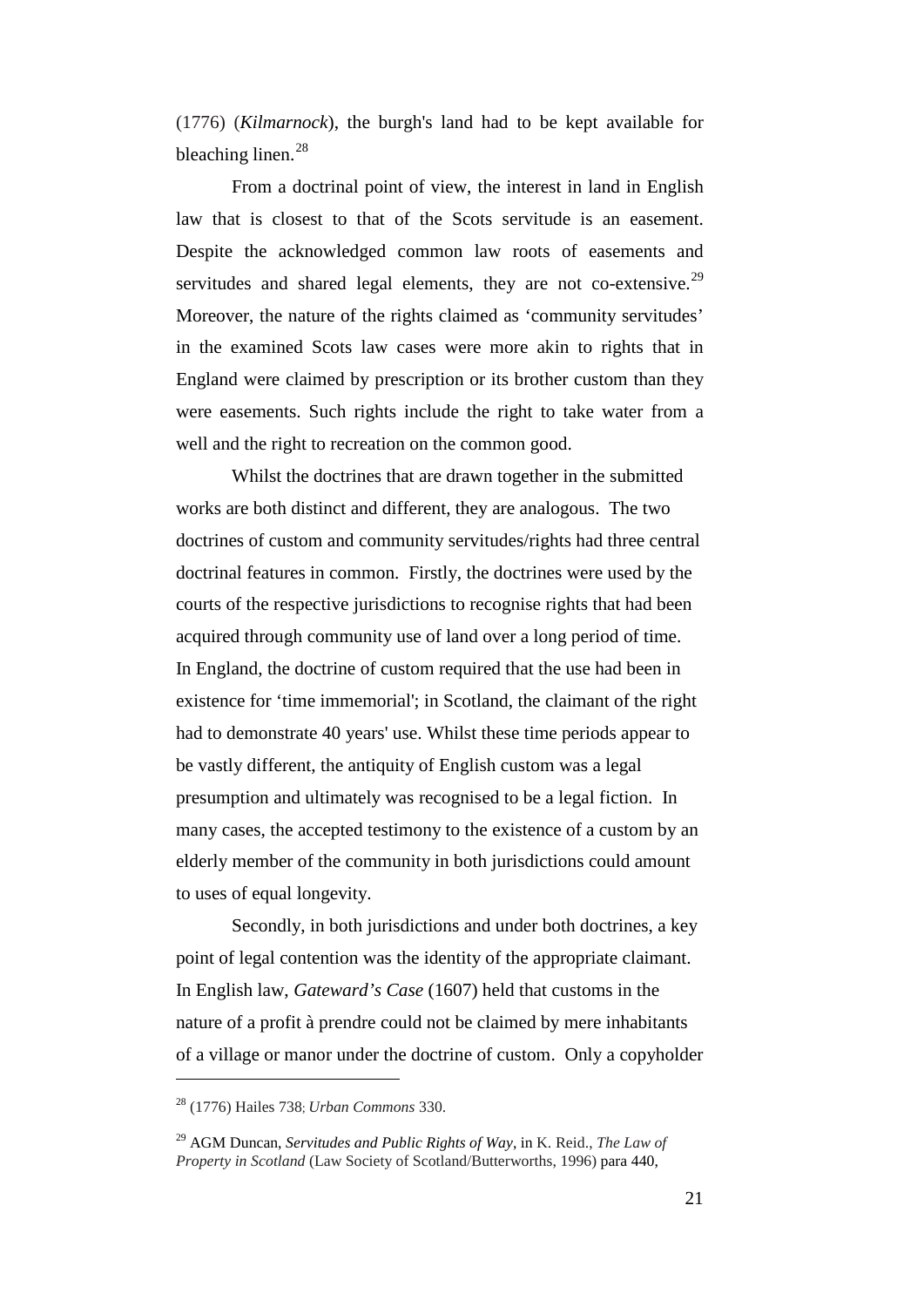could claim the right to take something from another's land by custom. Customs in the nature of an easement, however, could be claimed by any of the fluctuating inhabitants of an unincorporated village, manor or other locality. In Scots law, as is discussed in more detail, below, the case of *Home v Young* (1846) (*Eyemouth*) [30](#page-21-0) centred upon the same question as that which was decided in *Gateward's Case*: could a landless cottager claim a right of use (in this instance a right to take water from a well) on the basis of community use?

Finally, the doctrines of custom and servitude/community rights demonstrate that whilst community use gave rise to the right that came to be adjudicated before the courts of the respective jurisdictions, neither in the case of custom nor in the case of community servitudes/rights did the law/legal rights where found truly represent law 'from below'. In both English and Scots law, the court had the final say over the nature of the uses that would be approved as having created a legal right that could be claimed by local inhabitants.

Despite similarities in the doctrines and the pleading of the English law of custom as persuasive authority, there were fundamental differences between the law through which customary rights of communities to land were recognised by the courts of the two jurisdictions.

In Scotland, the question of who could claim community use rights as legal rights and under what doctrine was subject to both a great deal of litigation and some doctrinal confusion in the eighteenth and nineteenth centuries. Indeed, in cases where the community was the pursuer, the identity of the pursuer, and therefore the nature of the right claimed, lay at the heart of the iterative nature of the pleadings discussed further below. Cases would begin with one group of pursuers and end up with another. A key reason why *Dempster* was remitted by the House of Lords was that, in Lord Eldon's view, the right was (belatedly) claimed by the incorporated town of St Andrews,

<span id="page-21-0"></span> $30$  (1846) 9 D 286.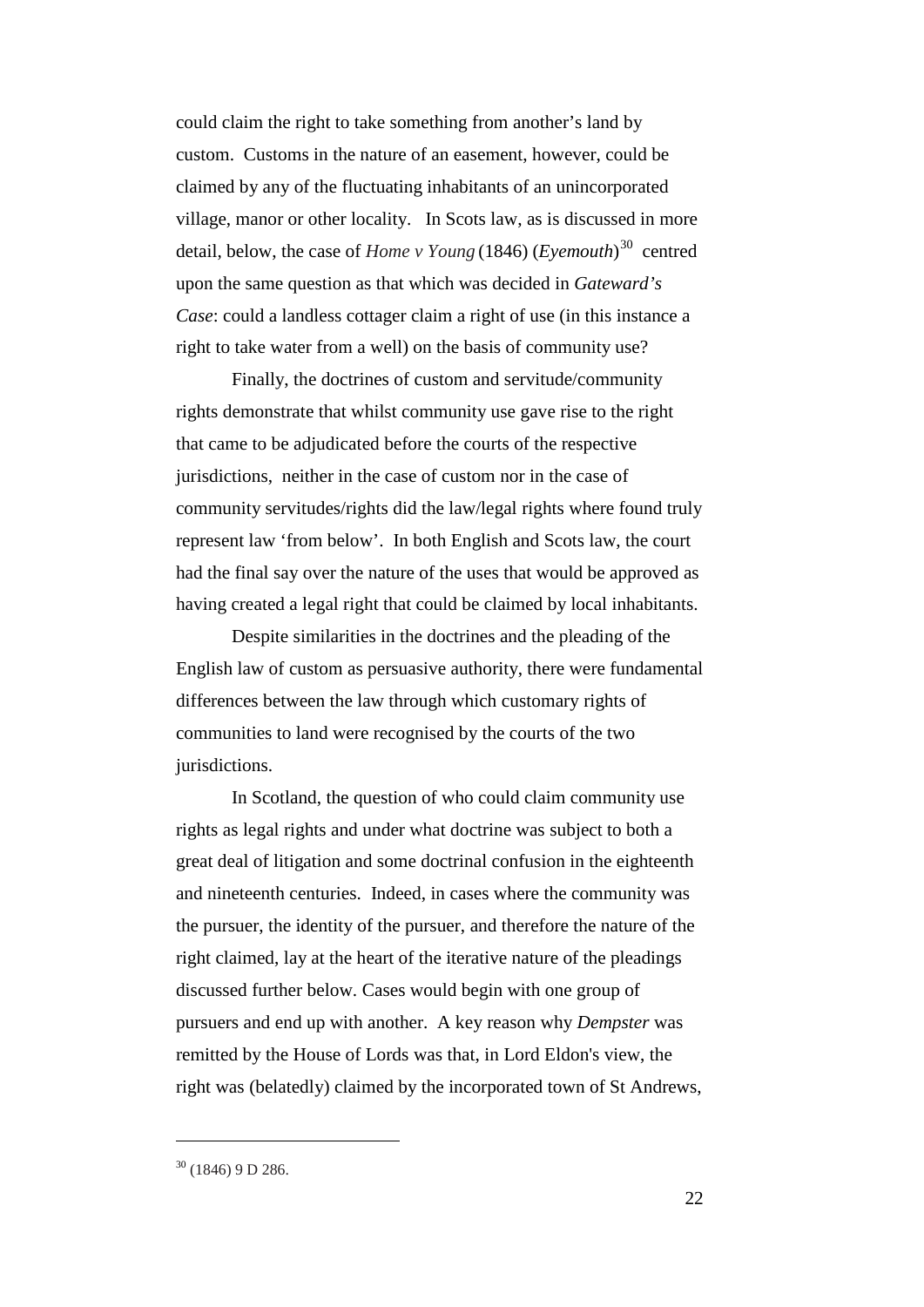but it had not been argued as such in the case below. In later litigation, a variety of categories of pursuers, capable of claiming the rights under different doctrines, would be gathered before the case would begin. Pursuers would fall away as the theory of the case emerged through a series of interlocutory hearings.

In England, from the early seventeenth century there was a definite doctrine with established legal elements that applied so that courts could recognise community use rights of unincorporated communities over land that arose by long, or prescriptive use as having created local common law. In Scotland, landless inhabitants of burghs of barony could not claim rights of servitude until the reconstruction of the doctrine as 'community rights' in the case of *Eyemouth*, and even after *Eyemouth* inhabitants of unincorporated villages could not claim community rights arising by long use at all quà an inhabitant of a community. They could only claim such rights either as individual feuars of land or as a member of the public.

In England, this was the point of the doctrine of custom. It enabled claims to be made by those who could not prescribe for rights in their own name or in the name of any certain person, in particular, a fluctuating body. This was because incorporeal rights affecting the ownership of land could be enjoyed, under a custom, by persons having no estate or interest in the land itself.

The thesis of this synthesis is that the development of the doctrine in the area of community rights is an iterative process. The emergence of the rule that burghs of barony could not, quà a corporation, hold use rights on behalf and for the benefit of their inhabitants is an example of this iterative process. Indeed, the law of servitudes as it applied to use rights of incorporated communities was mired in doctrinal confusion.

This confusion was in part fomented by decisions of the House of Lords in community servitude/rights cases. In the case of *Dempster*, at the House of Lords, Lord Eldon appeared to decide the case using the English law of custom rather than the Scots law of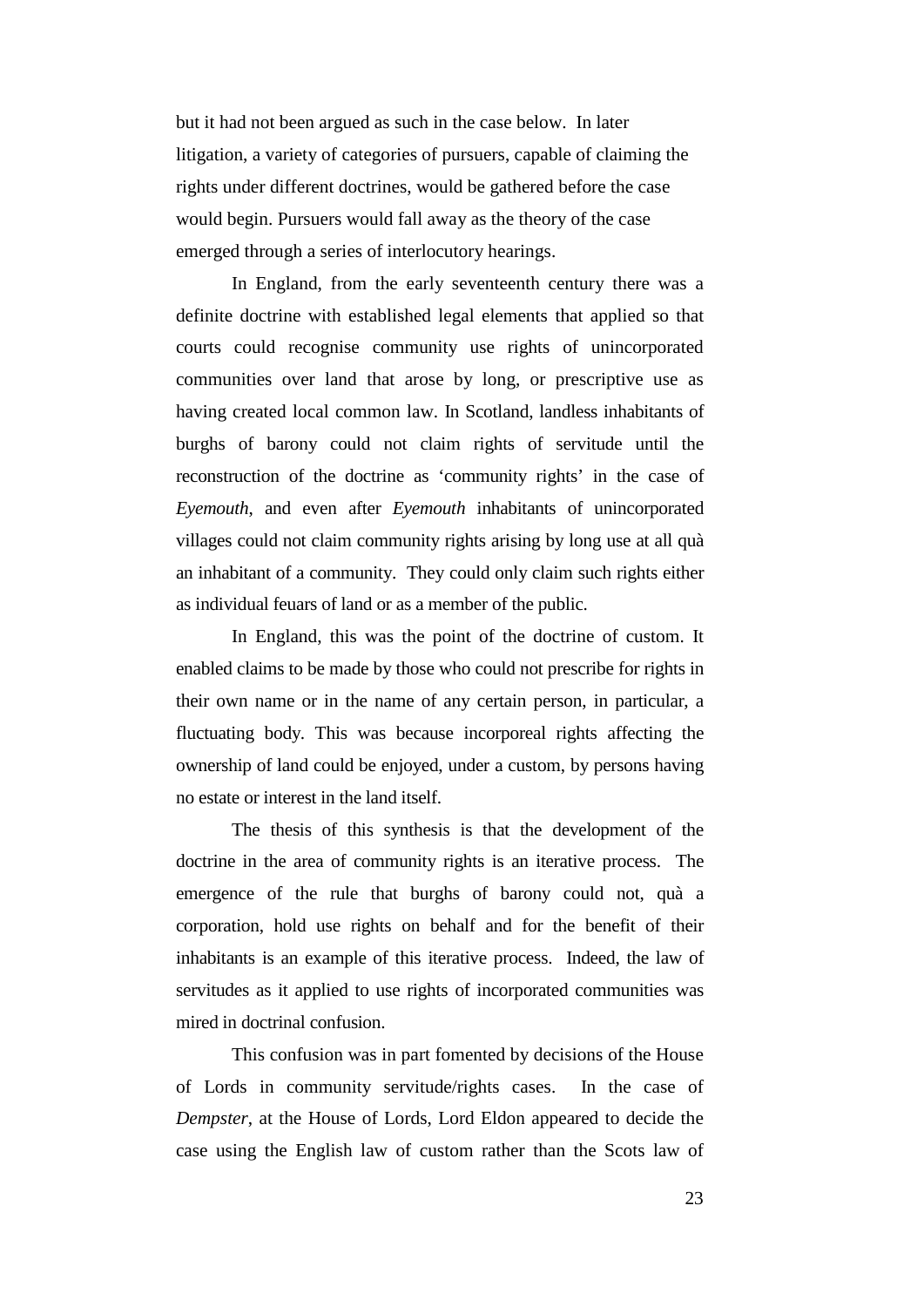servitudes. It was not unusual for the English law lords to take an English law rather than Scots law view of a case before them. In fact, Henry Brougham, who had argued the case for the golfing society, would many years after aver to the fact that their Lordships, and specifically Lord Eldon, would sometimes do this. $31$ 

In the case of *Jeffrey v Roxburgh*, [32](#page-23-1) the House of Lords on appeal overturned the decision of the Court of Session that had found in favour of the burgesses and inhabitants' right to bleach linen on the small island of Ana in the river Tweed. The Court of Session had found in favour of the townspeople because the duke had admitted that he had allowed them to bleach their linen there for 'time immemorial'. The House of Lords gave no reasons for its decision, and three different explanations of the grounds for overturning the decision were provided by legal commentators.<sup>33</sup> The meaning of the case was not resolved for nearly a century.

The variety of views on the bench regarding the appropriate doctrine to apply to community rights, combined with the doctrinal confusion generated not least by the House of Lords, meant that the legal arguments made in community rights litigation were opentextured. In this context, English custom cases were referred to as persuasive authority both by advocates in their memorials and by members of the Court of Session when deciding Scots community servitude/rights cases. At the House of Lords, the Court of Session and in the legal arguments of advocates, the custom doctrine explored in *Persistence* was viewed by contemporaries as directly relevant to the Scots law cases explored in the three remaining submitted works.

By the mid-nineteenth century, however, the Court of Session had rejected the English model of customary rights. Instead, the First Division of the court in the case of *Eyemouth* re-characterised the rights claimed as community rights, which the court then upheld as a

<span id="page-23-0"></span><sup>31</sup> (25 Nov1835) *Scottish Jurist* 36.

<span id="page-23-1"></span> $32$  1 Pat 632.

<span id="page-23-2"></span><sup>33</sup> *Urban Commons* 327.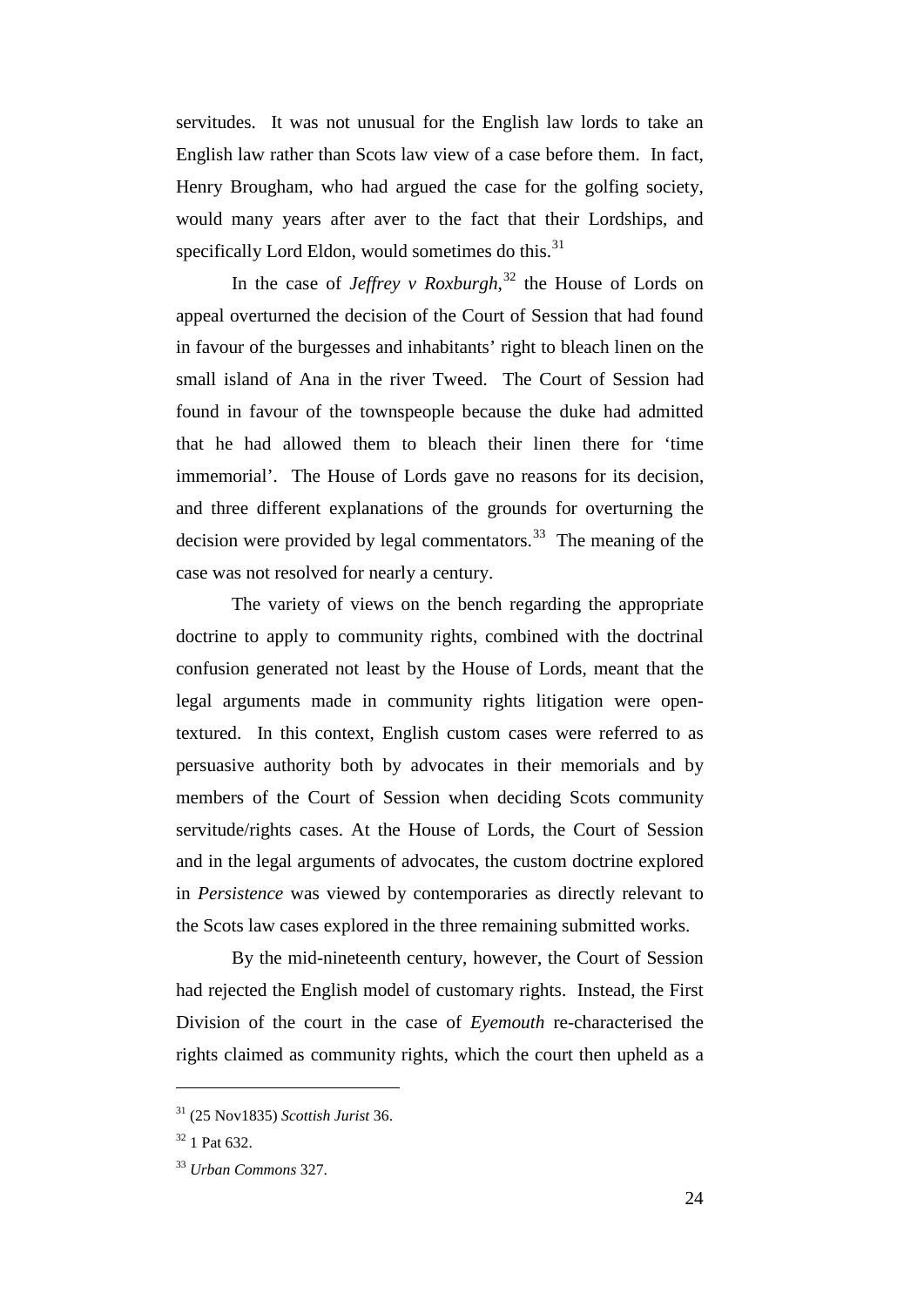matter of public law. As the submitted work, *Test Cases* recounts, in the case of *Eyemouth* neither the burgh nor the woman claiming the right, owned land that could constitute a dominant tenement. In a sense, *Eyemouth* was Scotland's *Gateward's Case*. The focus of the *Eyemouth* litigation was that Alice Young, like Robert Smith in *Gateward's Case*, did not own land and therefore could not claim her right as a servitude. In *Eyemouth*, a poor woman was selected and sued by the judicial factor of the burgh of barony so as to vindicate the baron's exclusive use of the well. Unlike G*ateward's Case*, however, which removed rights from the poor and landless, in *Eyemouth*, the First Division re-characterised the rights of Young and the other inhabitants of the burgh as community rights in public law rather than see them disappropriated of their customary right to use a well.

The story of community customary rights in Scotland is one of both community practice and community need in search of a legal doctrine. The difficulties of recognising community rights through the law of servitudes were well recognised by communities, advocates and the judiciary, alike. These difficulties were exposed and wrestled within a series of test cases in the nineteenth century. Whilst the English common law of custom did not provide a ready doctrinal solution to the dilemmas posed by the strictures of the law of servitudes, the similarity of the dilemmas faced by the communities on both sides of the border claiming similar use rights naturally led advocates and judges to look to similar cases decided in England. Courts in both jurisdictions had struggled with the question of who could legally claim use rights over land. In England, the court in *Gateward's Case* significantly narrowed the class of inhabitants that could claim a profit à prendre by custom. A century and a half later, the First Division of Scotland's highest court wrestled with the same dilemma and arrived at a different view.

25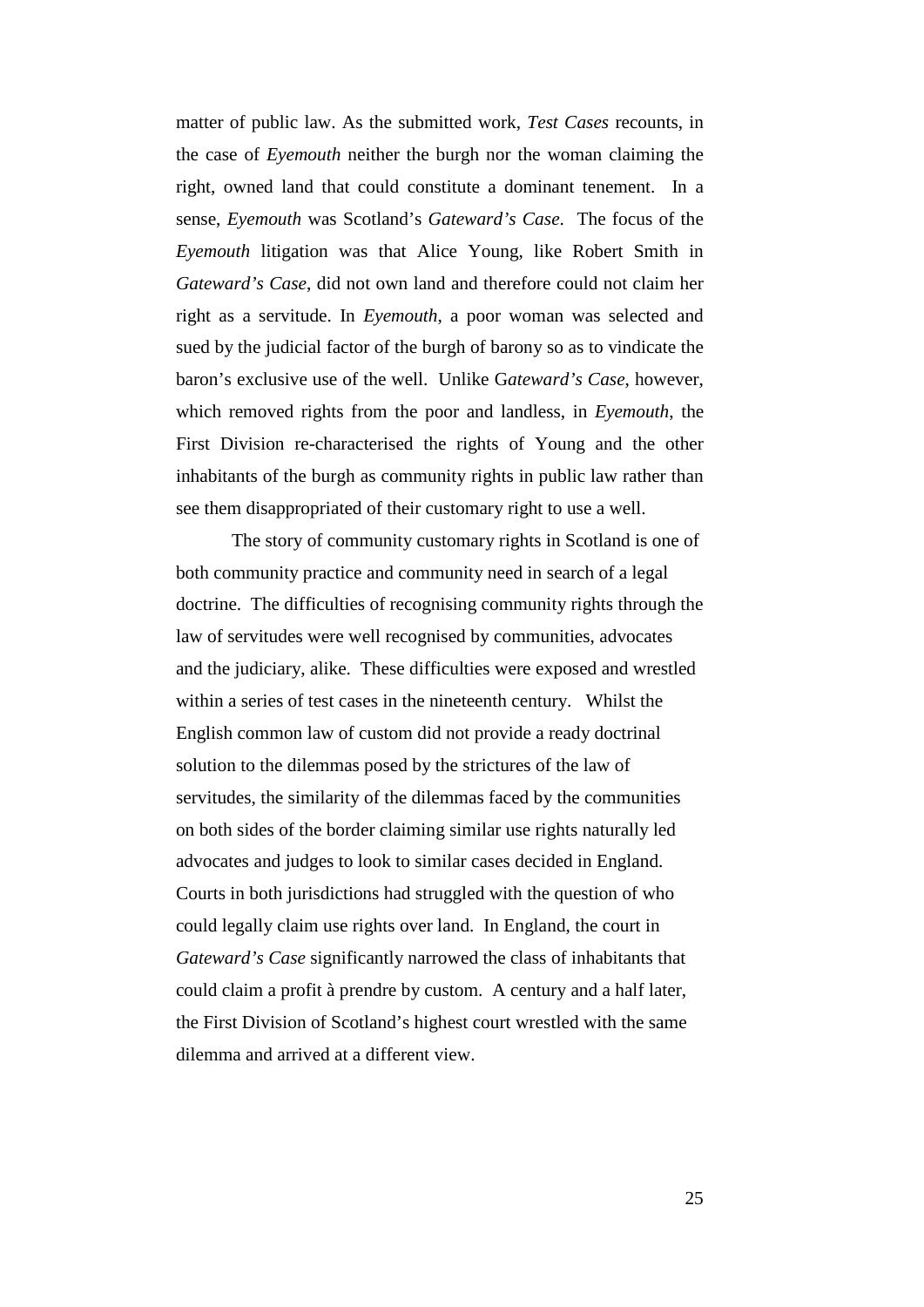## <span id="page-25-0"></span>*The Literature on Custom and the Candidate's Contribution to It*

The following is a brief survey of the literature on custom both at the time the submitted works were written and subsequently. The submitted works were written and published either prior to, or simultaneously with, the doctrine of custom becoming a renewed focus of scholarship in England, Scotland and the United States.

In the US, a new scholarship of custom was generated by the decisions of US courts to use the English doctrine of custom to recognise customary access to land and to hinder development.<sup>[34](#page-25-1)</sup> The adoption of custom doctrine is highly politicised, as is the scholarship responding to it.<sup>[35](#page-25-2)</sup> This is because doctrines concerning community custom also relate to current legal debates over public trust doctrine in the United States, and the extent to which community customs over public trust land will serve, like custom doctrine in Oregon and Hawaii, to protect local community land use over the interests of developers and wealthy private landowners.

Such scholarship is also, jurisprudentially, a response to the late-twentieth century jurisprudence of the American property law scholars discussed in *Rabbit Massacre*, especially the work of Carol Rose, Greg Alexander and Ralph Ellickson.<sup>[36](#page-25-3)</sup> All three of these

<span id="page-25-1"></span><sup>34</sup> *Thornton v Hay* 462 P 2d 671 (Oregon 1969). David Bederman, (1996) 'The Curious Resurrection of Custom: Beach Access and Judicial Takings' 96 Columbia Law Review (1996), pp. 13475, David L. Callies, 'Custom and Public Trust: Background Principles to State Property Law', (2000) Environmental Law Reporter 30.

<span id="page-25-3"></span><span id="page-25-2"></span><sup>35</sup> David L. Callies & J. David Breemer (2000) 'The Right to Exclude Others from Private Property: A Fundamental Constitutional Right' 3 Wash. U. J. L. & Pol'y 39. This research was funded by the Pacific Legal Foundation, an organisation that describes itself as 'a group of individuals united in our belief that personal liberty is essential to a thriving and prosperous society. We use bold and innovative strategies to challenge burdensome laws in courts and legislatures across the country, and in the hearts and minds of the American public'. [https://pacificlegal.org](https://pacificlegal.org/) (accessed 1 Aug 2018).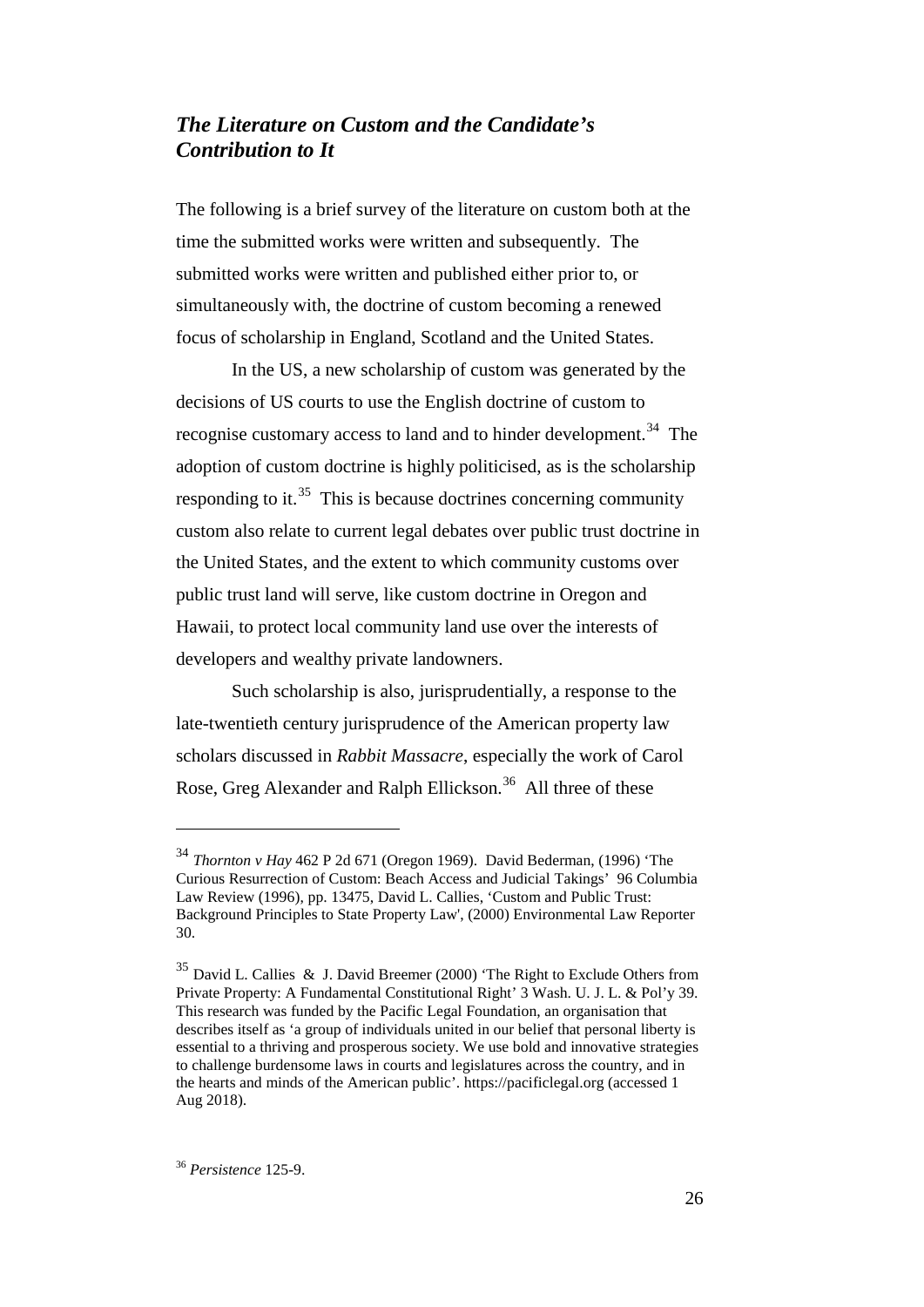scholars, albeit from different perspectives, explore the importance of custom and customary rights in the United States, both within the formal legal order (Alexander and Rose) and outside of it (Ellickson). *Rabbit Massacre* applied Carol Rose's doctrine of the 'comedy of the commons' to the saga of the community's attempt to protect the St Andrews golf link both within and without the courtroom. It argues that the public law tradition of legal activism in the US that emerged from civil rights litigation can also serve to protect customary rights of access to land by local communities.

In Scotland, too, common good land has been both rediscovered and politicised, not least by land activist Andy Wightman.<sup>37</sup> Wightman was concerned with the mismanagement of common good land by local authorities. He argues that councils need to be both more transparent and more accountable to the people living within their local areas for their handling of the common good. His work is well grounded in both statute and common law. This body of law has been elucidated by the doctrinal work of Andrew Ferguson, in *Common Good Law.* [38](#page-26-1) The nineteenth-century law of community servitudes/rights as explored in the candidate's work is an important foundation for both the modern law and the contemporary politics concerning the legal obligations of local authorities and the management of common good land.

Another jurisprudential line of scholarship that has developed since the publication of the submitted works focuses on custom as a source of law generally. David Bederman's *Custom as a Source of Law* is an example of such scholarship. Bederman briefly explores the concept of 'custom' as a source of law from a variety of disciplinary perspectives before examining it as a source of law in the context of different areas of domestic and international law. The work brings

<span id="page-26-0"></span><sup>37</sup> Andy Wightman and James Perman, *Common Good Land in Scotland: A review and Critique* (Caledonia Centre for Social Development, Commonweal Working Paper No. 5), [http://www.andywightman.com/docs/commongood\\_v3.pdf](http://www.andywightman.com/docs/commongood_v3.pdf) (accessed 1 August 2018).

<span id="page-26-1"></span><sup>38</sup> Andrew Ferguson *Common Good Land* (Avizandum 2006).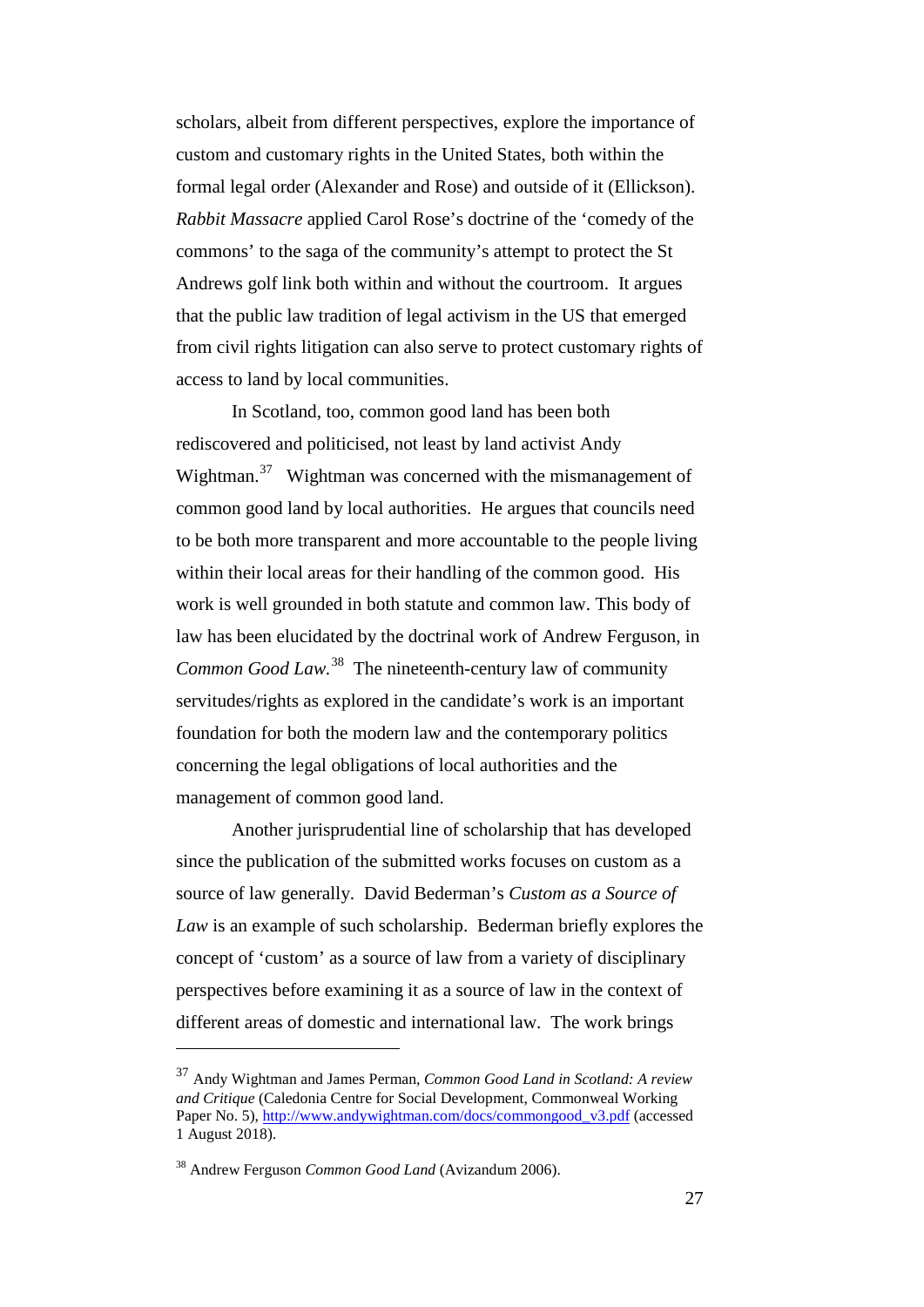together disparate rules from disparate bodies of law under the single rubric of 'custom' in order to examine custom as a source of law.

Bederman's work differs from the approach of the submitted works and that of other, contemporary legal historians because it assumes that 'custom' can be treated as a uniform source of law. Most scholars of custom in English law recognise that the custom is used in multifarious ways in English law and jurisprudence and begin their work by carefully defining what they mean by 'custom'.<sup>39</sup>

Amanda Perreau- Saussine and James Bernard's introduction to their collection of essays *The Nature of Customary Law: Legal, Historical and Philosophical Perspectives*, [40](#page-27-1) highlights the tendency of legal historians to focus on the specificity of the past when asked to discuss 'custom'. One example of this in the same volume is Professor Michael Lobban's essay 'Custom, common law reasoning and the law of nations in the nineteenth century'. His essay is a study of how English common law courts in the nineteenth century engaged with and sometimes incorporated the law of nations. His chapter examines in detail how courts incorporated or dismissed arguments based upon the law of nations into the common law and the effect of that incorporation on later doctrinal developments.<sup>[41](#page-27-2)</sup> This approach – to address the nature of 'custom' through the examination of its reception by common law courts – is similar to that of the candidate's submitted works and eschews totalising conclusions about the nature and role of custom in law more generally.

<span id="page-27-0"></span><sup>39</sup> See, eg, Thomas Carson T, *Prescription and Custom: six lectures* (Sweet and Maxwell 1907); *Persistence* 183; Lobban n 41, 257-33.

<span id="page-27-1"></span><sup>40</sup> Amanda Perreau- Saussine and James Bernard, The character of customary law: an introduction' in Perreau-Saussine A &. Murphy JB (eds), *The Nature of Customary Law*: *Legal, Historical and Philosophical Perspectives* (Cambridge 2007) 2.

<span id="page-27-2"></span><sup>41</sup> Michael J Lobban 'Custom, common law reasoning and the law of nations in the nineteenth century' in Perreau-Saussine A &. Murphy JB (eds), *The Nature of Customary Law*: *Legal, Historical and Philosophical Perspectives* (Cambridge 2007) 256.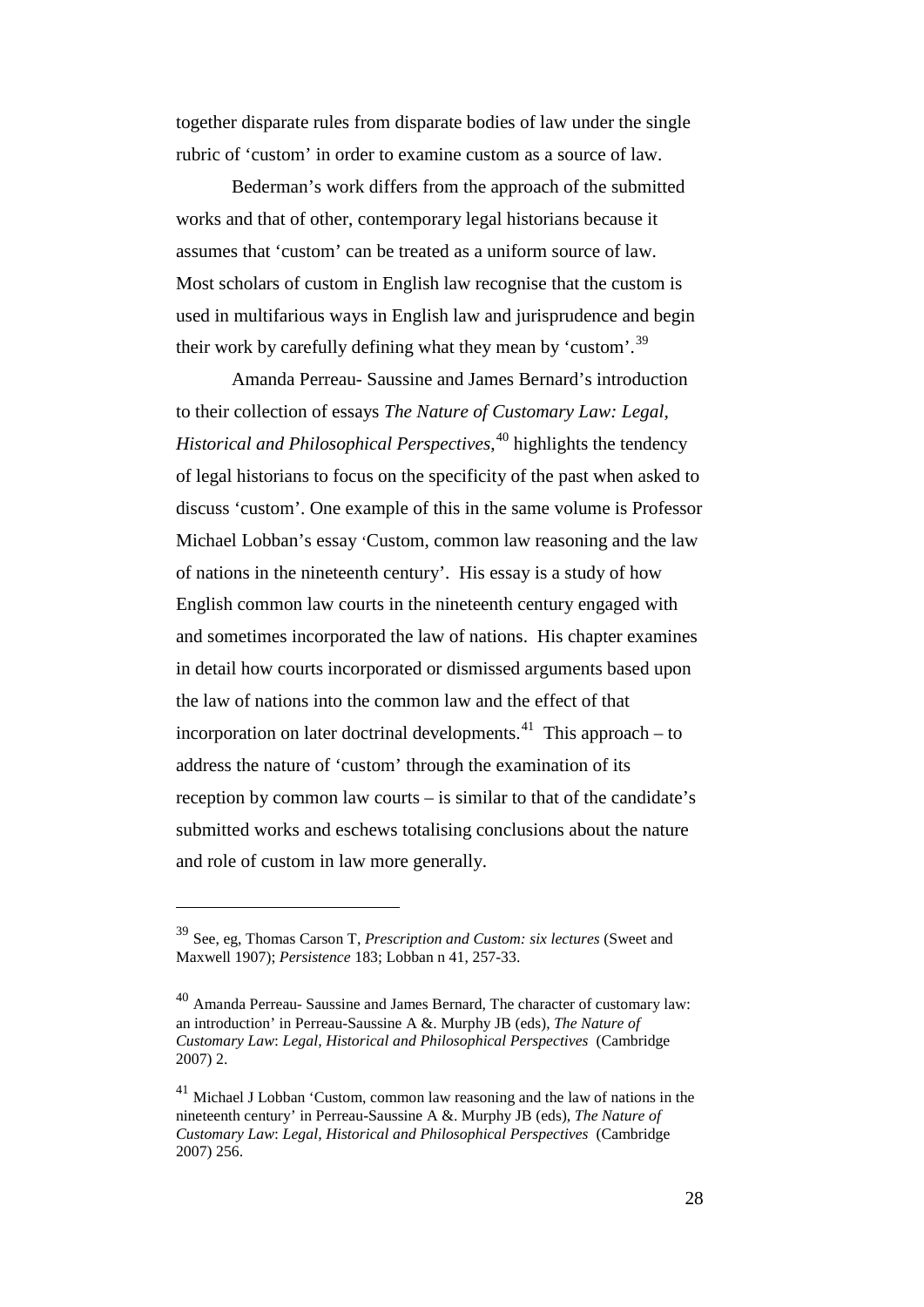The genesis of the submitted works in the 1990s was the work of historians, not lawyers. As detailed below, the submitted works began with the chapter by Edward Thompson in *Customs in Common*. The law of customary rights and its impact on communities was the subject of essays by both Edward Thompson, in English law, and Eric Hobsbawm, in Scots law.<sup>[42](#page-28-0)</sup> Whilst these works, and particularly that of Thompson, discuss statutes, case law and legal doctrine, they are works of social, not legal history. The primary concern of these historians was the impact of custom on the lives of those subject to the law and in particular the poorer members of society. These social historians changed the scholarly focus of the subject of the reception of custom.

Professor Rab Houston, in his article for the social history journal *Past and Present* 'Custom in Context: medieval and Early Modern Scotland and England', brought together legal and historical scholarship in order to explore and compare the role of custom in legal and social relations in England and Scotland in the early modern period. His work explicitly adopted and built upon the historical, socio-legal approach of Thompson and Hobsbawm.<sup>[43](#page-28-1)</sup>

Before the works of these social historians, studies of custom were mainly the exclusive purview of legal scholars in works of jurisprudence and historical jurisprudence. The focus of these works was custom as a source of law in the legal systems of England and Scotland. In this vein of scholarship in England, the medieval doctrine of custom has had recent, historical and jurisprudential treatment by Neil Duxbury<sup>[44](#page-28-2)</sup> and Sir John Baker.<sup>[45](#page-28-3)</sup>

<span id="page-28-3"></span><span id="page-28-0"></span> $^{42}$  EJ 'Hobsbawm Scottish Reformers of the Eighteenth Century and Capitalist Agriculture', in E.J. Hobsbawm et al., eds, *Peasants in History: essays in honour of Daniel Thorner* (Oxford University Press, 1980), 1.

<span id="page-28-1"></span><sup>&</sup>lt;sup>43</sup> Rab Houston, 'Custom in Context: medieval and Early Modern Scotland and England' (2011) 211 *Past and Present* 35-76, 35-8.

<span id="page-28-2"></span><sup>&</sup>lt;sup>44</sup> Neil Duxbury 'Custom as law in English law' (2017) 76(2) Cambridge Law Journal 337.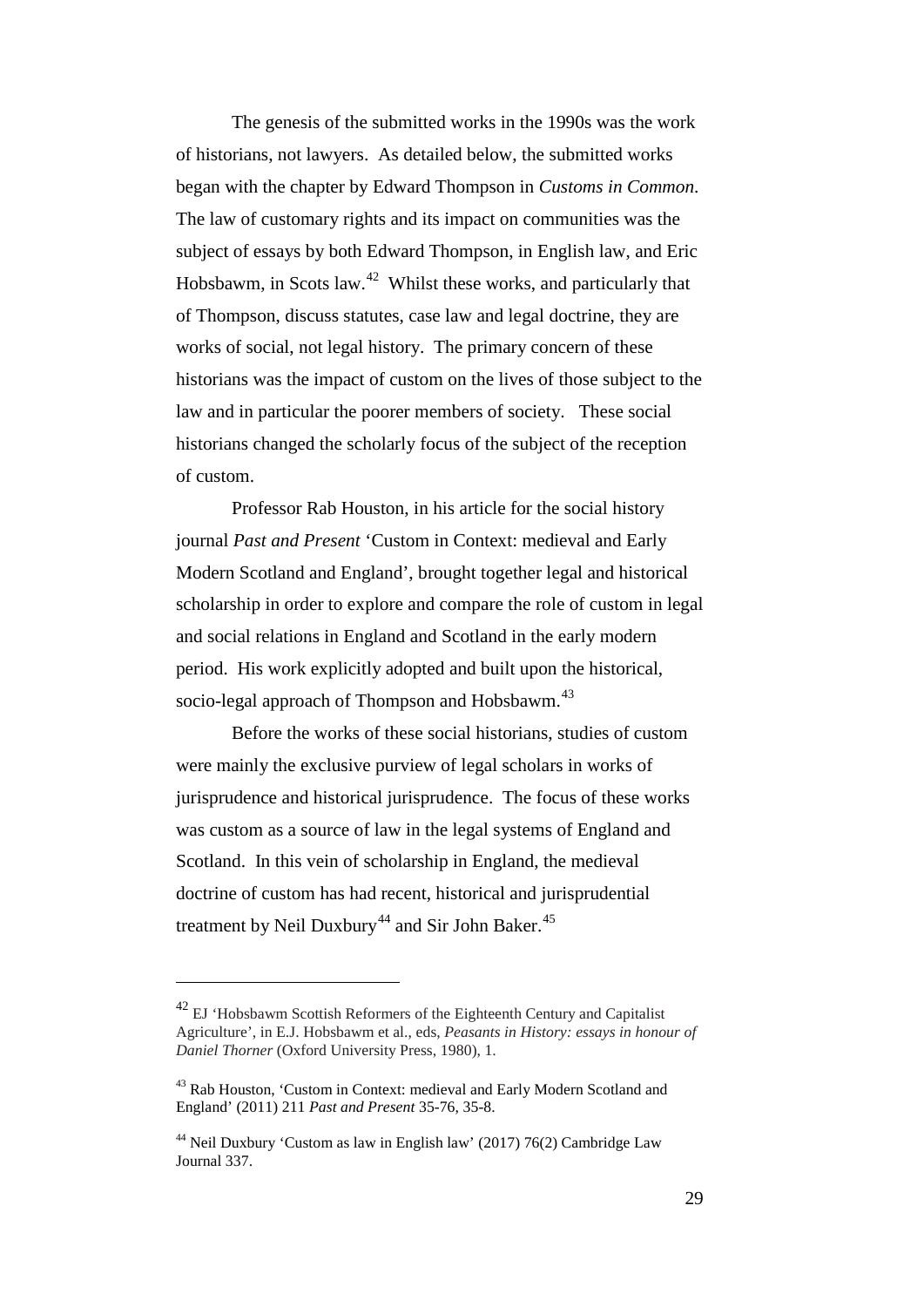The most important work of jurisprudence for scholars of custom, especially in the modern period, is Allen's *Law in the Making.*[46](#page-29-0) As is evidenced in the footnotes in *Persistence,* his is the most detailed study of custom as a source of English law. Theodore Plucknett's *A Concise History of the Common Law* was also an important source because of its historical perspective on the development of the doctrine of custom, particularly in the early modern period.<sup>[47](#page-29-1)</sup> As discussed, below, the doctrinal elements of applied by the central courts to recognise local custom were established in the early seventeenth century in the cases *Gateward's Case* and *Tanistry*. Thompson's essay discusses *Gateward's Case* and analyses the application of this precedent to the assertion of customary rights by communities, and especially landless cottagers, in the eighteenth century. Plucknett provides an important legal historical perspective on the early modern delineation of the elements of custom that accords with and can be read alongside, the work of Thompson.[48](#page-29-2) Frederick Pollock's *A First Book of Jurisprudence*[49](#page-29-3) also provided an historically and jurisprudentially informed survey of custom doctrine.

The submitted works both reflected the state of the literature and scholarly interests at the time they were published and contributed to that literature. The works drew upon works of jurisprudence, social history and contemporary theories of land law to provide a foundation

<sup>45</sup> John Baker, "Prescriptive Customs in English Law, 1300- 1800" in J.H. Dondorp, D.J. Ibbetson & E.J.H. Schrage (eds), *Prescription and Limitation* (Berlin, forthcoming). The author would like to thank Professor Baker for sharing this work before publication.

<span id="page-29-0"></span><sup>46</sup> Carleton Kemp Allen, *Law in the Making* (1st ed Clarendon Press 1927); see eg, the PhD thesis of Henry E Salt, '*The place of customary rights in English law: with special reference to Jura in re aliena and to freehold*' (Fellowship Thesis, University of Cambridge 1924?).

<span id="page-29-1"></span><sup>&</sup>lt;sup>47</sup> Theodore FT Plucknett, *A Concise History of the Common Law*  $(5<sup>th</sup>$  edn Butterworth 1956).

<span id="page-29-2"></span><sup>48</sup> *Persistence* 191.

<span id="page-29-3"></span><sup>&</sup>lt;sup>49</sup> Frederick Pollock, *A First Book of Jurisprudence* (5<sup>th</sup> edn 1923)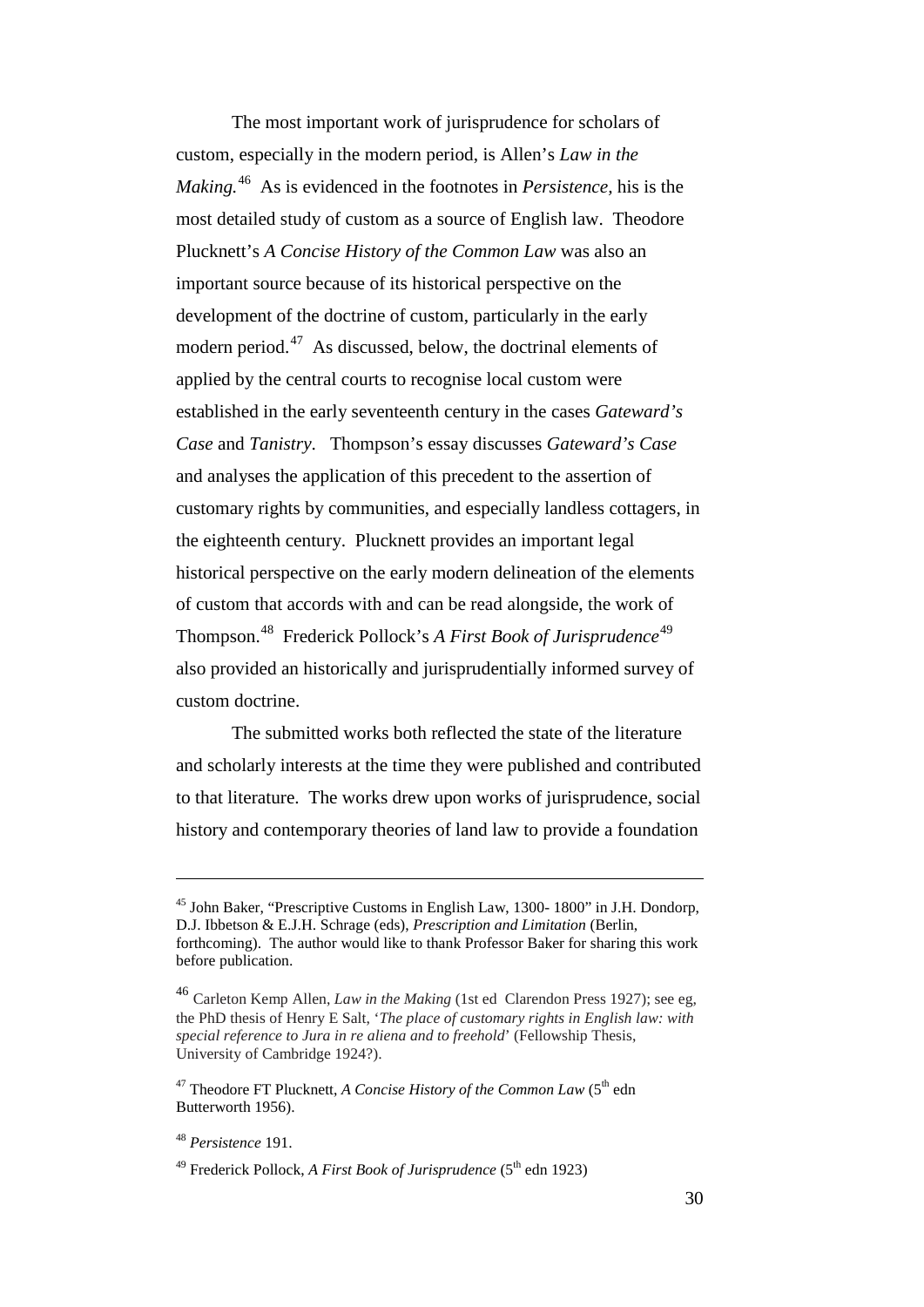and context for the candidate's own doctrinal and historical work. As discussed below in the section on methodology, the submitted works are firmly rooted in the traditions and methods of legal history. To this extent, they both depart from and broaden the existing literature. The next two sub-sections of this synthesis discuss the submitted works and their contribution to the literature in more detail.

#### <span id="page-30-0"></span>*Custom in English Law in the Nineteenth Century*

The starting point for the submitted works is the seminal chapter by Edward Thompson in his collection of essays *Customs in Common* entitled "Custom, Law and Common Right",  $50$  which was published whilst the candidate was studying for her J.D. at Cornell Law School in 1991. For legal historians, Thompson is the most renowned of the first generation of English Marxist social historians because of his engagement with law, most notably in the monograph *Whigs and Hunters*. [51](#page-30-2) As one of the triumvirate of English Marxist historians – the others being Christopher Hill and Eric Hobsbawm – Thompson influenced a generation of historians and historiography in the 1970s, 1980s and 1990s.

Thompson begins his chapter,

"At the interface between law and agrarian practice we find custom. Custom itself is the interface, since it may be considered both as praxis and as law".<sup>[52](#page-30-3)</sup>

This opening line is founded upon the legal theory of custom in English law – that custom is *lex loci*, judicial notice of which is taken by the common law courts so long as it is proved to exist in fact and is determined to be 'good custom' at law. Because the origins of customary rules lay in the praxis of communities, Thompson viewed

<span id="page-30-1"></span><sup>50</sup> EP Thompson, *Customs in Common* (first published 1991, Penguin Books 1993) 97-184.

<span id="page-30-2"></span><sup>51</sup> EP Thompson, *Whigs and hunters: The origins of the Black Act* (Pantheon Books 1975).

<span id="page-30-3"></span> $52$  Thompson (n 12) 97.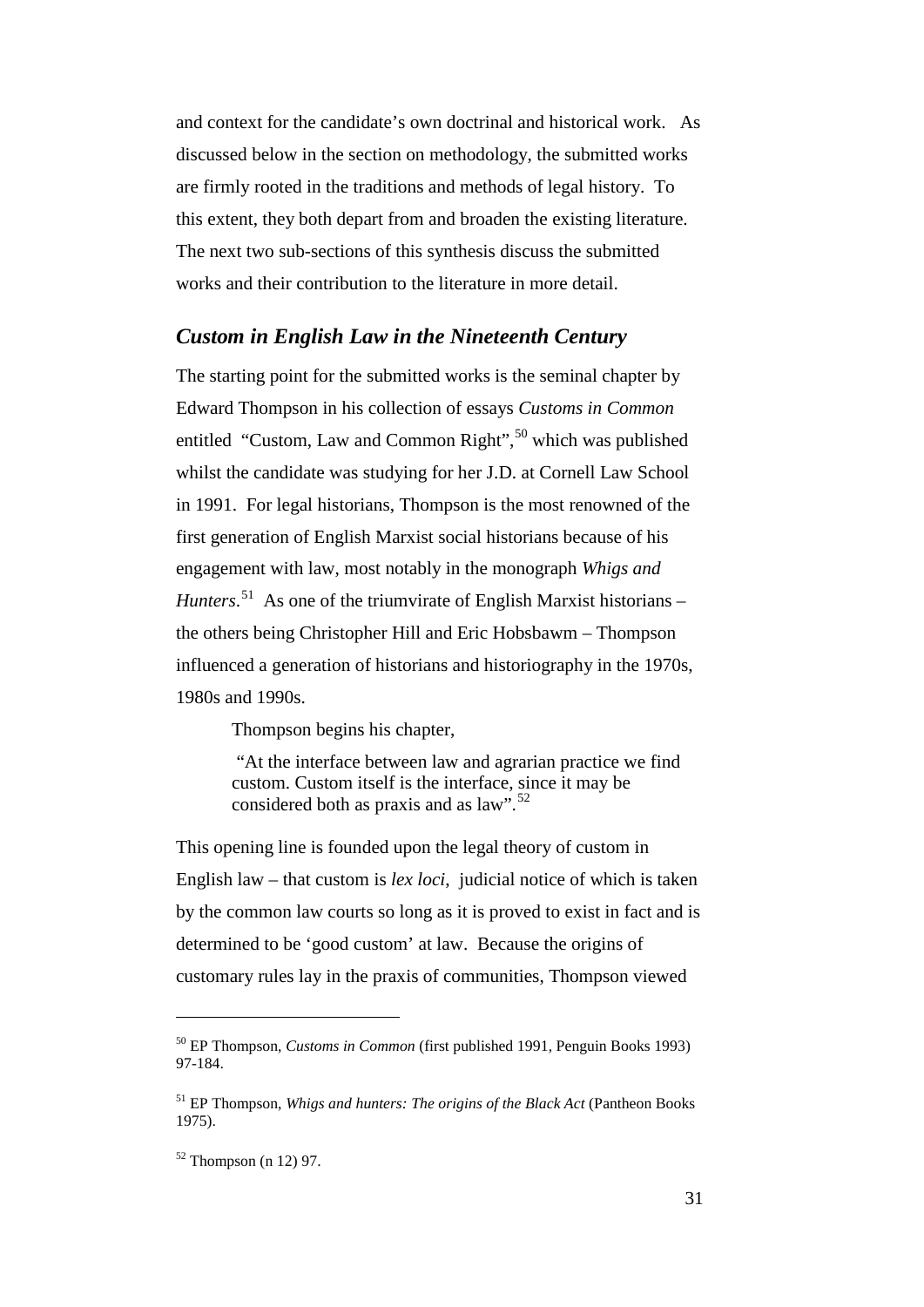custom as 'law from below', i.e., law, the source of which, was the people themselves.

A key legal element of the recognition of custom at common law is that the custom must be deemed by the court to be 'reasonable'. Thompson tells us:

> "'Reasonable' and 'unreasonable' may be 'legal terms of art' but on a very brief view of case law they were gates through which a large flock of other considerations might come baaing and grunting onto the fields of the common law."<sup>[53](#page-31-0)</sup>

Thompson's use of the term 'legal terms of art' in opposition to 'other considerations' signals that *Customs in Common* continues his polemic against those lawyers and scholars that posit that the meaning of a legal terms of art are both fixed and determined solely with reference to 'law', defined as an acontextual and self-referential body of knowledge. Professor Simpson reminds us in his introduction to *Leading Cases* that Thompson called 'the greatest of all legal fictions' the lawyer's belief that 'the law itself evolves, from case to case, by its own impartial logic, true only to its own integrity, unswayed by expedient considerations'.<sup>[54](#page-31-1)</sup> Thompson argued that no legal terms of art in the black letter lawyer's sense exist. The submitted works share this perspective that the black letter model of law does not reflect the reality of law, and that legal history, in particular, demonstrates this.

Thompson said that the interface of law and agrarian praxis is custom. The submitted works explore this interface. The thesis of these works is that the interface is not the law of 'custom', but rather custom litigation. This is because whilst customary rights or uses are created 'in fact' by the praxis of a community, ultimately such rights, once contested, are determined to be law or a legal right by courts. The submitted works explore this interface in order to investigate how the reception of customary rights and uses are mediated by legal

<span id="page-31-0"></span><sup>53</sup> ibid 129-30.

<span id="page-31-1"></span><sup>54</sup> Thompson (n 13) 250, *quoted in Leading Cases* (n 10) 10.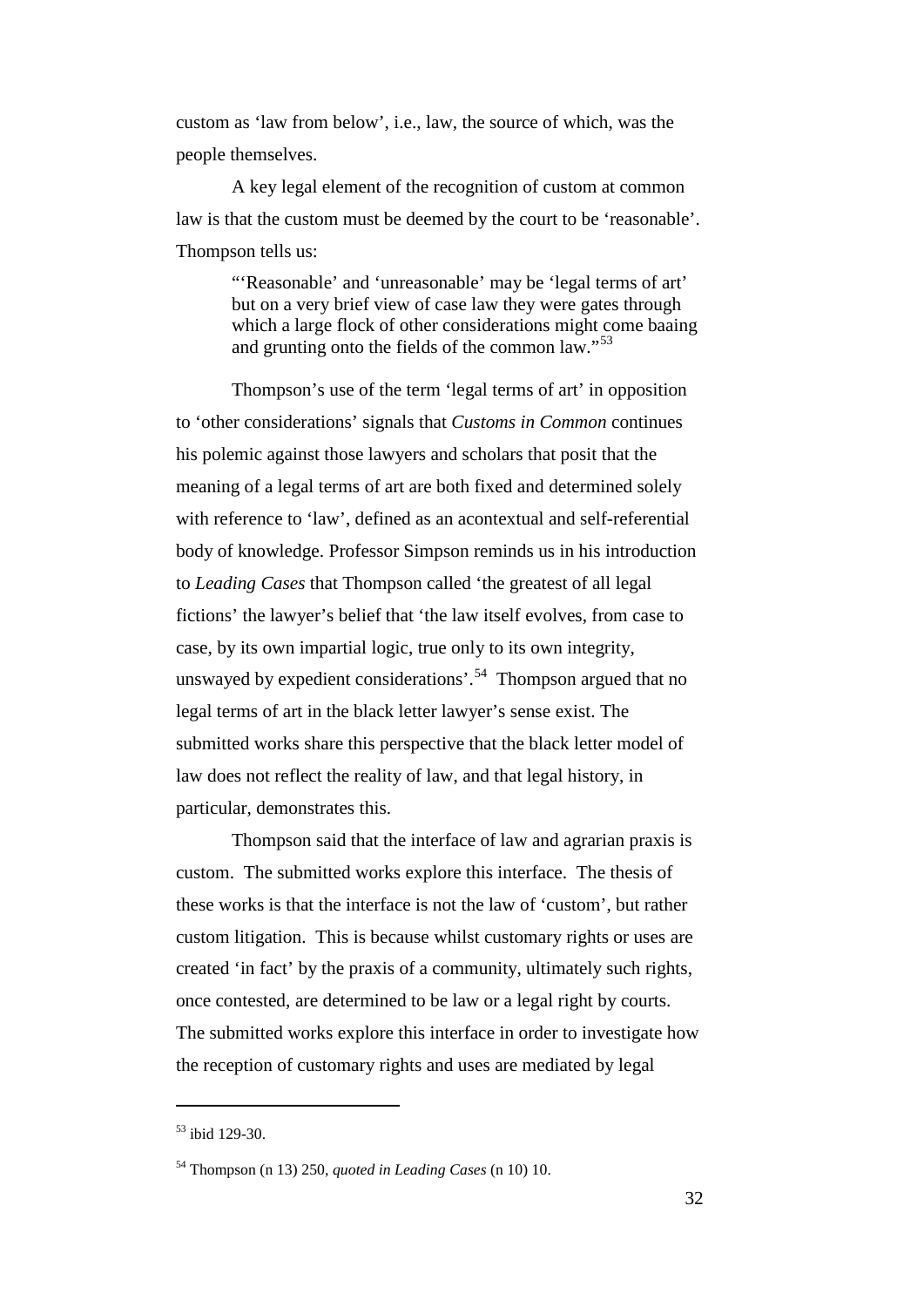doctrine and the judiciary, legal process and legal procedure, the community of legal professionals and extra-legal events. The central argument that underlies both the submitted works and the methodology employed to produce them is that the reception of customary rights is a process not an event.

The first submitted work is *Persistence*. [55](#page-32-0) This work is in part a response to Thompson's chapter in Customs in Common, as well as a study that builds upon that done by Thompson on custom in the eighteenth century. In the style of US law reviews, before launching into the central subject of the article, the reception of customary rights in English law in the nineteenth century, the article introduces the doctrine of custom. This introduction is based upon treatises, such as St Germain's *Doctor and Student*, *Coke on Littleton* and *Blackstone's Commentaries*. Other secondary sources include twentieth-century jurisprudential texts such as Allen's *Law in the Making* and Plucknett's *A Concise History of the Common Law*. Books written for the profession were also used, for example Thomas Carson's *Prescription and Custom* and Adkin's *Copyhold and Other Land Tenures of England,* both of which were published in the early twentieth century.

These works, together with examples from case law, contributed to the article's description of the doctrine of custom, its elements, how it operated and its historical development. This introduction to the law of custom would become a fixture in the American legal literature because it was published the year of the Oregon Supreme Court's decision in *Stevens v Cannon Beach*. [56](#page-32-1) In *Cannon Beach*, the court dismissed the plaintiffs' claim that the public easement over Oregon's dry sand beaches established by custom (in the English doctrinal sense) and found in the case *State ex rel.* 

<span id="page-32-0"></span><sup>55</sup> 79 Cornell Law Review 183-218 (1993).

<span id="page-32-1"></span><sup>56</sup> 854 P 2d 449, *cert denied*, 114 S. Ct. 1332 (1994). 462 P 2d 671 (Oregon 1969).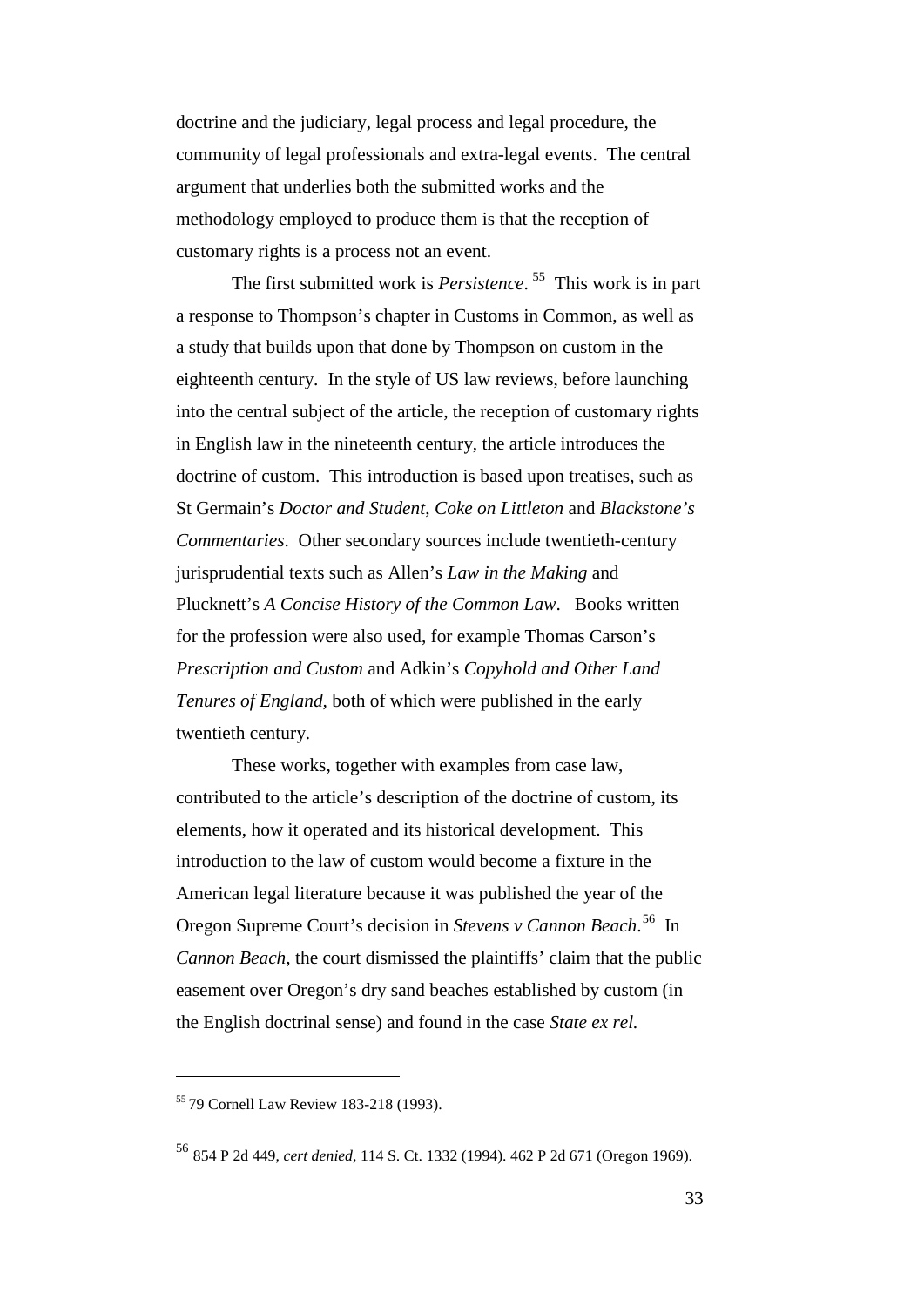*Thornton v Hay*<sup>[57](#page-33-0)</sup> constituted a 'taking of property'. The court held that the customary right of the public to the dry sand beach on the coastline of Oregon constituted a 'background principle' of state law. In short, the plaintiffs did not suffer a 'taking' of property because the customary right of the public existed at the time the plaintiffs took ownership of the property.

*Persistence* examines the jurisprudence of custom in nineteenth-century English courts. It argues that the courts took judicial notice of custom as local common law in so far as the custom claimed was law-like in form in nineteenth-century terms.

The primary focus of the work was the reception of custom by judicial elites. Custom litigation, however, is the interface between the asserted land rights of landowners and communities, and the law or legal process, and so cannot by definition ignore the social and historical context of the rights being asserted, adjudicated and decided. The judiciary was being asked to recognise contemporary community rights over land as 'reasonable'. The study of custom cases carried out in *Persistence* investigated the changing nature of judicial responses to the assertion of land use rights by landowners and communities, which themselves changed over time.

The study of the English doctrine of custom is particularly illuminating in this regard because the legal elements of custom doctrine had remained stable since the early seventeenth century when they were laid down in the twin cases of *Gateward's Case*<sup>[58](#page-33-1)</sup> and *Tanistry*. [59](#page-33-2) *Persistence* investigated the judicial reception of customary rights in the nineteenth century under the stable elements of the doctrine of custom in order to assess whether, and in what ways, judicial attitudes to 'custom' as a source of law in the context of the regulation of local land use changed over time.

<span id="page-33-0"></span><sup>57</sup> 462 P 2d 671 (Oregon 1969).

<span id="page-33-1"></span><sup>58</sup> (1607) 6 Co Rep 59

<span id="page-33-2"></span> $59$  (1608) Day 28.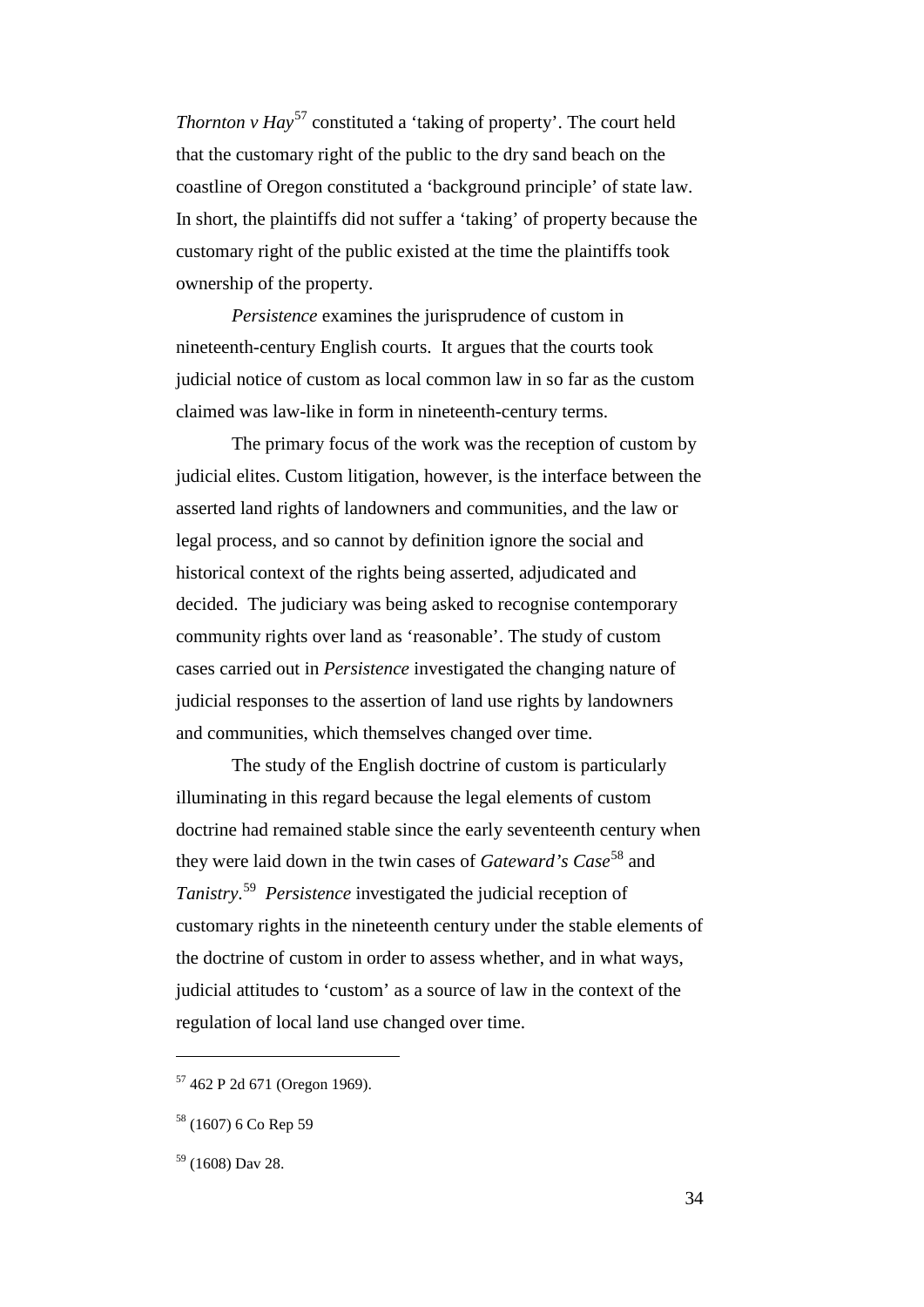*Persistence* concludes that there are significant differences between the reception of the custom by the courts in the eighteenth century, at the time of the second enclosure movement, and in the nineteenth century. The article argues that nineteenth-century courts, applying the same doctrinal elements as those used in the eighteenthcentury judgments discussed by Thompson, both upheld community assertions of customary rights more often and did so on different judicial policy grounds.

The article demonstrates how the nineteenth-century judiciary, in a turn-about from the attitude of eighteenth-century courts, appears to strive to uphold customs that they find are in the interest of the community alleging them. $60$  They used a variety of devices to do so, including taking advantage of procedural rules, employing legal fictions and applying the terms of the Prescription Act 1832 in a manner favourable to those claiming custom.<sup>61</sup>

Another contribution of *Persistence* is to demonstrate how an increasingly positivist judiciary focused upon the good origins of custom rather than the validity of custom as presently exercised. *Persistence* shows that in the nineteenth century, courts looked to the supposed reasonable origins of custom in order to uphold it. In other words, custom was not treated as law resulting from mere praxis of the community. Customs' origins, rather like other forms of modern law, were said to originate either like public law in the lord's court<sup>[62](#page-34-2)</sup> or as in private law in a contract between a lord and his copyholders.<sup>[63](#page-34-3)</sup> In either case, the reasonableness of the customs alleged would depend upon them being customs to which the court believed the homage or copyholders would have consented.<sup>[64](#page-34-4)</sup> Reasonableness

<span id="page-34-0"></span><sup>60</sup> *Persistence* 209.

<span id="page-34-1"></span><sup>61</sup> *Persistence* 205. See, e.g., the comments of Lord Justice Brett in *Earl De La Warr v Miles* [1881] 17 Ch D 535, 595 (CA).

<span id="page-34-2"></span><sup>62</sup> *Persistence* 208; *Arlett v Ellis* [1827] 7 B. & C. 346, 108 Eng. Rep. 752 (KB).

<span id="page-34-3"></span><sup>63</sup> *Persistence* 207; *Salisbury v Gladstone* [1861] 9 HL Cas 692, 11 Eng. Rep. 900.

<span id="page-34-4"></span><sup>64</sup> *Persistence* 208.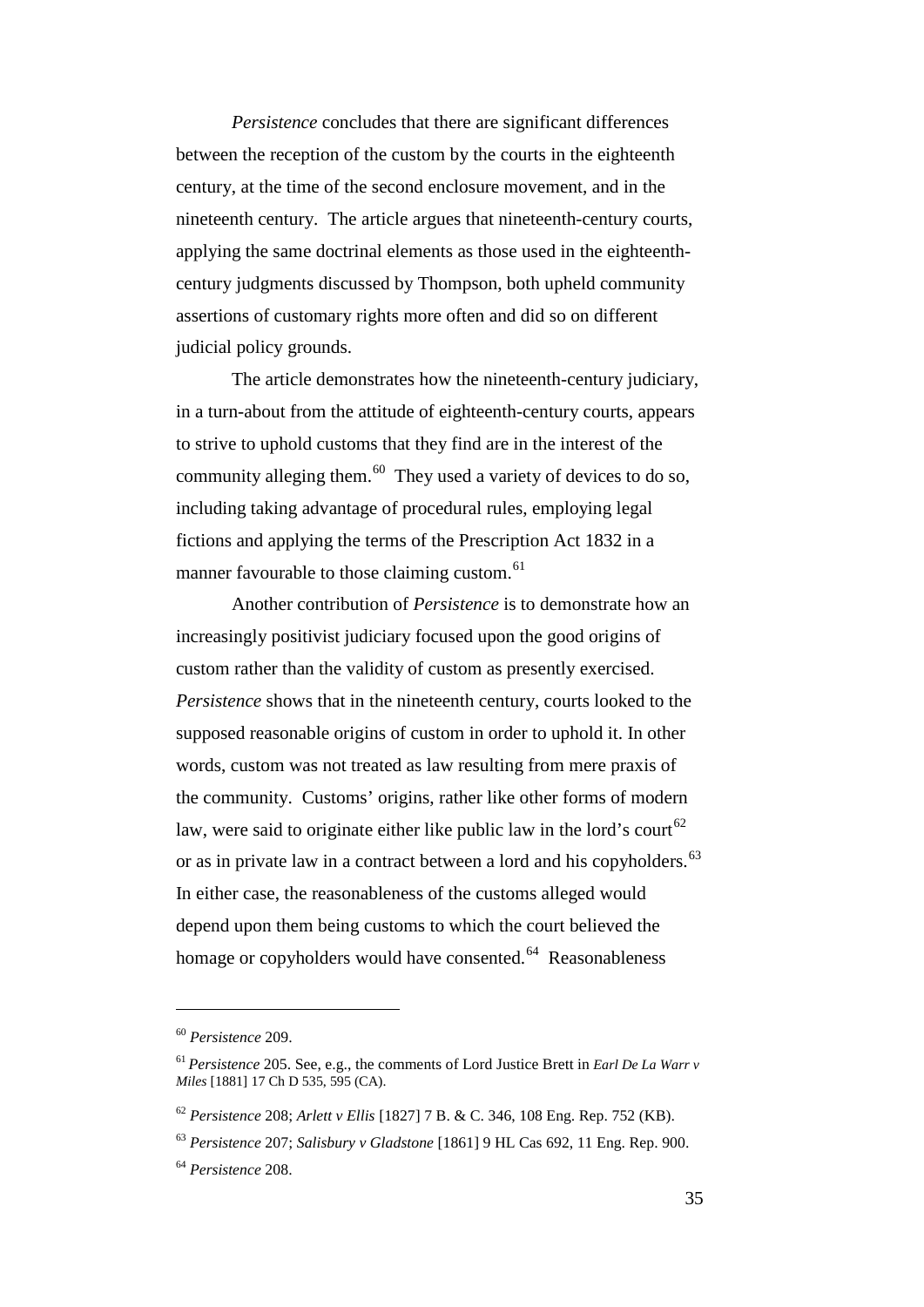meant nothing more than that the custom was genuinely a result of agreement rather than having arisen by either "accident or indulgence". Even the lawful origins of inhabitant custom were required to be shown. Where customs inured to the benefit of the community, their legal origins were viewed by the judiciary to be more probable.<sup>[65](#page-35-0)</sup> In this way, customs that favoured the interests of a lord over the copyholders, community or public at large – customs the nature of which had been upheld in the eighteenth century – were held by courts to be unreasonable.<sup>[66](#page-35-1)</sup>

This focus on the origins of custom, however, when applied through the legal element of certainty, could operate to disallow alleged community customs when the custom did not comport with recognised jurisdictional boundaries. Where customs were not 'properly laid' in a single manor or could not have originated in the grant of a single lord, they were disallowed.<sup>[67](#page-35-2)</sup>

*Persistence* goes on to argue that positivism was not the only nineteenth-century intellectual concept that is evident through a close reading of the case law. The article posits that the nineteenth-century judiciary upheld custom on the grounds of its utility – that is, good custom served the interests of the many over the few. This is why, it is argued, that unlike the case law of the eighteenth century, nineteenth-century cases evidence a refusal to accept as reasonable customs alleged by individual lords of the manor that operate to the detriment of the wider community. Even where the judge believed that the local custom would deprive the owner of the beneficial use and enjoyment of his land, 'the benefit and advantage accruing to' the inhabitants were held to 'outweigh the injury and disadvantage arising

<span id="page-35-0"></span><sup>65</sup> *Persistence* 216.

<span id="page-35-1"></span><sup>66</sup> *Cf Bateson v Green* 5 TR 411, 101 Eng Rep 230 (KB 1793) and *Betts v Thompson* 6 LR-Ch App 732 (1871).

<span id="page-35-2"></span><sup>67</sup> *Persistence* 213; *Sowerby v Coleman* 2 LR-Ex 96 (1867).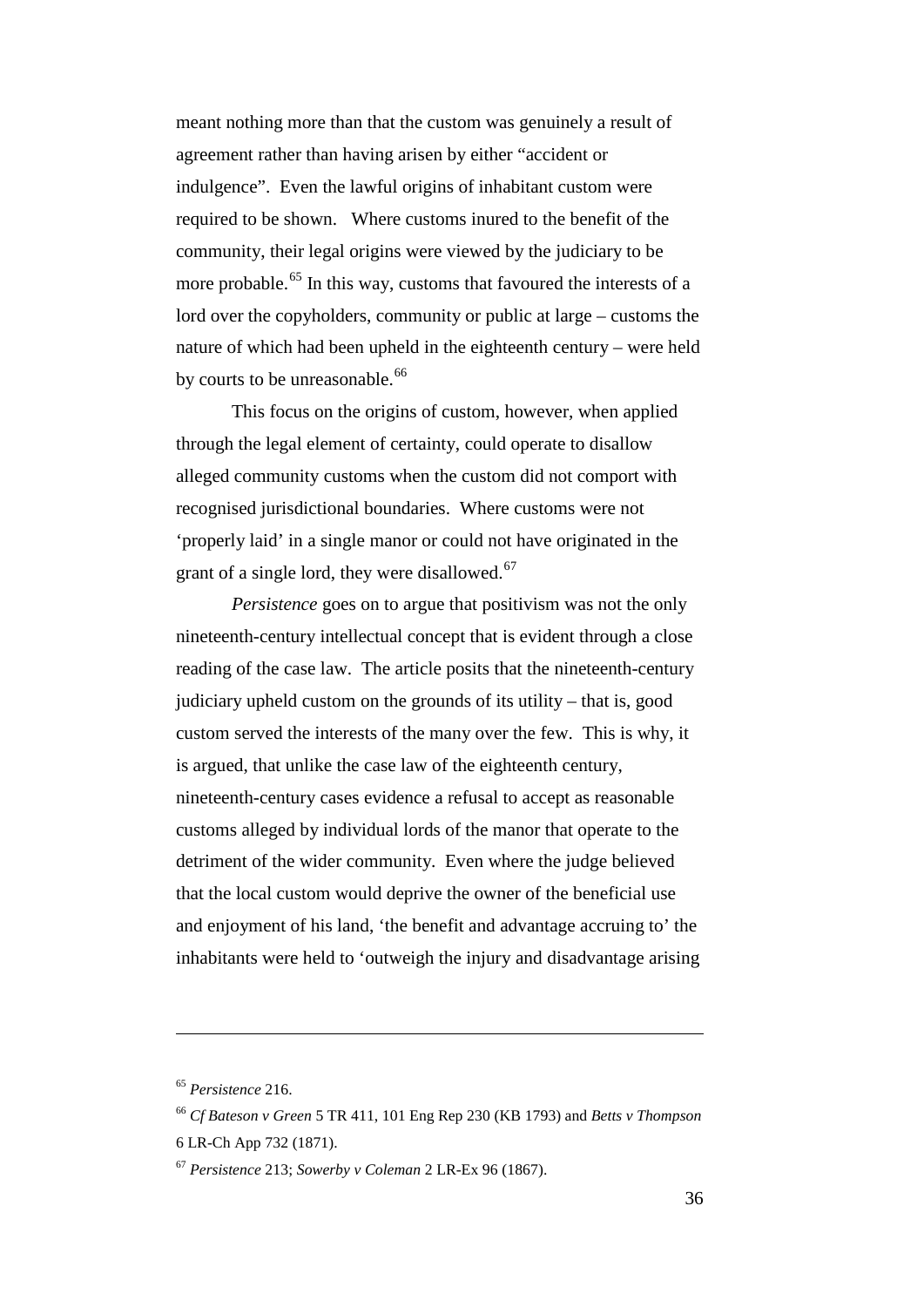therefrom to the owner of the land'.<sup>68</sup> Indeed by the early twentieth century, the fact that a custom benefitted the community was held to be proof of its 'lawful commencement'.<sup>[69](#page-36-1)</sup> The article concludes that

> "the paradox of the nineteenth century was that a distinctly modern, positivist judiciary upheld custom on the grounds of its utility"<sup>[70](#page-36-2)</sup>

The contribution of *Persistence* to the literature of custom is to show how the judicial reception of claims of custom by English courts in the nineteenth century differed markedly from that demonstrated in similar cases litigated in the eighteenth century. *Persistence*  demonstrated that nineteenth-century courts viewed 'custom' as a form of law that in order to be deemed reasonable should benefit the community – be they inhabitants or copyholders. Alleged customs that benefitted a single fee holder to the detriment of the community would not be upheld in law as reasonable. Custom would only be recognised as *lex loci* to the extent it could be shown to benefit the community. The article argues this reflected a judicial concern for the utility of custom.

The contribution of *Persistence* to the literature is that it provides an account drawn from a close reading of reported English custom cases in the nineteenth century. That account summarises the approaches taken by the central courts to the reception of *lex loci* in the nineteenth century. The article then goes on to relate those findings to nineteenth-century jurisprudence more generally and in particular, the rise of utilitarianism and legal positivism in legal and jurisprudential thought.

<span id="page-36-0"></span><sup>68</sup> *Hall v Nottingham* [1876] 33 LTR (Ex D) 697, 699; Persistence 203. Carol Rose cites *Hall* in her essay 'The Comedy of the Commons: Custom, Commerce and Inherently Public Property' (1986) 53 U CHI L REV 711 as an archetypal example of a 'comedy of the commons'. It was one of her favourite cases, *see* Robert C Ellickson, 'The Inevitable Trend toward Universally Recognizable Signals of Property Claims: An Essay for Carol Rose' (2011) 19 Wm & Mary Bill Rts. J 1015, 1019.

<span id="page-36-1"></span><sup>69</sup> *Persistence* 204

<span id="page-36-2"></span><sup>70</sup> *Persistence* 206-7.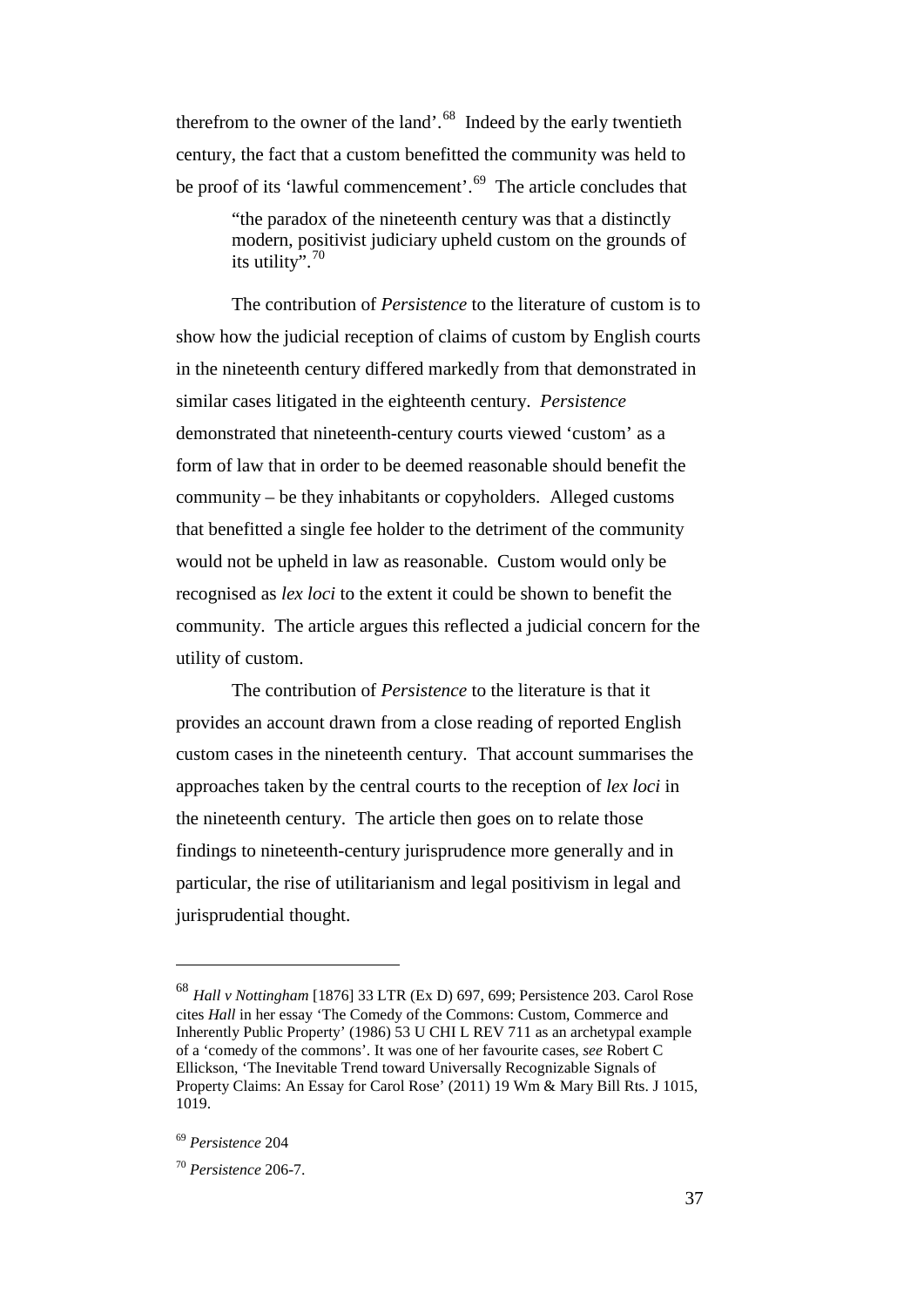## <span id="page-37-0"></span>*The Reception of Community Rights Arising by Prescription in Scots Law*

*Dempster v Cleghorn* (1813) reads like an English custom case, complete with commons riot to take back the community's customary rights but was from the wrong jurisdiction to be included in *Persistence.* Scotland, particularly before the wholesale digitisation of resources, as a mixed jurisdiction had significant research advantages for the legal historian compared to England because it is a jurisdiction of written pleadings that are helpfully gathered together in collections of Session Papers held by the Advocates and Signet Library. The Session Papers, together with a wealth of other primary resources available on the case of Dempster, led to the article *The Great Rabbit Massacre – A "Comedy of the Commons"? Custom, community and rights of public access to the links of St Andrews* (hereinafter '*Rabbit Massacre*') and the other submitted works on Scots law

The primary research for *Rabbit Massacre* began with the pleadings held by the NRS and the Session Papers held by the Advocates' Library. These led on to research in local archives, where more pleadings and lawyers' letters were held. The British Golf Museum in St Andrews provided specialist secondary sources, as well as the minute book of the club, which showed that the litigation had galvanised the club into more frequent meetings (if not enough meetings to always meet filing deadlines).

This primary research was carried out in the context of the social history of commons riots<sup> $71$ </sup> and US theoretical literature on commons and common land. *Rabbit Massacre* argued that the litigation to preserve the golf links of St Andrews provided a unique example of Carol Rose's 'Comedy of the Commons' – a town green on which not merely the community but the public at large could play.

<span id="page-37-1"></span><sup>71</sup> D. Hay, "Poaching and Game Laws on Cannock Chase", in ed. D. Hay, P. Linebaugh, J. Rule, E.P. Thompson, and C. Winslow *Albion's Fatal Tree: Crime and Society in Eighteenth-Century England* (Pantheon Books 1975) 225.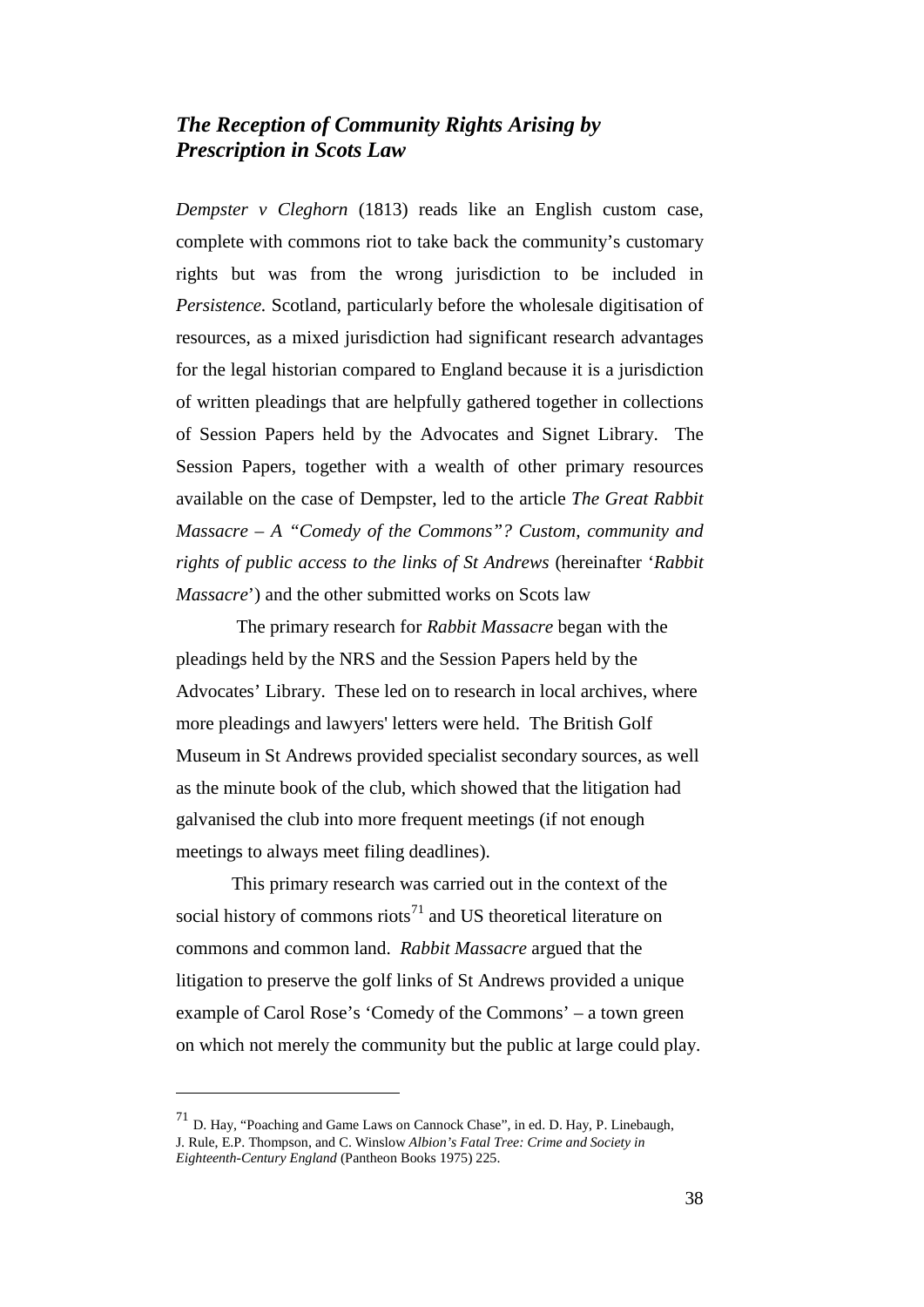The article contributed to the literature by introducing American property law theory to a British audience and by applying American legal theory to a case study from Scots law – one where there was a significant amount of primary historical material available. The application of the theory was made possible by a thorough study of the wealth of available primary and secondary materials in the mode of Professor Brian Simpson's legal archaeology. The exercise in legal archaeology came first, and the application of Carol Rose's legal theory later when the case appeared to be an apposite case study.

The conclusion of the article highlights the role that the local community played in mediating the preservation of the common land and argues that the litigation itself was arguably comedic. The litigation galvanised the golf club to protect the links and to raise money from the international golfing community in order to do so.

The article concludes with a discussion of the highly contested US state decision in *State ex rel. Thornton v Hay*, in which a customary right was declared over dry-sand beach the length of the state coastline so as to prevent the development of such land by private landowners.<sup>72</sup> The article argues that such declarations stretch the English doctrine of custom to its breaking point and are ultimately unnecessary so long as there are affordable procedures to allow communities to testify to their local use rights. Indeed, the conclusion goes further – arguing that the protection of community and public resources requires some form of guardianship in the absence of, or indeed from the predations of, local government and that litigation over local use rights can create the organisations that will perform that role.

The contribution of *Rabbit Massacre* was the application of American legal theory to a Scots law example – one which was arguably more appropriate than Rose's favourite town green example from English law, *Hall v Nottingham*. [73](#page-38-1) The article also contributed

<span id="page-38-0"></span> $72 n 33$ 

<span id="page-38-1"></span> $73$  n 30.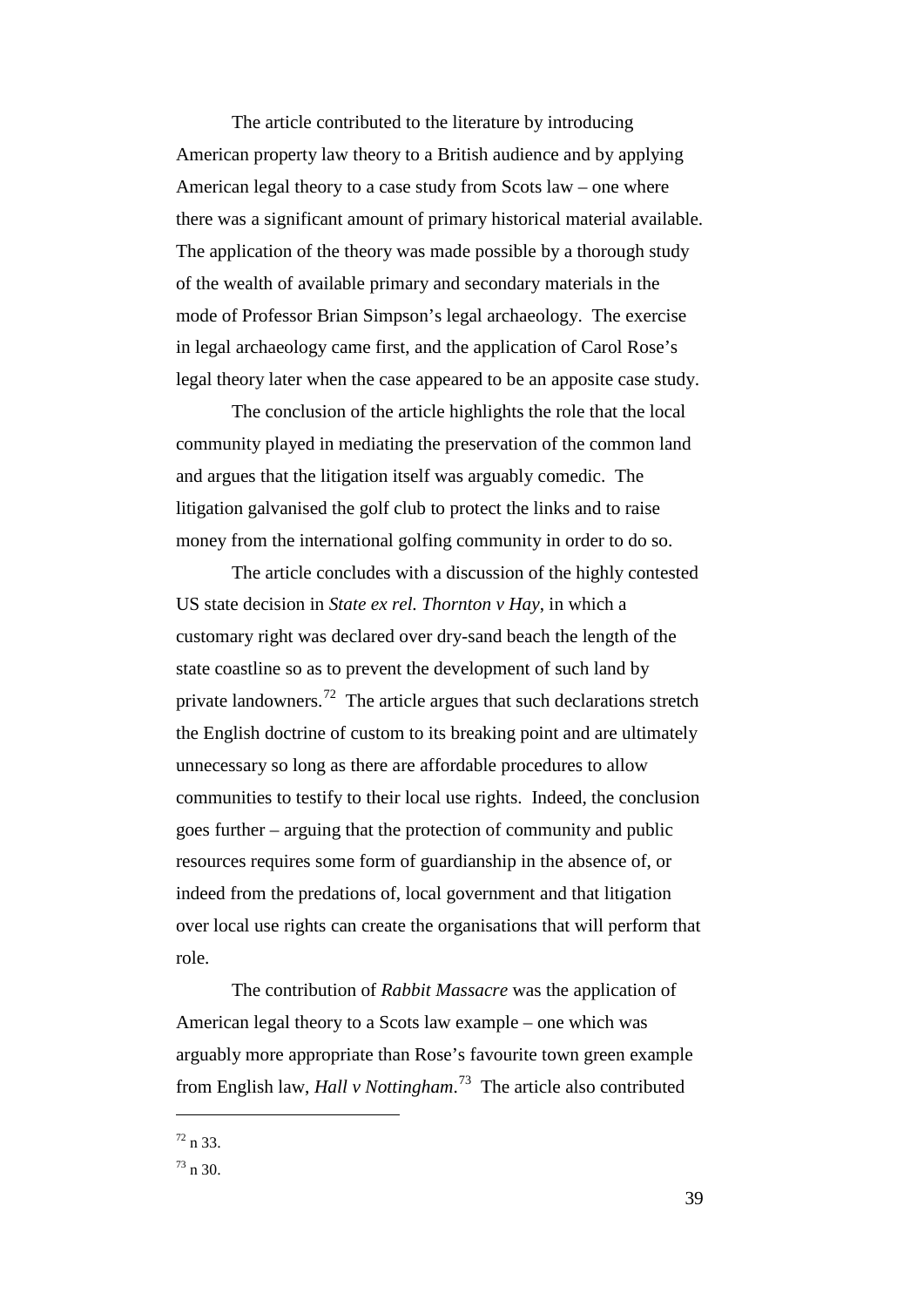some thoughts on the ongoing controversy regarding the use of custom in American state law. Finally, its argument that commons litigation itself can be 'comedic' contributes a public law perspective regarding litigation as a community building exercise that can lead to the long-term protection of resources to the jurisprudence of common land.

Researching and writing *Great Rabbit Massacre* highlighted the doctrinal work that needed to be conducted on the subject of what Sir John Rankine, Professor of Scots Law at the University of Edinburgh 1888-1922, termed "customary use of municipal lands".<sup>[74](#page-39-0)</sup> As he points out, such rights are discussed in the context of servitudes but in his view

> "In the cases which belong to this category, the Court is engaged not in judging a public right in private property, but in controlling the administration of public officials."

It is precisely this fact – that the vindication of customary rights over municipal lands involved questions of both public and private law – that led to a gap in the literature.<sup>[75](#page-39-1)</sup> Another reason for this gap is that such rights, before being recognised as public law rights, were litigated as servitudes, a category into which the rights did not comfortably fit. From the early nineteenth century in cases such as *Dempster v. Cleghorn* and *Burntisland[76](#page-39-2)* judges were querying

<span id="page-39-0"></span> $74$  John Rankine, A Treatise on the Rights and Burdens Incident to the Ownership of Lands and Other Heritages in Scotland (W Green 1909).

<span id="page-39-1"></span><sup>75</sup> George L Gretton reviewing Andy Wightman The Poor had no Lawyers: Who owns Scotland and how they got it (2011) Edin L Rev 329, 330, "Reading the present book reminded me that, even for land law, there are dark hollows that would benefit from the flares of academic research. How much do we really know about commonties? About common good land? And so on. There has indeed been some useful recent work. Andrew Ferguson's *Common Good Law* (2006) comes to mind, as does Andrea Loux Jarman's "Customary Rights in Scots Law: Test Cases on Access to Land in the Nineteenth Century" (2007) 28 Journal of Legal History 207. But more is needed. Perhaps one of the hurdles is that some of these areas belong to public as much as, or more than, to private law. For the public lawyers they smack too much of property law, and to the property lawyers they smack too much of public law."

<span id="page-39-2"></span><sup>76</sup> Reported in the Lord Ordinary's Note in *Home v Young* (1846) 9 D. 286, 296.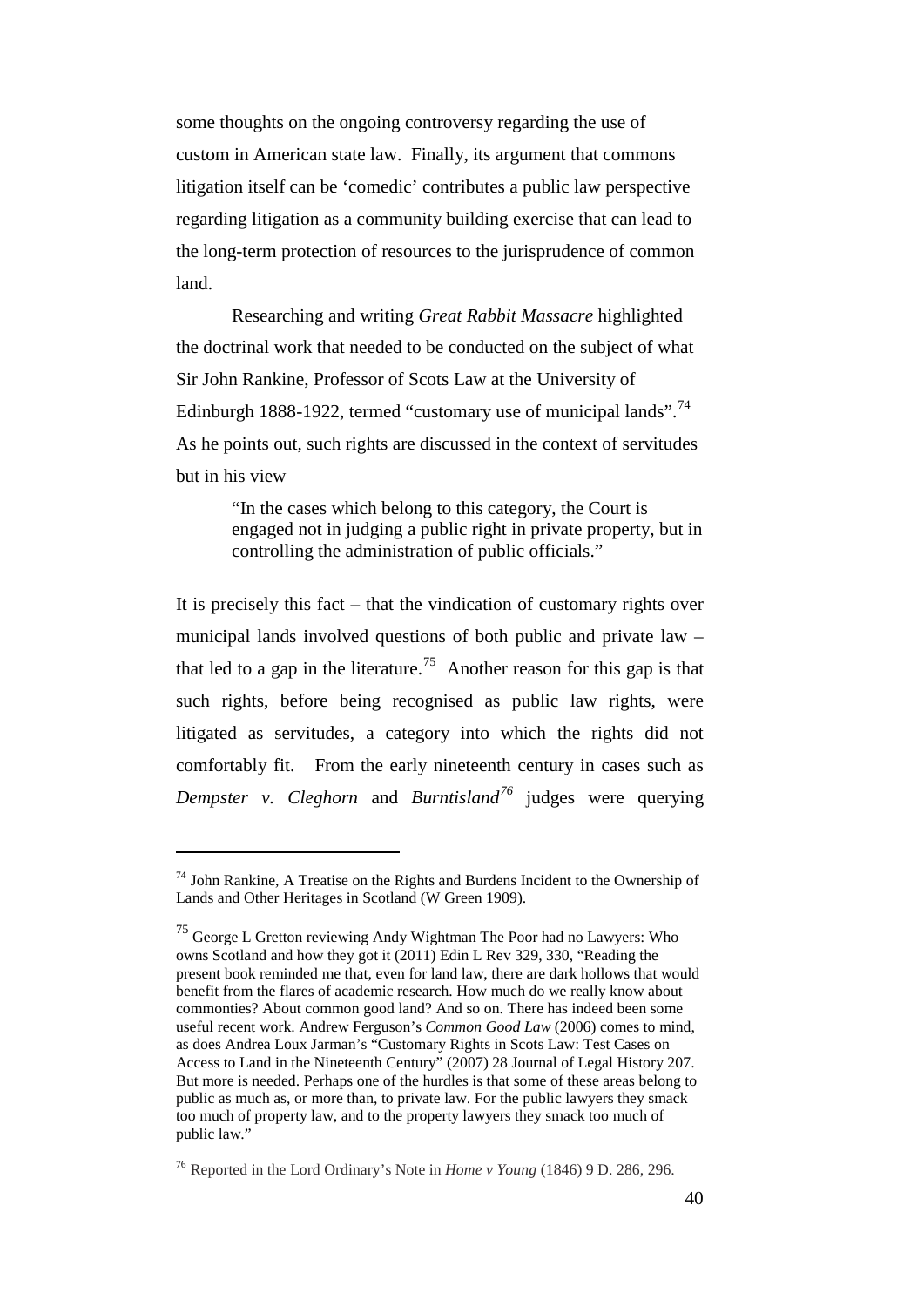whether the rights being claimed by burgh inhabitants belonged to the category of servitudes at all.[77](#page-40-0) The decision of *Dempster*, itself, never found a servitude to kill rabbits on the golf course – the court found a custom to do so.<sup>78</sup>

The cases that are discussed in and *Customary Rights in Scots Law: Access to Land in the Nineteenth Century* (hereinafter '*Test Cases'*) appear most often in textbooks and treatises as some form of miscellaneous right or servitude.<sup>79</sup> Neither their history nor their doctrine had been explored in detail in the literature. The most important contribution to the literature of these submitted works is the detailed examination of the doctrine of community rights in the context of the community uses they were protecting and the judges who were adjudicating them.

*Urban Commons* examines cases concerning access to land to bleach linen. The article traces the development of a community right to bleach in Scotland from the early eighteenth century in *Falkland v Carmichael[80](#page-40-3),* where a plurality of the judges held that bleaching could not be claimed as a servitude, to the decision in *Eyemouth*, [81](#page-40-4) which removed the question of community rights to bleach from the category of servitudes altogether and upheld the community's right to bleach right as a matter of community right, a right in public law.

The contribution of *Urban Commons* is to carefully trace the complex doctrinal development of the right of local inhabitants to bleach linen, whether as a servitude or as a community right. It is not a straightforward tale. The article explored the complexities of doctrinal development by examining varying judicial explanations of

<span id="page-40-0"></span><sup>77</sup> *Test Cases* 214.

<span id="page-40-1"></span><sup>78</sup> *Dempster* v *Cleghorn* (1813) 2 Dow 40, 45 & 64.

<span id="page-40-2"></span><sup>79</sup> K. Reid., The Law of Property in Scotland (Law Society of Scotland/Butterworths, 1996), para 491.

<span id="page-40-3"></span> $80$  (1708) M. 1096.

<span id="page-40-4"></span> $81$  (1846) 9 D 286.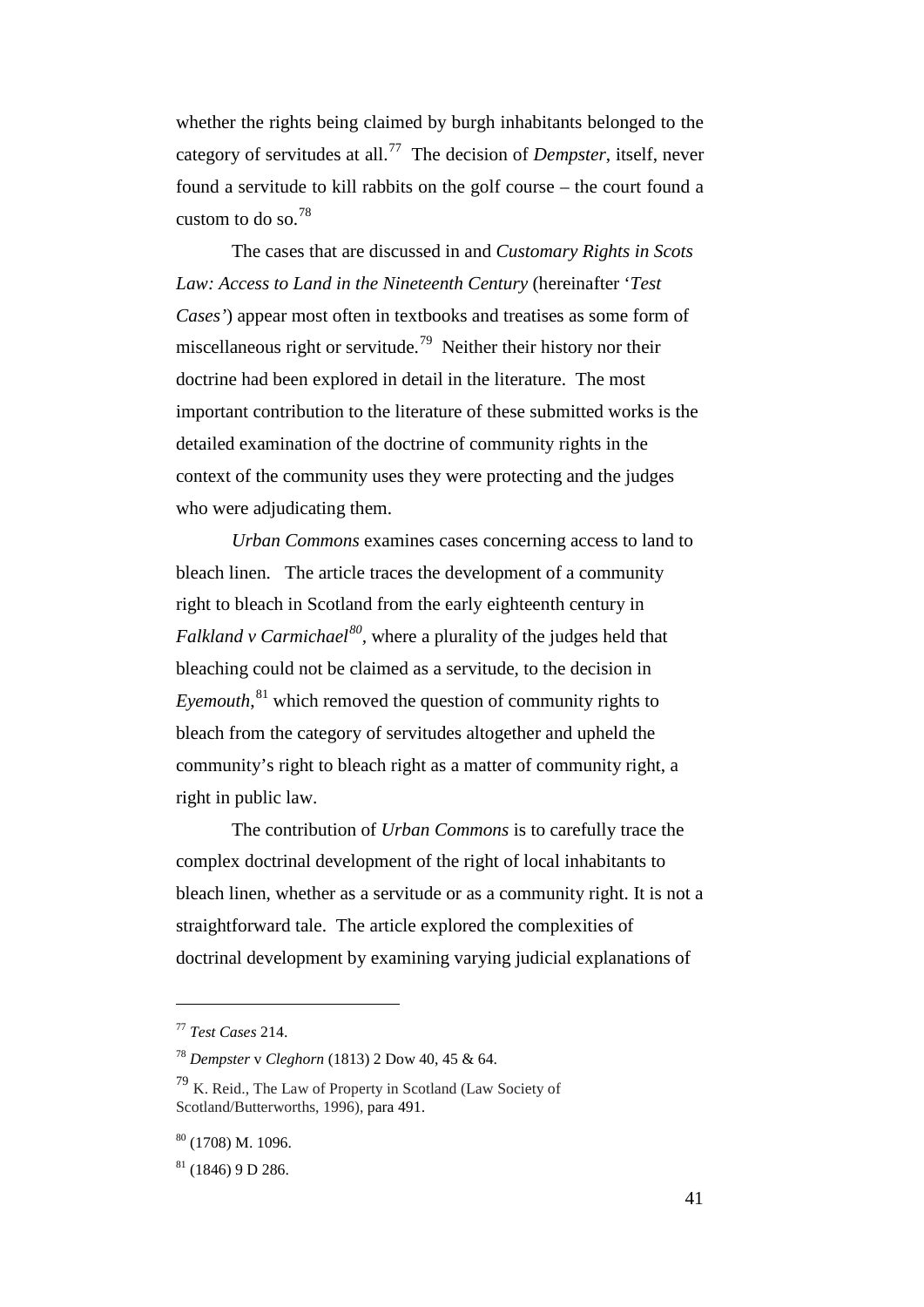the meaning of cases in the context of the developing doctrine, as well as those of reporters, and contemporary legal commentators such Mark Napier and Baron Hume.<sup>82</sup>

Using the methodological approach of what would become known as legal archaeology that the candidate had first used in *Rabbit Massacre* (discussed below), the legal strategy of the case of *Home* was uncovered, as was the legal advice provided to the judicial factor of the burgh not to bring an action in the context of uncertain facts and law.[83](#page-41-1) This context highlighted the nature of *Home* as a test case, a fact that was explored in greater detail in *Test Cases*. The final contribution of *Urban Commons* were the reflections contained in its conclusion on the work of Edward Thompson and Eric Hobsbawm.<sup>[84](#page-41-2)</sup> It argued that custom cases reveal that conducting a simple class analysis in order to understand the judicial decisions fails to illuminate.

The final submitted work is *Test Cases*. This article continues the story of the doctrinal development of community rights in Scots law and focuses on the test case nature of *Home* and the significance of that decision for the test case of *Dyce v Hay.*

*Test Cases* began with an exploration of Scotland's burghs and the doctrines through which the uses of land by burgh inhabitants could be vindicated through legal action. The article reviews the complex doctrinal developments in the law regarding the recognition of burgh community use rights and argues that the uncertain state of the law made the area one ripe for test cases. One of the most important contributions of this article was its reconstruction of the process by which the doctrine which applied to community use rights

<span id="page-41-0"></span><sup>82</sup> G. Campbell H. Paton, ed., *Baron David Hume's Lectures, 1786–1822* (vol 3 15 Stair Society 1952); Mark Napier *Commentaries on the Law of Prescription in Scotland* (Edinburgh 1854); *Urban Commons* 327.

<span id="page-41-1"></span><sup>83</sup> ibid 334.

<span id="page-41-2"></span><sup>84</sup> E.J. Hobsbawm, 'Scottish Reformers of the Eighteenth Century and Capitalist Agriculture', in E.J. Hobsbawm et al., eds, *Peasants in History: essays in honour of Daniel Thorner* (Calcutta, 1980), 1–29.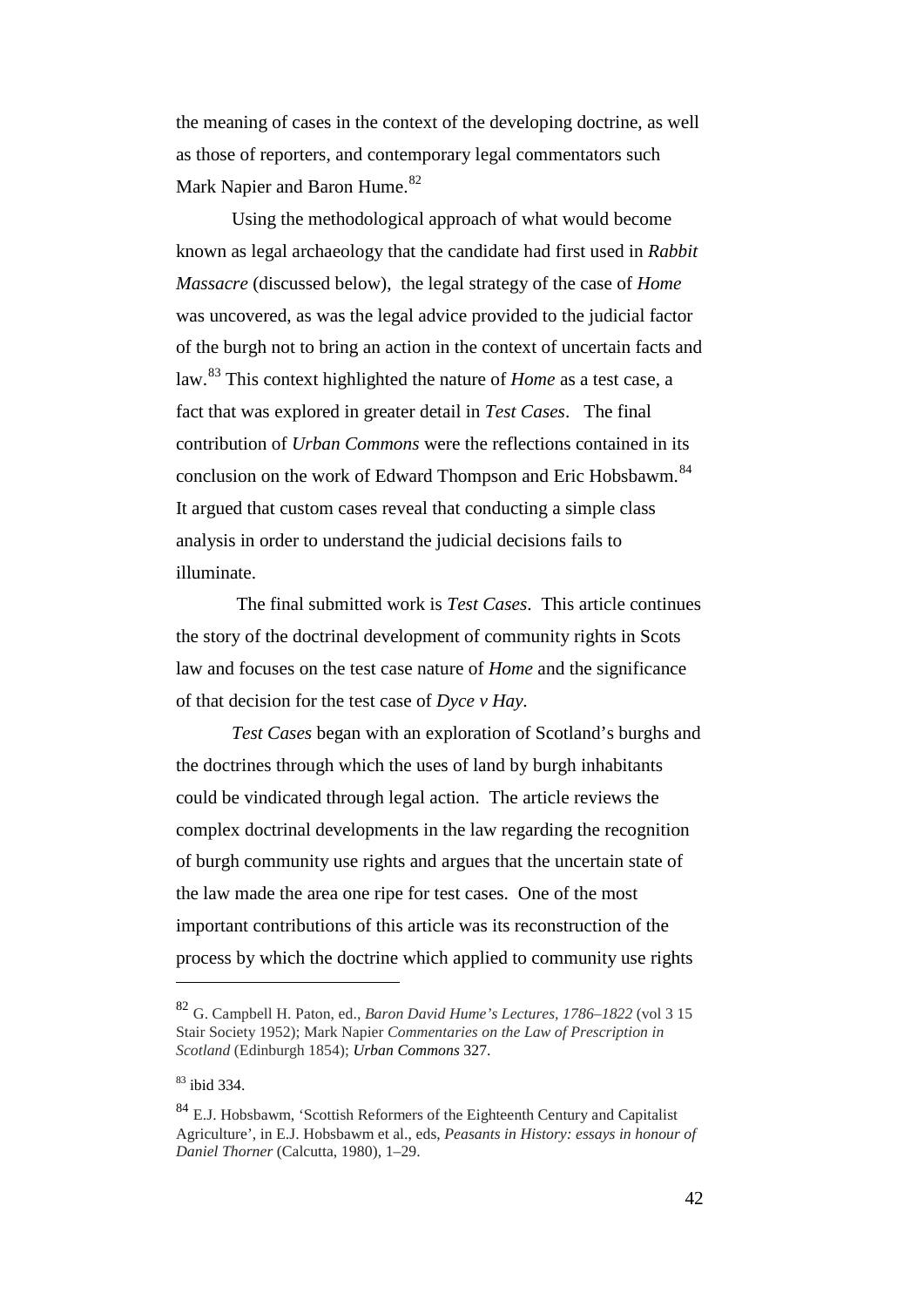and developed and the historical context in which that development occurred.

The article highlights the highly politicised nature of the rights at issue in community servitude/community rights cases and demonstrates how, in the context of an open-textured doctrine, judges were free to come to decisions that reflected their personal judicial values. The article points to the importance of the Edinburgh Whig lawyers, who as politicians, lawyers and ultimately judges argued for broader rights of access to the countryside. It argues that the decision in *Dyce v Hay* represented a judicial 'conservative backlash' against the expansion of the recognition of community and public rights of access land.

Beyond the elucidation of the doctrinal development of community servitudes/community rights, the most significant contribution of *Test Cases* is to identify the test-case nature of the nineteenth-century litigation and the political context in which those test cases were decided. Ultimately, understanding the context in cases are brought and judicial decisions taken in a complex area of doctrine can assist the contemporary legal academic in the task of attempting to explicate current doctrine, not least by accounting for the confusing and sometimes irreconcilable state of that doctrine.<sup>[85](#page-42-1)</sup>

# <span id="page-42-0"></span>**The method and methodology of the submitted works**

The origins of the submitted works lie in the work of the social historian E.P. Thompson and other social histories, but they are works of legal history. The focus of the works is the reception of community uses by the central courts of England and Scotland, and the submitted works explore how custom was mediated by the legal process. As

<span id="page-42-1"></span><sup>85</sup> Douglas J Cusine and Roderick R.M. Paisley, *Servitudes and Rights of Way* (W. Green 1998) para 1.14.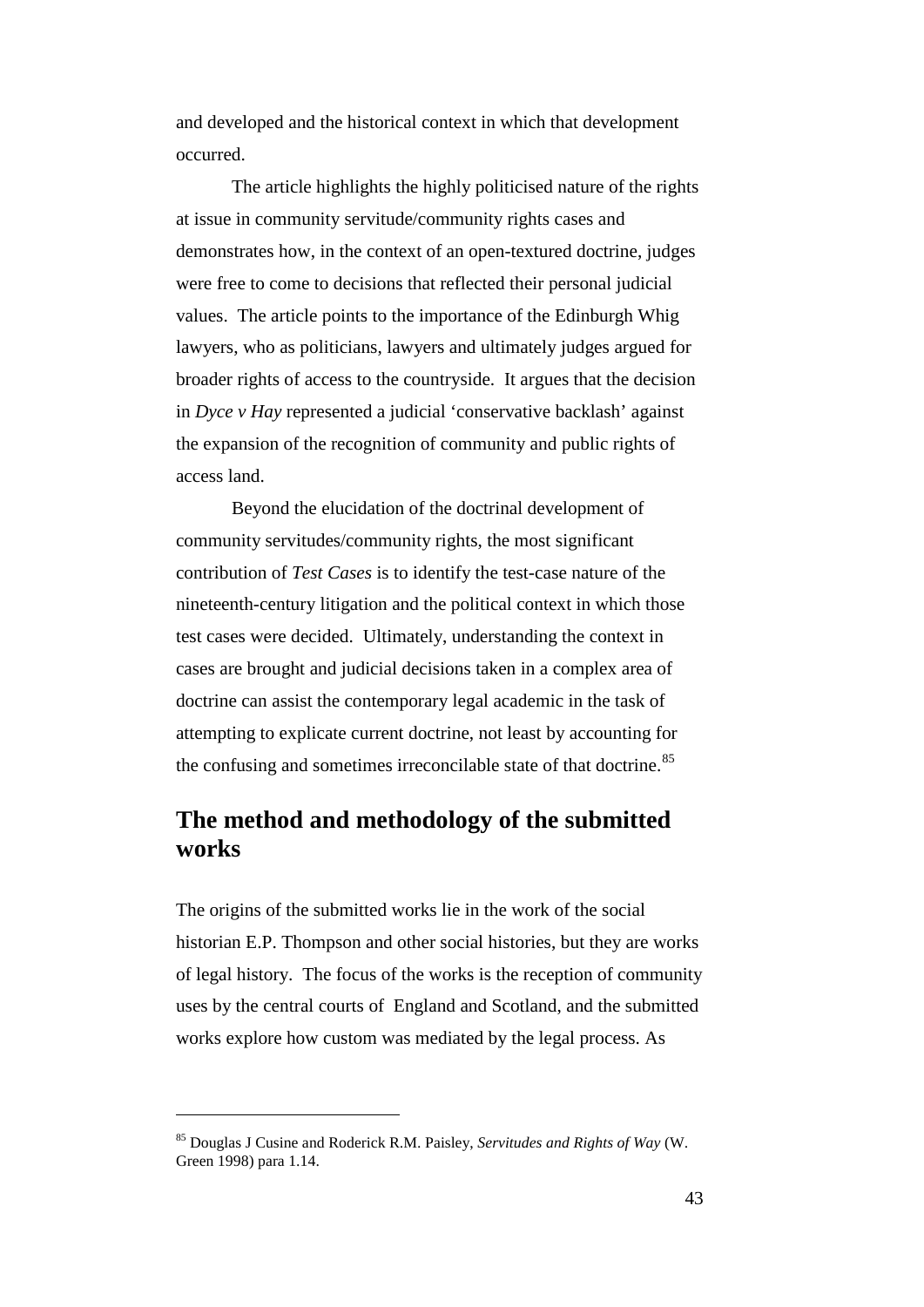such, they are less studies of customary rights as 'law from below' than of custom as mediated by lawyers and judges, 'above'.<sup>[86](#page-43-0)</sup>

Whilst the source of the law or legal right arising from custom in many cases will be community praxis, the authority to declare custom 'law' or a 'legal right' lies solely with the court. Thus the study of custom sheds light on the changing nature of the judiciary's response to assertions of community rights to land. It is the thesis of this synthesis that just as the creation of a custom or community right is an iterative process of community use, so too is the process by which courts recognise that such rights have given rise to legal rights held by the community's inhabitants. The recognition of custom is not an event, but a process. The submitted works examine that process and how it changes over time, using the sources available to the candidate at the time of writing,

Method and methodology in legal history are to a large extent determined by the available sources. Methodologically, all of the articles involved a detailed, doctrinal analysis of the published court decisions and how those decisions change over time. The study in *Persistence* is, by reason of the circumstances in which it was written (whilst the candidate was at Cornell Law School) almost solely limited to published sources,  $87$  taken together with both contemporary and more modern secondary legal sources.

The thesis of *Persistence* is founded upon the nature of its sources – that is, that through a close reading of the published case reports, the candidate observed changes over time in the judicial reception of custom. Such a close reading employed the methods of

<span id="page-43-0"></span> $^{86}$  With thanks for this insight to Preston King, a fellow historian from Lancaster University, who on my arrival in England made extensive notes on *Persistence*. The most significant of these said that the introduction to the article, which said that custom represented "law from below" was obviated by the thesis and methodology of the article itself.

<span id="page-43-1"></span><sup>&</sup>lt;sup>87</sup> With the exception of the records held by the House of Lords Record Office concerning the Prescription Act. The candidate consulted them when in England to interview for a post at Lancaster University.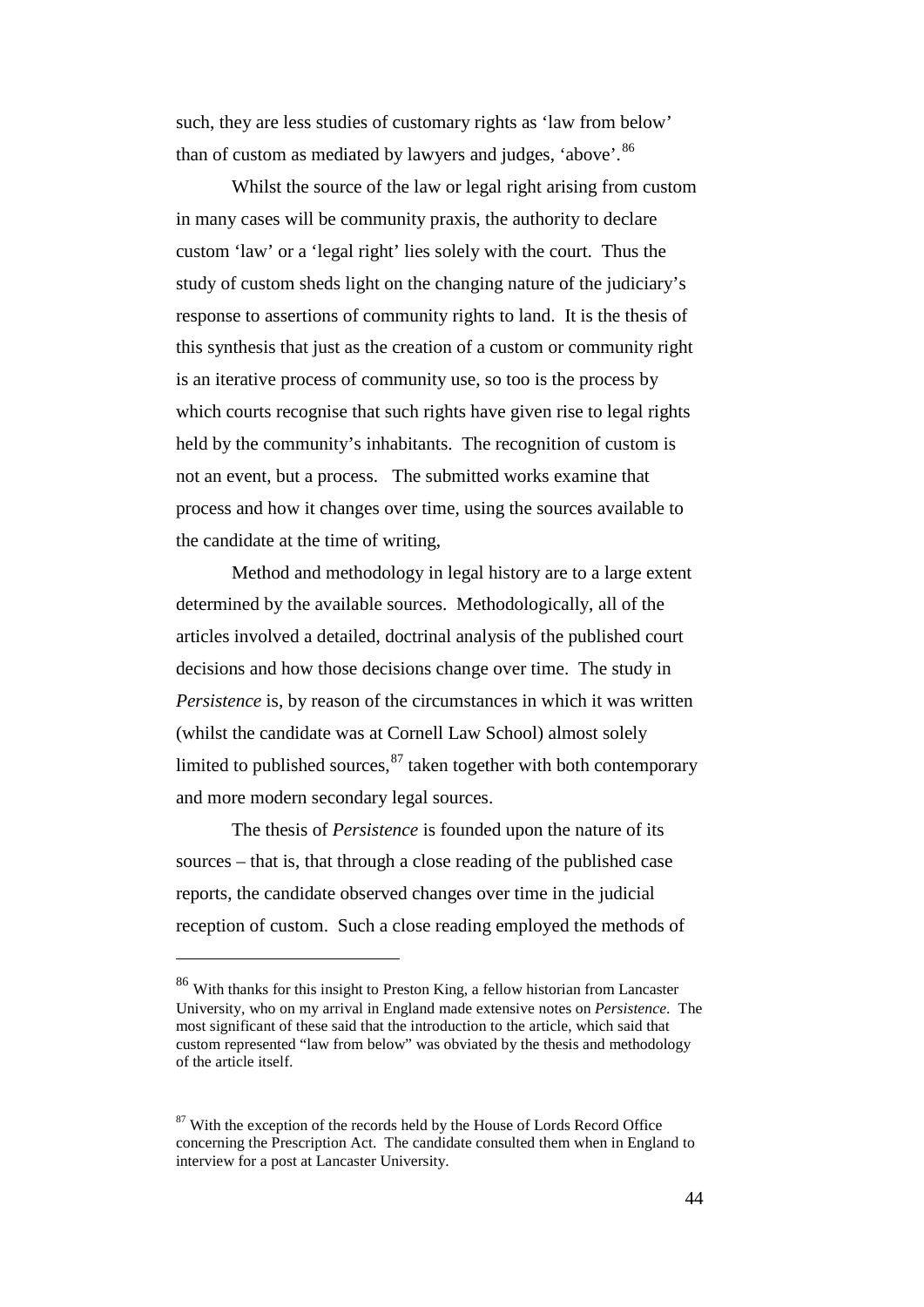traditional doctrinal analysis to assess the judicial application of the elements of custom doctrine over time.

In English law, the legal elements of the doctrine remained static from the early seventeenth century when they were established in *Gateward's Case* and the companion case of *Tanistry*. Thus by studying the interpretation and application of these static elements over time, both the changing standards of the judiciary charged with recognising legally 'good' custom, and the judiciary's changing attitude towards such claims, could be assessed. In the article *Persistence*, the candidate went further and attempted to link the changing judicial attitude, interpretation and application of doctrine to asserted claims of local customary rights to broader intellectual developments in  $19<sup>th</sup>$ -century England.

For example, custom's origins are meant to be beyond the memory of man and the reasonableness of custom is meant to be at the time the custom is asserted.<sup>[88](#page-44-0)</sup> In this way, customs that are no longer useful can be disposed of by the courts by failing to recognise them. Absent an Act of Parliament, the point at which a custom is litigated is the only opportunity to end or legally disallow a custom that, whilst beneficial in its inception, has become burdensome or 'actually injurious to the public interests'.<sup>89</sup> As discussed above, once a custom is recognised by the court, it cannot be discharged because there is no juridical person to do so. $90$  A close doctrinal reading of custom cases over time, however, demonstrates that by the nineteenth century, the courts look to the origins of customs to recognise them or refuse to do so. The courts even create legal fictions around those origins upon which the judges then rely to demonstrate that a custom was or was not reasonable and could or could not be recognised by the court.

The decisions and reasoning in cases such as *Arlett v Ellis[91](#page-44-3)*

<span id="page-44-0"></span><sup>88</sup> *Persistence* 213-14.

<span id="page-44-1"></span><sup>89</sup> *Mercer v Denne* [19041 2 Ch 534 (Farwell, J), *aff'd* [1905] 2 Ch. 538 (CA).  $90 n 58$ 

<span id="page-44-3"></span><span id="page-44-2"></span><sup>91</sup>*Arlett v Ellis* [1827] 7 B. & C. 346, 108 Eng. Rep. 752 (KB.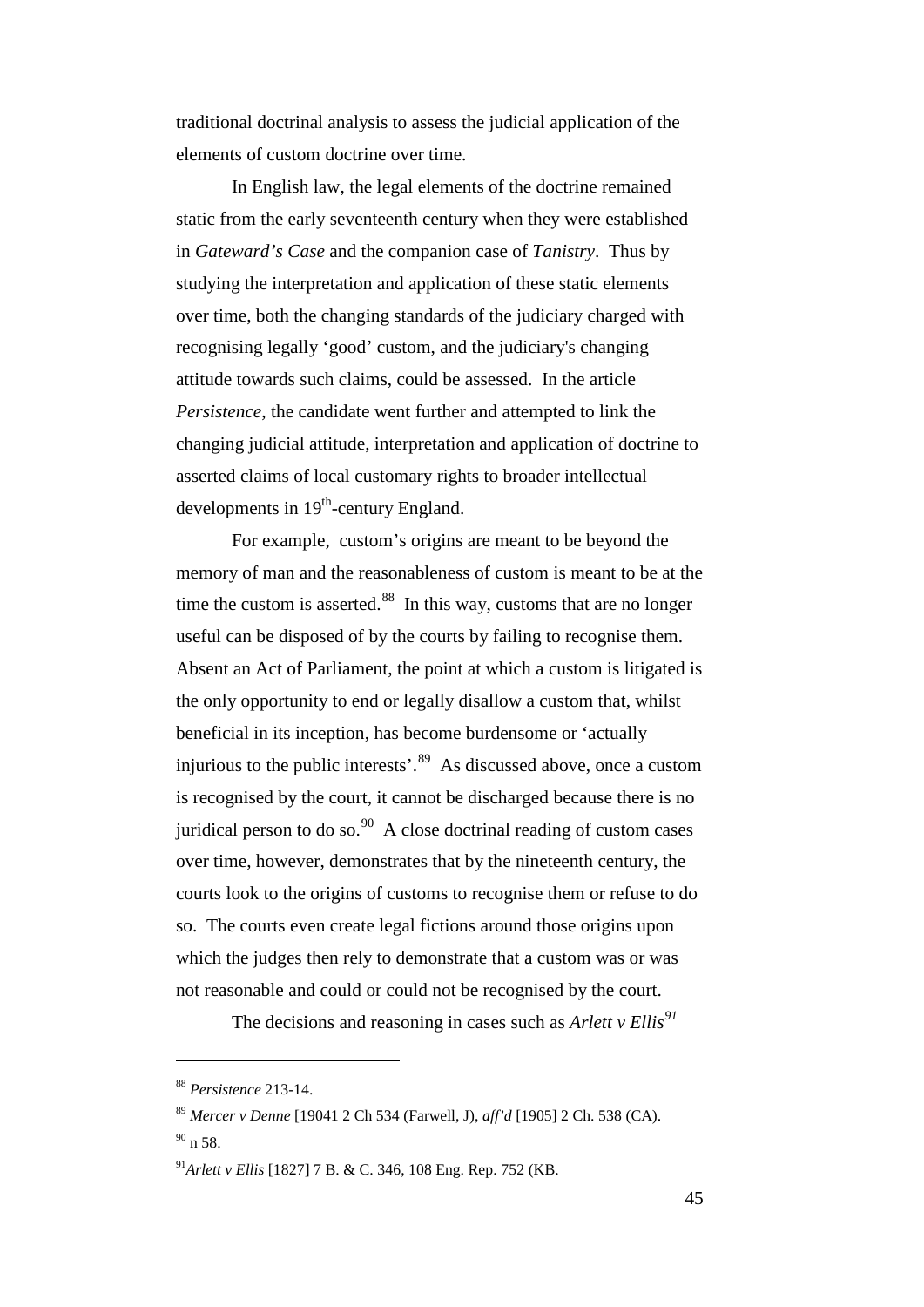and *Salisbury v Gladstone[92](#page-45-0)* highlight not only a change in the interpretation and application of doctrine between the eighteenth and nineteenth centuries but also a change in attitude of the judiciary to the reception of custom. The cases detail the legal reasoning employed by the judges to justify the change in approach. The identification of the doctrinal change using traditional methods of legal analysis enabled the candidate both to identify trends in the case law and hypothesise why those trends existed. In *Persistence*, it is argued that the judiciary's focus on the good origins of custom reflects the growth of positivism in nineteenth-century law.<sup>93</sup>

This hypothesis was supported by carrying out a similar doctrinal exercise tracing the doctrinal element of certainty as applied in published decisions. The certainty of customs became an increasingly important factor in the nineteenth century when courts recognised or refused to recognise customs. The conclusion of *Persistence* was that whatever the lived experience of custom, inhabitant customs that came to be recognised by nineteenth-century courts were those customs that were most law-like.<sup>[94](#page-45-2)</sup>

The method employed to reach the conclusions in *Persistence*  was that which Sir John Baker discusses in his chapter, *Reflections on*  'doing' legal history.<sup>95</sup> It is no accident that the method employed by the candidate in central New York in the 1990s is similar to that employed by Professor Baker. Professor David Millon advised the candidate for an essay on custom that ultimately led to the published research. He had attended Professor Baker's lectures at Harvard and spent time at Cambridge University, where he attended Professor

<span id="page-45-0"></span><sup>92</sup> *Salisbury v Gladstone* [1861] 9 HL Cas 692, 11 Eng. Rep. 900.

<span id="page-45-1"></span><sup>93</sup> *Persistence* 202.

<span id="page-45-2"></span><sup>94</sup> *Persistence* 213.

<span id="page-45-3"></span><sup>95</sup> n 7.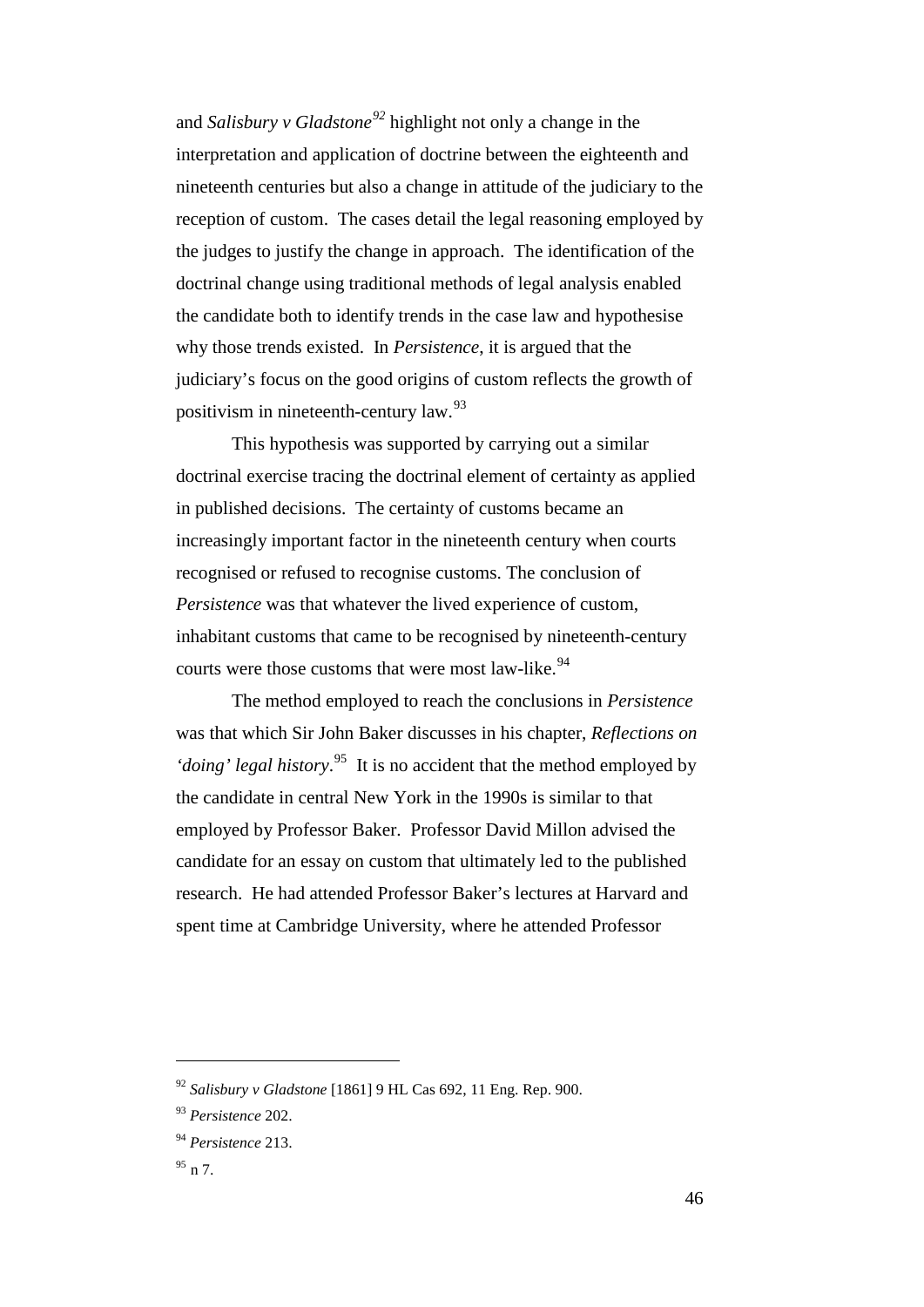Milsom's seminars and had worked informally with Professor Baker.[96](#page-46-0)

In an era before legal history had had its 'methodological moment', legal historical method was transmitted through formal and informal research supervision.<sup>97</sup> Professor Baker's method was no doubt employed by many legal historians and continues to be so today. This is why, perhaps, Sir John's chapter appears at the beginning of *Making Legal History: Approaches and Methodologies*. To begin with, his method not only recognises his pre-eminence in the field of legal history, but also that his method is the starting point, and for many scholars still the end point, of much of the legal history produced today.

The candidate's method for the production of *Persistence* and, to a significant extent, all of the submitted works, was the method that Professor Baker says is closest to his own, which is "to delve into the available sources first and see what kinds of question they raise or might answer".<sup>[98](#page-46-2)</sup> The article, *Persistence*, began with the candidate's vague aim of learning something about custom in English law. Having quickly perused the cases cited by Thompson, which even as first glance evidenced the attitude towards both lords and inhabitants that Thompson detailed in *Customs in Common*, the candidate began by reading everything that could be located about custom in English law – whatever the period. Alongside the secondary literature, which included textbooks, speeches delivered at the Inns of Court and contemporary chapters and journal articles in both law and history, all of the cases found in the digest, *Halsbury's Laws of England*, were read and digested and footnotes were followed to further reported

<span id="page-46-0"></span><sup>&</sup>lt;sup>96</sup> Email from Professor David Millon to the author (21 January 2018); email from Professor John Baker to the author (20 January 2018). Professor Baker was Professor Toby Milsom's student.

<span id="page-46-1"></span><sup>97</sup> Markus D Dubber, *Legal History as Legal Scholarship: Doctrinalism, Interdisciplinarity, and Critical Analysis of Law* (Oxford Handbook of Historical Legal Research 2016).

<span id="page-46-2"></span> $98$  (n 7) 7.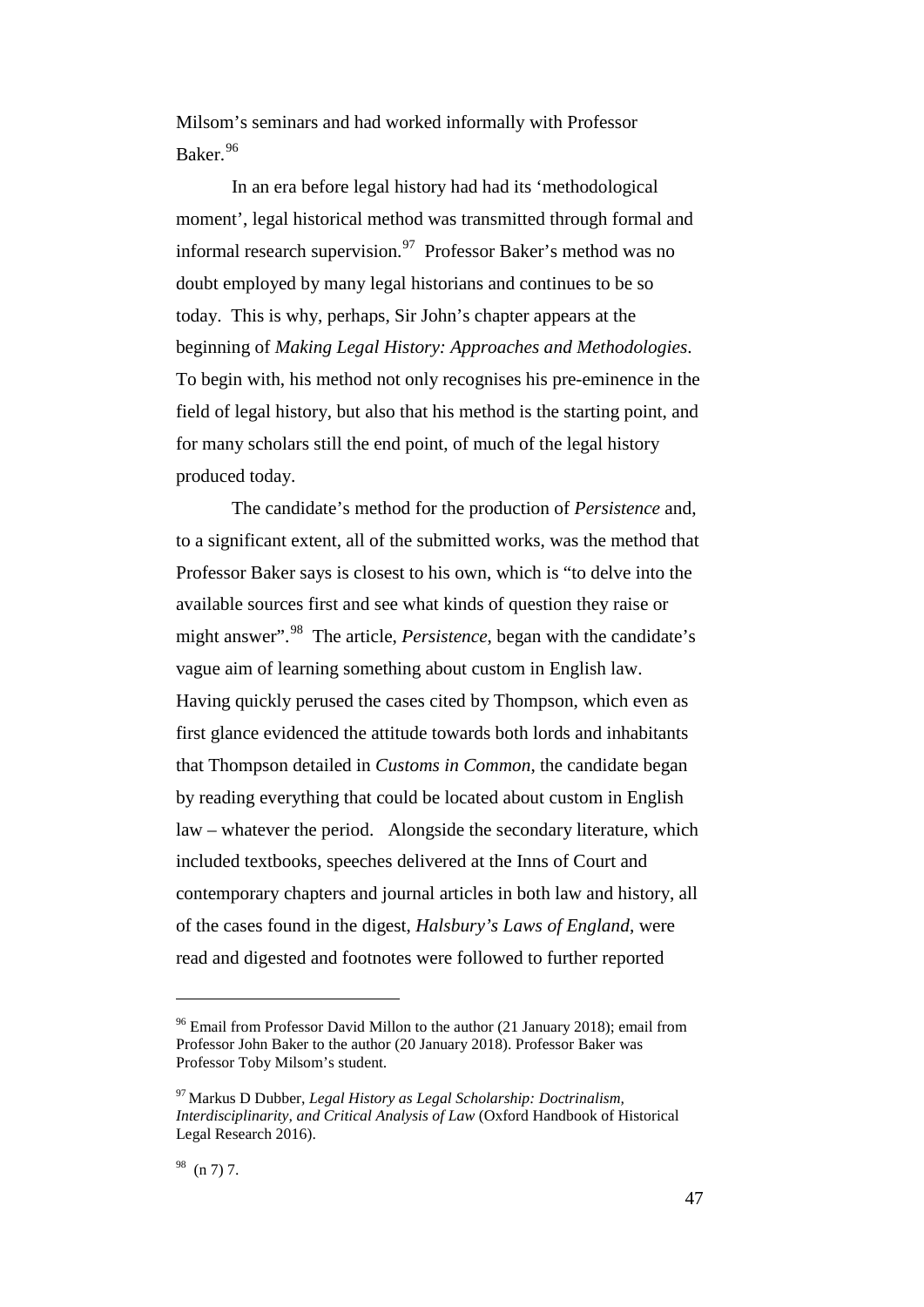cases. This process required some sifting – copyhold customs from customs in the nature of easements, customs about land use from customs about inheritance and trade usages. From this reading, the candidate was able to identify different categories of custom, which were not always clearly distinguished in sources such as the digests and the emergence of a doctrinal focus to the study of the judicial reception of custom in the nineteenth century.

In the end, Baker tells us:

"The historian, like the lawyer, has to find something above and beyond the sources – a story, a changing institution, or an evolving idea. . . We must have stored in the backs of our minds numerous questions arising from our reading of the secondary literature, from our knowledge of what went on in other periods and places, and above all from the sources themselves. As we uncover more evidence and try to sift out what is useful, we are simultaneously relating it to our older questions and formulating new ones, until now and again we see enough light to propose some answers. We never produce final answers, but we help to take the general understanding forward. It is a collective exercise."99

This was the method proposed by Professor Millon and that was used to write *Persistence*. The method employed in writing the final article was to engage traditional doctrinal analysis, alongside historical and contemporary secondary sources, in order to identify a pattern of a change in the interpretation and application of the stable doctrinal elements of custom over time. Unlike a traditional black letter doctrinal analysis, the study of custom doctrine was carried out in light of the historical and jurisprudential context in which it was interpreted and applied. This background knowledge of context was formed by secondary legal, jurisprudential and historical texts.<sup>[100](#page-47-1)</sup> The candidate is a trained historian and applied historical method to the

<span id="page-47-0"></span> $99$  Baker at 16.

<span id="page-47-1"></span><sup>100</sup> Most are cited in the footnotes of *Persistence*, but others, such as Martin Wiener's, *English Culture and the Decline of the Industrial Spirit 1850-1980* (Cambridge University Press 1981) informed the work.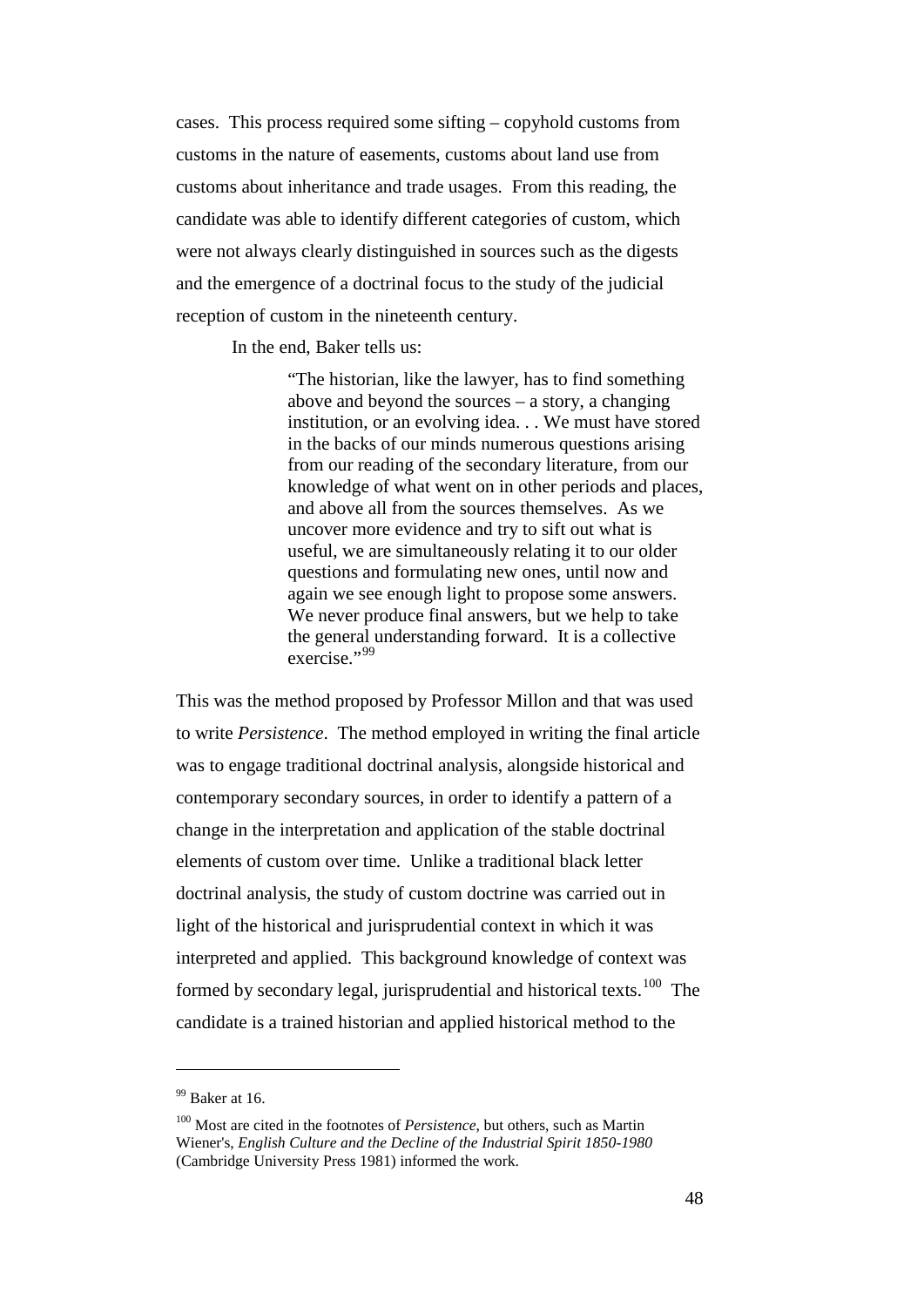reading of the 'archival sources' of the nineteenth-century published law reports.

In light of the observed changes in the development of the application of custom doctrine, the candidate proffered an explanation for those changes utilising secondary legal and jurisprudential literature and her knowledge of nineteenth-century history. The article argued that the case law concerning custom in the nineteenth century reflects a judicial concern with legal positivism and utilitarianism. This explanation was largely based upon a close reading of the nineteenth-century custom cases, and a parsing of judicial language, in light of these nineteenth-century jurisprudential and philosophical movements.

# <span id="page-48-0"></span>*Legal Archaeology and the Methodology employed in the submitted works on Scots law*

Professor Baker says that his method, "may owe something to [his] passing youthful interest in archaeology". This echoes the final paragraph of Brian Simpson's introduction to his book, *Leading Cases in the Common Law.[101](#page-48-1)* In that introduction, he tells us that Professor Peter Fitzpatrick,

> "suggested that I should use the expression 'legal archaeology' in the title of this book, aiming boldly to invent or at least to name, a new category of legal scholarship. Although I have not done so, the suggestion was a tempting one. . . [A] reported case does in some ways resemble those traces of past human activity – crop marks, post holes, the footings of walls, pipe stems, pottery shards, kitchen middens, and so forth, from which the archaeologist attempts, by excavation, scientific testing, comparison, and analysis to reconstruct and make sense of the past. Cases need to be treated as what they are, fragments of antiquity, and we need, like archaeologists, gently to free these fragments from the overburden of legal dogmatics, and try, by relating them to other evidence, which has to be sought outside the law library, to make sense of them as events in history and incidents in the evolution of the law."

<span id="page-48-1"></span> $101$  Simpson (n 11).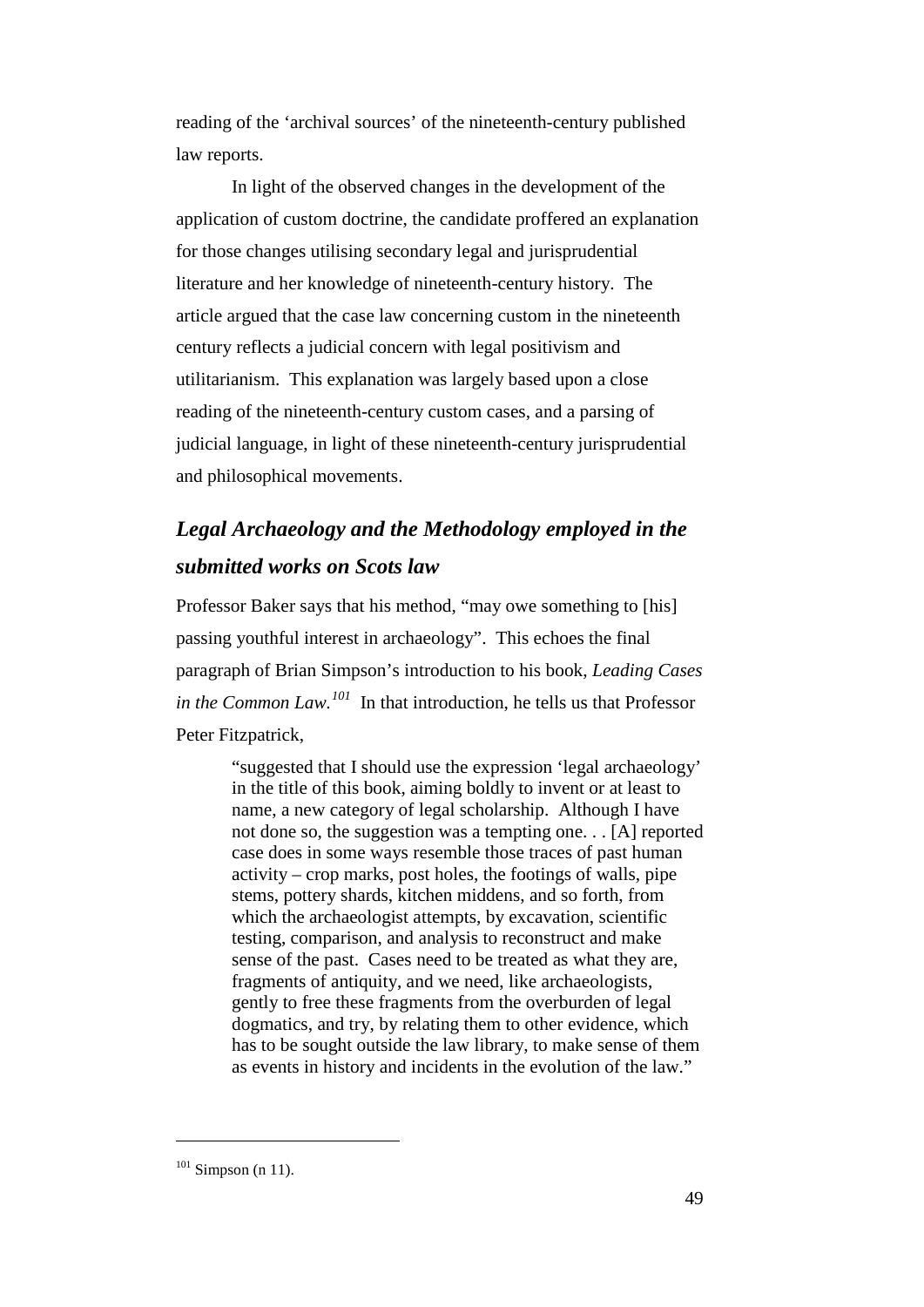From those humble beginnings, an aside in conversation by Professor Fitzpatrick and a mention in Brian Simpson's introduction to *Leading Cases*, legal archaeology is now, arguably, a full-blown methodology. That this is so, owes much to the existence of the internet and the mass scanning of both primary and secondary sources, which allows even law students to produce a deep case study in the course of a single semester.<sup>[102](#page-49-0)</sup>

 The method used by Simpson was a natural fit for the candidate to use to produce the article *Rabbit Massacre* once the extensive primary sources of the *Dempster* litigation were uncovered. Not least because Simpson cites the work Marxist historian Edward Thompson, as well as the socialist constitutional lawyer and historian J.A.G. Griffith as examples of 'legal archaeology'.<sup>[103](#page-49-1)</sup> Moreover, the methods of Professor Baker and Professor Simpson have much in common. Their work did not begin with an established methodology or with "some general philosophical theory of judicial decision"; rather their methods begin with the sources.<sup>[104](#page-49-2)</sup> The methods of Professors Baker and Simpson work well in concert, where the sources are available, and a thick study of custom is desired, or, as in the case of studying the development of a complicated doctrine such as that of Scots community rights, the candidate argues, below, are required. As Professor Twining recognised,

> "Simpson's main contribution is to add another perspective and one specific device to the resources of scholars and teachers of law. . . [that] . . . stay quite close to common law traditions of legal scholarship, legal history and legal education. This particular set of

<span id="page-49-0"></span> $102$  Paul A Lombardo, 'Legal Archaeology: Recovering the Stories behind the Cases' (2008) Race, Pharmaceuticals and Medical Technology 179.

<span id="page-49-1"></span> $103$  (n 11) 19. Griffith's contribution to public law was much like that of Simpson's history of leading cases; his aim was to provide a "what actually happens" account of the constitution. Martin Loughlin, 'John Griffith, Obituary: Leading public law scholar who spent most of his career at LSE' The Guardian (London, 25 May 2010).

<span id="page-49-2"></span> $104$  Simpson (n 11) 9; Baker (n 7) 7, "I have come to the conclusion that I have no easily describable method, perhaps no method at all apart from the indulgence of curiosity. My main thesis here is that there may be some merit in this."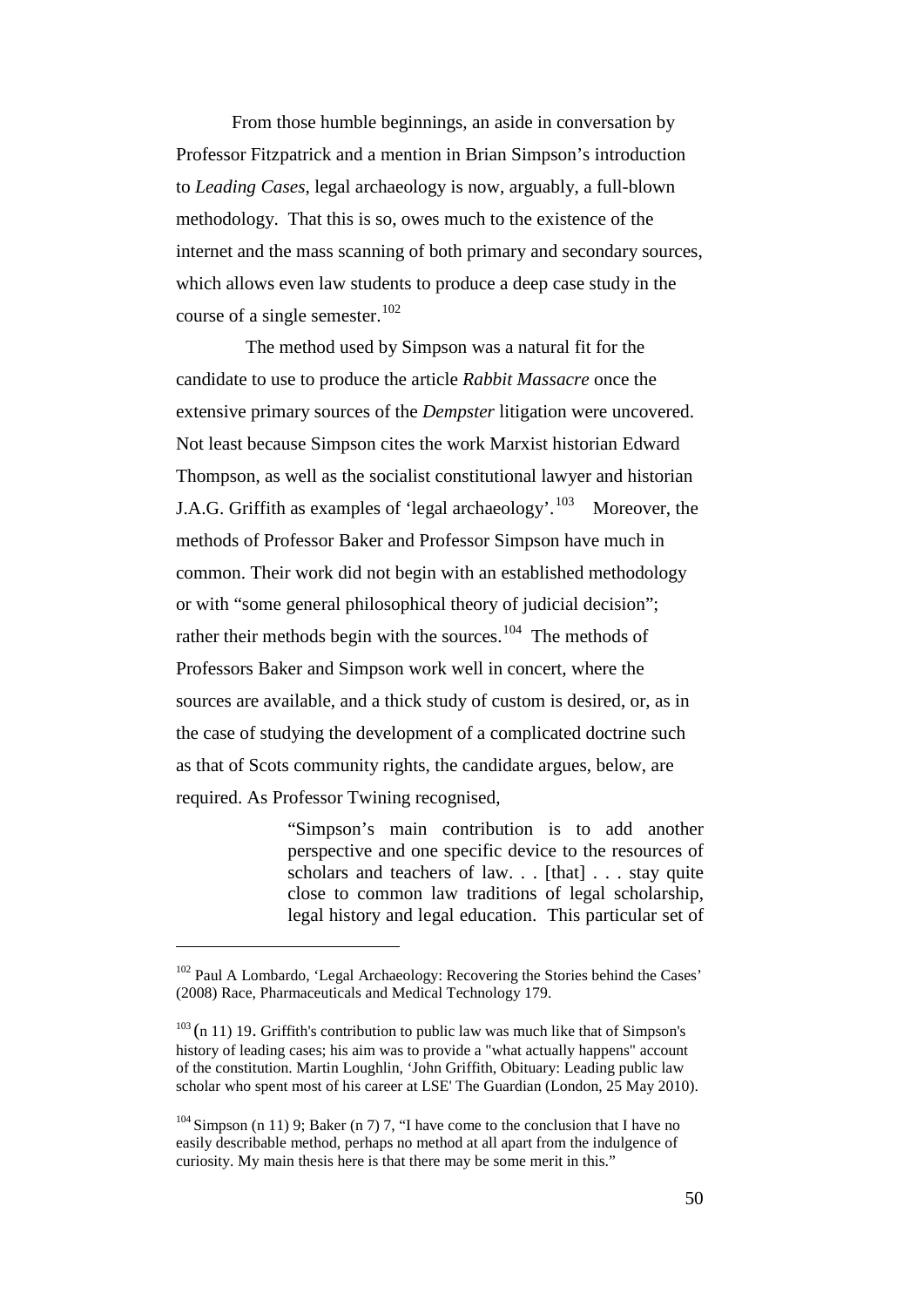lenses can usefully broaden their practices from within, without threatening or forwarding a revolution."<sup>[105](#page-50-0)</sup>

Another reason *Rabbit Massacre* was written using the method of legal archaeology is that the method lends itself to studies of law and society through 'law and' studies.[106](#page-50-1) *Rabbit Massacre* used a case concerning the links of St Andrews to introduce a British audience to the uses of 'custom' in the theoretical debates amongst US property legal academics and as a case study of Carol Rose's theory of the 'comedy of the commons'. Rose argued that some resources constituted 'inherently public property'. Contrary to the theory of the 'tragedy of the commons' posited by Gareth Hardin, where common use ultimately leads to the degradation of resources commonly held, Rose argued that for some kinds of resources, more is 'merrier'.<sup>[107](#page-50-2)</sup>

The St Andrews case study was selected because one of Rose's favourite examples of the comedy of the commons is that of maypole dancers on an English village town green.<sup>[108](#page-50-3)</sup> One of the difficulties for both US courts and American theorists when seeking to apply the law of custom to US property dilemmas is that the English (and indeed Scots law) of custom and customary rights is inherently local. Rose's other examples other than that in *Hall v Nottingham* of 'inherently public property' involve resources used by the public at large.

A town green is not, in legal terms at least, generally available for *public* use. The links of St Andrews were unique because the feu stated that the golf links was to be 'reserved entirely, as it had been in

<span id="page-50-0"></span><sup>105</sup> William Twining, 'What is the Point of Legal Archaeology?' (2012) 3:2 Transnational Legal Theory 166, 172.

<span id="page-50-1"></span><sup>106</sup> Deborah L. Threedy, 'Legal Archaeology: Excavating Cases, Reconstructing Context', (2006) 80 Tul. L Rev 1197, 1227. Interestingly, economics is absent from her list of 'law and' subjects.

<span id="page-50-3"></span><span id="page-50-2"></span><sup>107</sup> *Cf* G. Hardin, 'The Tragedy of the Commons' (1968) 162 Science 1243 *and*  Carol Rose (1986) 'The Comedy of the Commons: Custom, Commerce and Inherently Public Property', 53 University of Chicago Law Review 711, 767-68.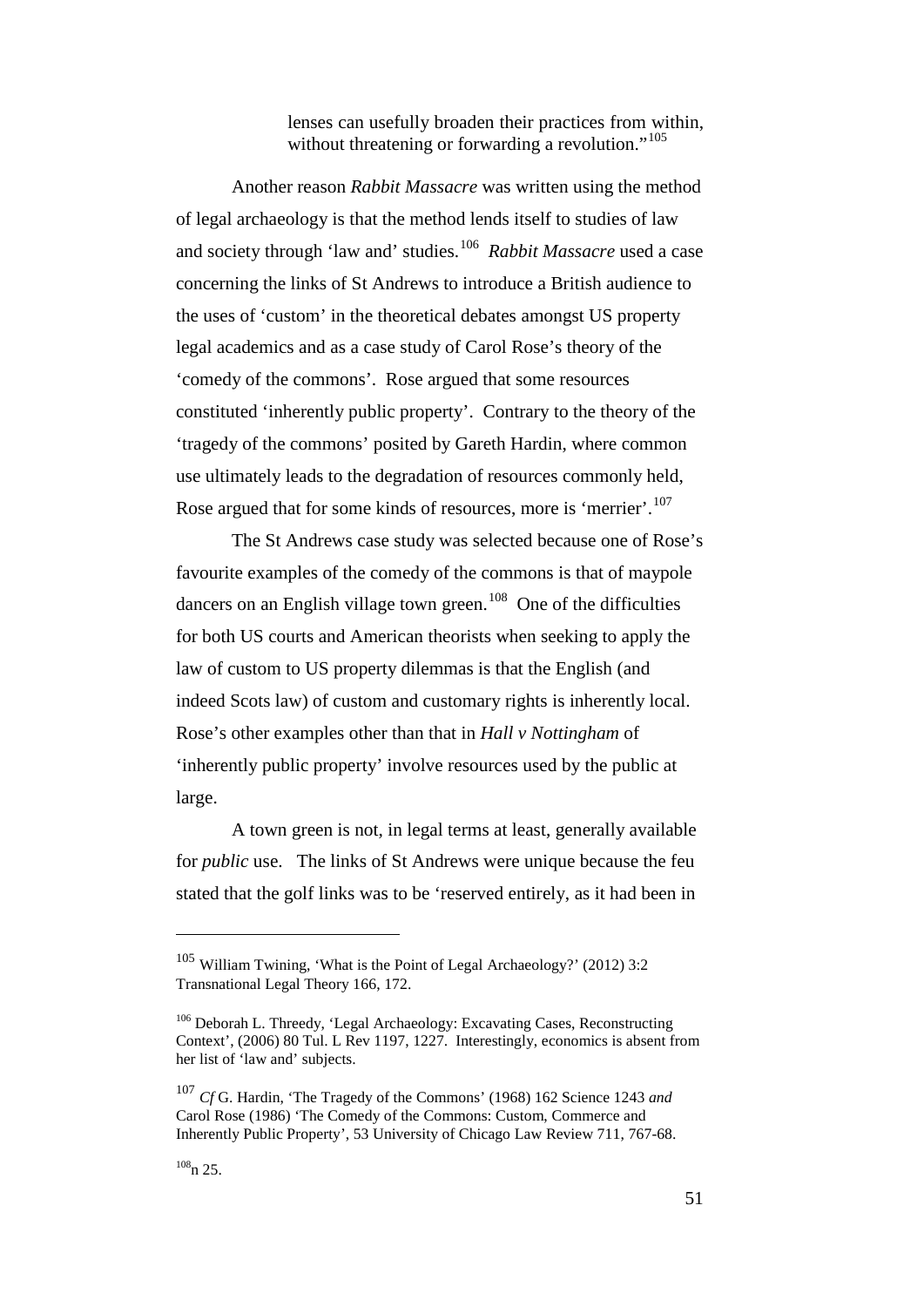times past, for the comfort and amusement of the inhabitants *and others who shall resort thither for that purpose*' (emphasis added). In other words, in *Dempster,* there was an example of a town green that was open to the public at large and therefore was a potential case study of Rose's comedy of the commons.

Legal archaeology often refers to the carrying out of an individual case study or the exploration a leading case in detail – 'legal history on a more modest scale', which 'eschew[s] surveying the sweep of social change over an era in favor of examining a particular case in detail'.[109](#page-51-0) This was the methodology adopted in *Rabbit Massacre*, the examination in detail of a particular case, but for an instrumental purpose – the exploration of Carol Rose's theory of inherently public property. As mentioned earlier, the study of the reception of assertions of community customary uses by the Scots courts, methodologically, began as a story – that of *Dempster v Cleghorn* – in search of a doctrine.

The method of legal archaeology, however, need not be limited to a single case. In *Bleaching Greens* and *Test Cases*, the method developed and used for the case study of *Rabbit Massacre* was applied to a line of cases in order to understand the development the doctrine of customary rights in its legal, political, social and economic contexts. The method of legal archaeology for the exploration of the development of doctrine and the test case nature of *Eyemouth* and *Dyce v Hay* in those two articles was driven by four factors: the availability and breadth of primary and contemporary secondary legal and extra-legal sources; the opaque nature of the development of the apposite legal doctrine; the iterative nature of the doctrinal development both from decision to decision and within the litigation record of individual cases; and, finally, the fact that those iterations and ultimate doctrinal development took place in the context of the litigation of test cases.

<span id="page-51-0"></span><sup>109 (</sup>n 98) 1230.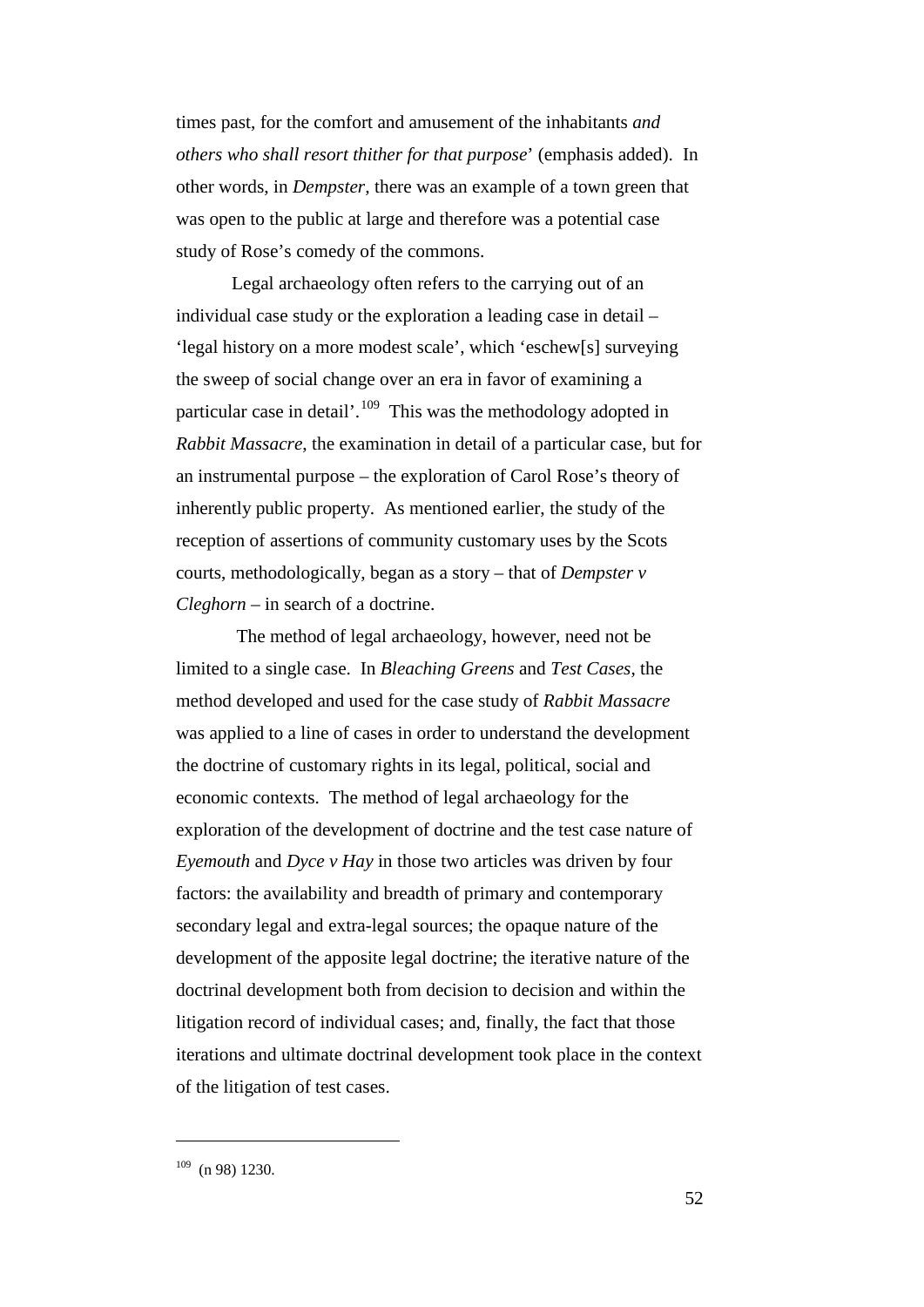As a further explanation of the candidate's interpretation and application of the method of legal archaeology, what follows is an explanation of the archival journey of the candidate that produced *Rabbit Massacre* and was also used to produce *Bleaching Greens* and *Test Cases*. The variety of primary sources are detailed, together with examples of how different types of sources were used in the history and analysis of the submitted works.

The original papers in that case are held by the  $NRS$ ,  $110$  and the Session Papers are held by the Advocates' Library. The Session Papers are bound collections of legal papers presented to the Court of Session that were collected by advocates and judges. The series are often named after the families of advocates that collected them. To give an idea of the vast size of this collection, the Advocates Library holds around 4000 volumes of such Session Papers, in 50 distinct series, covering the period  $1666-1868$ .<sup>[111](#page-52-1)</sup> The Session papers, together with their annotations, are in Scotland the best-written record of the process through which community use rights were recognised by the courts as having created a legal right.

One important aspect of seeking to understand the reception of local custom by the central courts is recognising that the legal actors operate within a process that is circumscribed by both by substantive legal rules and conventions and by procedural rules. The reception of custom by the courts is an iterative process – each iteration of which can become dominated by these "institutional boundaries".<sup>[112](#page-52-2)</sup>

<span id="page-52-0"></span><sup>&</sup>lt;sup>110</sup> Professor Baker objects to this name change. "The establishment at Kew is often called the National Archives, but this is a solecism. The National Archives is the administrative organisation which oversees the archives, besides its other responsibilities; but the physical repository, the 'office' where records are produced, is still in law the Public Record Office." (n 3) 8. *Cf* the position in Scotland, where the National Archives of Scotland, pursuant to the Scotland Public Records Act 2011, merged with the General Register Office for Scotland to become the NRS.

<span id="page-52-2"></span><span id="page-52-1"></span><sup>&</sup>lt;sup>111</sup> See Angus Stewart 'The Session Papers in the Advocates Library' in Hector L MacQueen (ed), Miscellany IV (Stair Society 2008).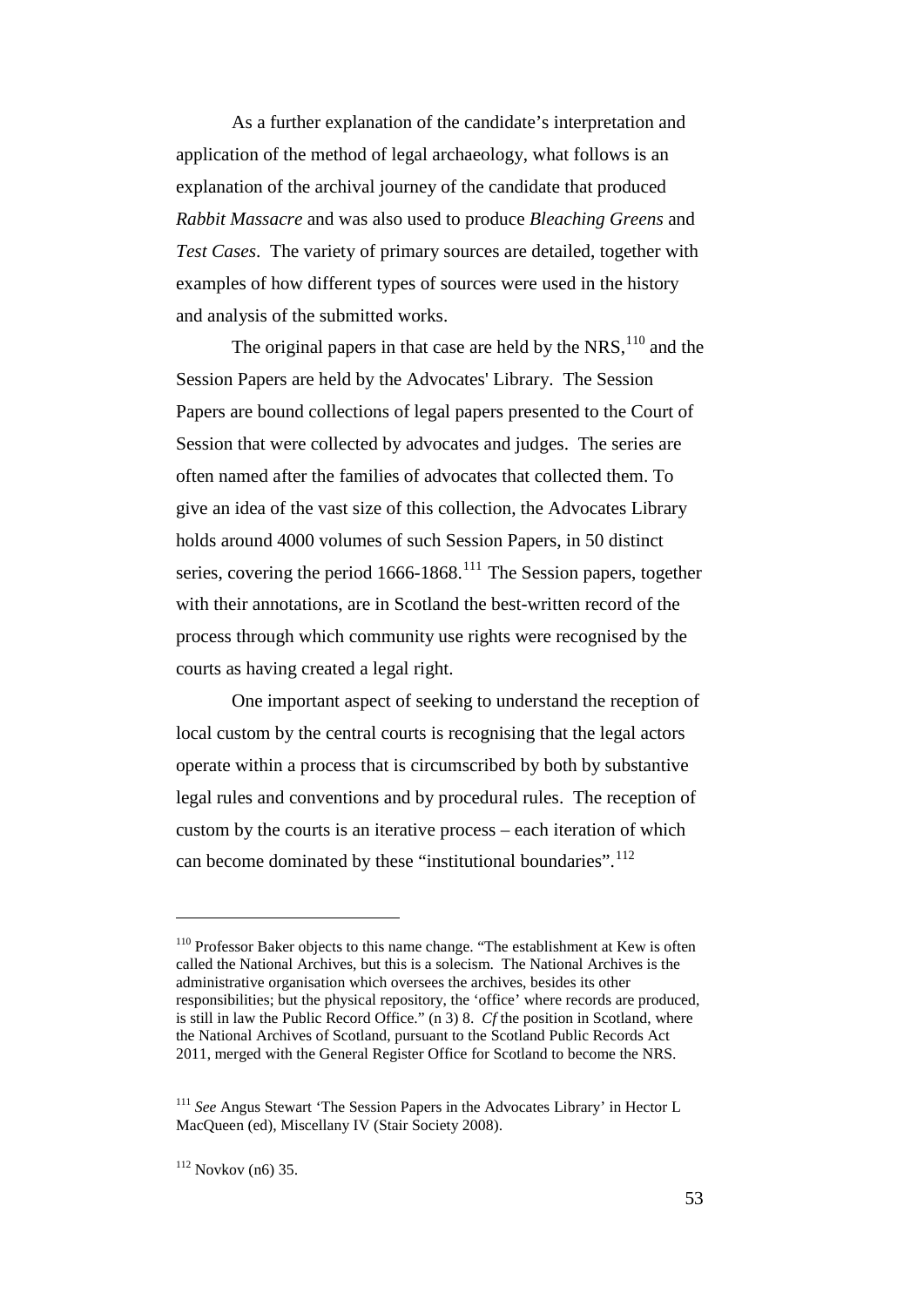Following the threads of *Dempster*, which is part of a complex set of litigations, highlights these boundaries.

The Session Papers enabled the candidate to read the actual legal arguments that were presented to court by the litigants in the cases explored in the three submitted works on Scots law. They also are sometimes annotated with the views of the Lords of Session. The papers and annotations contain important factual information relevant to the case, as well as references to the case law that is argued.

Some of that case law will not have been reported; so the candidate moved from collection to collection of Session Papers in order to follow up references and establish the relevant doctrine being applied. Even where cases were reported, in the earlier period of the submitted works, in particular, the available decisions sometimes only appear in digest form in *Morison's Dictionary of Decisions*. Morison's, together with a later appendix, reported cases between 1801 and 1808. It reproduced both existing published law reports as well as publishing previously unreported decisions. The cases are organised by topic area and the reports are often very brief.<sup>[113](#page-53-0)</sup>

Whilst the presentation of facts by each litigant must be evaluated critically, presented as they are in the context of a particular legal argument; nonetheless, the facts found in the Session Papers were sometimes crucial to understanding the resolution of a case and the development of a doctrine For example, in the case of *Tod and Stodart*, which was referred by some members of the Court of Session when finding title to pursue in *Dempster*, the Session Papers for that case revealed that what was at issue was servitude over a public road, and therefore a public right of way.<sup>114</sup> Absent the complete factual

<span id="page-53-0"></span><sup>113</sup> Kenneth Reid 'A Note on Law Reporting' in Kenneth Reid and Reinhard Zimmerman (eds), *A History of Private Law in Scotland Vol. 1* (OUP 2000), lvi-lvi.

<span id="page-53-1"></span><sup>114</sup> *Rabbit* Massacre 134. Bill of Advocation, Tod and Stodart v. The Edinburgh Glass-House Co. 45 Blair Collection 43, p. 5. On July 2, 1793 the court "Found that the whole grant in dispute must continue open" (Available at the Advocates' Library).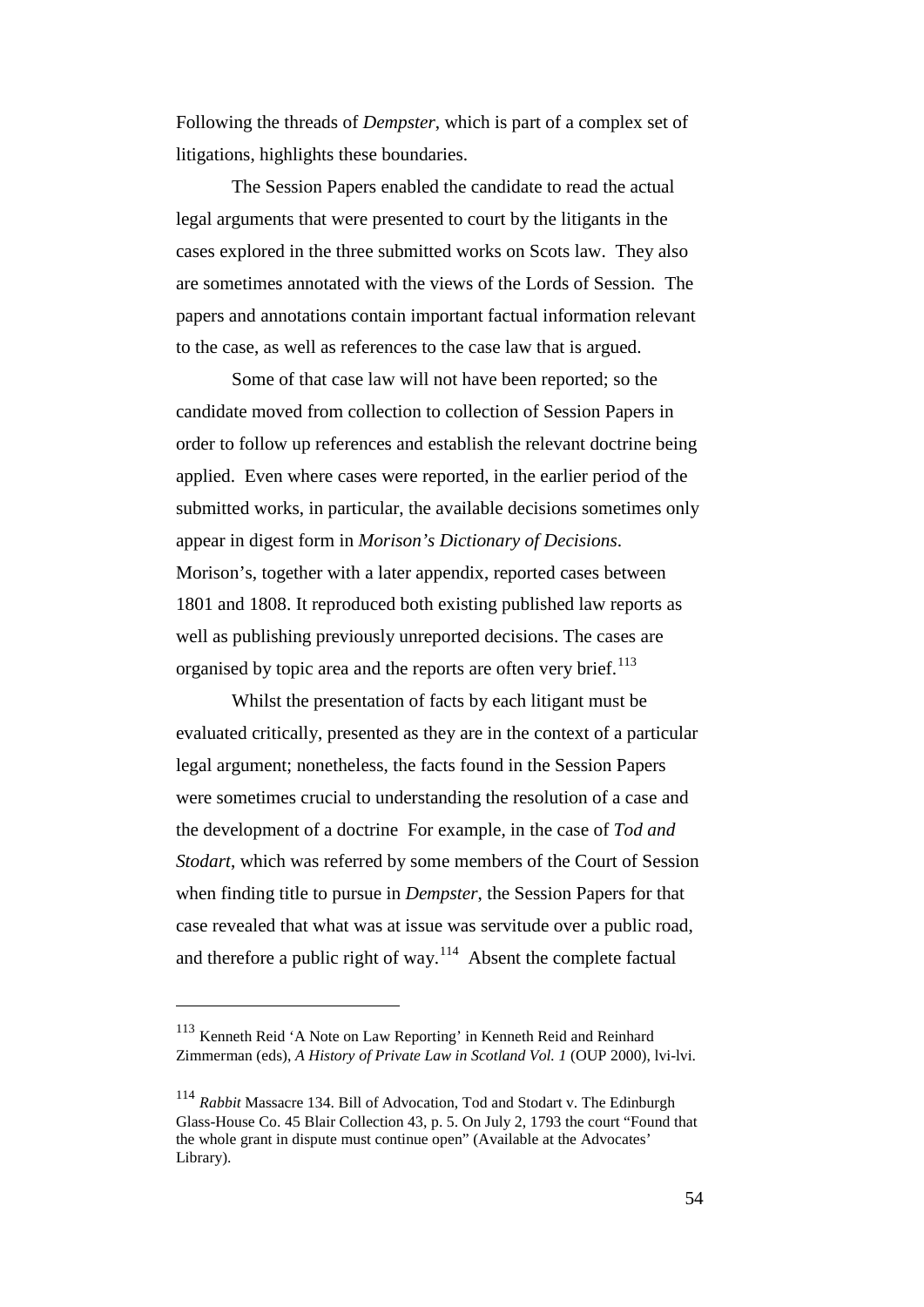background, a genuine understanding and an accurate historical reconstruction of the development of doctrine would be impossible.

The Session Papers also contain references to secondary sources, many of which are available in the Advocates' Library itself. Using the Session Papers, the candidate could not only ascertain that advocates had cited the English law of custom in their memorials, but also could consult the book (and in all likelihood the actual copy of the book) that the advocates had relied upon for the summary of the doctrine, and cases cited could be consulted in the library.

The Session Papers enabled the candidate to reconstruct the iterative process of litigation. Iterative processes, which have been explored in the context of judgments, are also central to the litigation of individual cases.<sup>[115](#page-54-0)</sup> This is particularly the case when a doctrine is either nascent or in the process of development. The iterations of rights arising by customary use are recorded in the Session Papers and the resulting decisions of the Court of Session. Advocates in the Session Papers presented legal arguments to be tested, accepted or rejected by the judges of the Court of Session and often as not argued in the alternative; thus, the Session Papers provide a record of the various legal possibilities that were presented to the judiciary for decision. In addition to the published decisions, where they are available, marginal notes and references to cases in the margins of the printed papers record, in real time, how the arguments made by counsel were received and why. The Session Papers also provided a procedural summary of a piece of litigation, which enabled the candidate to follow carefully each iteration and seek out unpublished decisions held by the NRS.

Of course, procedure and procedural rules are an important boundary to the iterations in custom litigation. Beyond the central, and substantive procedural rule of title and interest discussed above, more detailed procedural rules also can determine the course of the

<span id="page-54-0"></span><sup>&</sup>lt;sup>115</sup> Lawrence A Cunningham, 'The Common Law as an Iterative Process: A preliminary inquiry' (2006) 81 Notre Dame Law Review 747.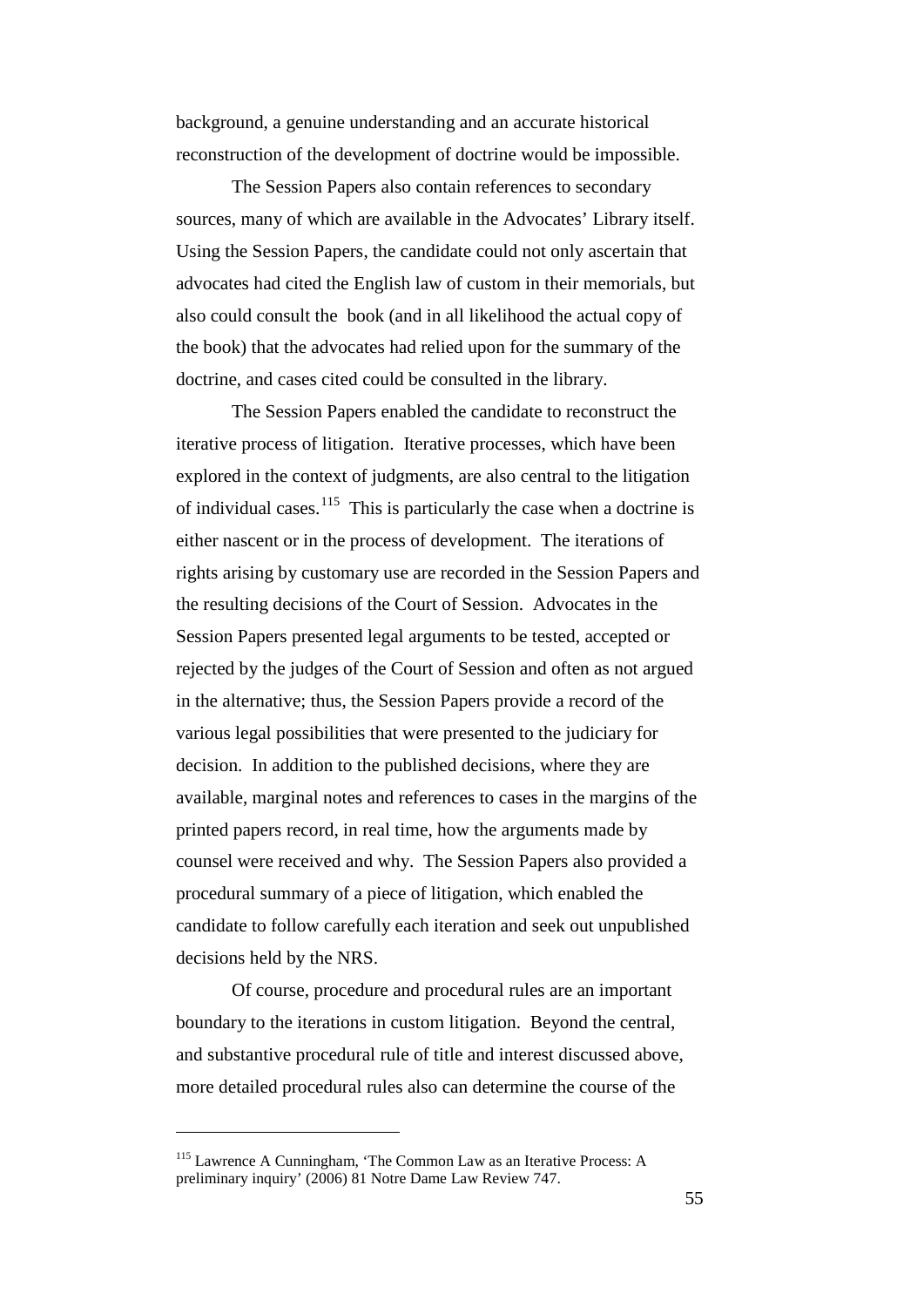iterations of a legal process. In *Rabbit Massacre* the sources reveal how legal process rules, such as those of pleading, and institutional practices, like the Lords of Session taking it in turn to sit in the Outer House, impacted on the result of the legal action. In *Dempster*, a decision in favour of the golfers was recalled because it was *ultra petita* – the court had found a customary right to kill rabbits on the links of St Andrews that the golfers had not claimed in their petition. This meant that everyone involved knew both the court's view and which Lords of Session agreed with it, even though the decision itself did not stand. This led to the legal advice that the townspeople were free to 'go on killing the rabbits' but not until after July 6, when a Lord of Session whose views aligned with the pursers was sitting on bills in the Outer House and would adjudicate the expected petition by the Dempsters for a suspension and interdict.  $116$ 

The legal advice in *Dempster* highlights another aspect of the method of investigating as a matter of legal history the development of a doctrine: the significance of who sat on the Court of Session and the identity of the Lords of Session in any particular case. The history of community and public litigation over use rights shows us that in the nineteenth century, the significance of the identity of the judge was not merely a matter of the Lords of Session holding different doctrinal views. The triumph of the Whigs and the influence of the Whig judges on the test case of *Eyemouth* serves as an example, as does the case of *Dyce v Hay*, which followed on from it. *Dyce* also highlights the significance of institutional organisation – in this instance the results of the splitting of the Court of Session into two divisions in  $1808$ <sup>[117](#page-55-1)</sup>

An important aspect of legal and judicial personnel in Scotland is that the bench is appointed from the bar. It is significant that some judges on the bench will have litigated the issues that come before them as advocates. For these judges, the arguments that come before them will have already been well rehearsed. They may have come to

<span id="page-55-0"></span><sup>116</sup> *Rabbit Massacre* 136.

<span id="page-55-1"></span><sup>117</sup> *Test Cases* 229.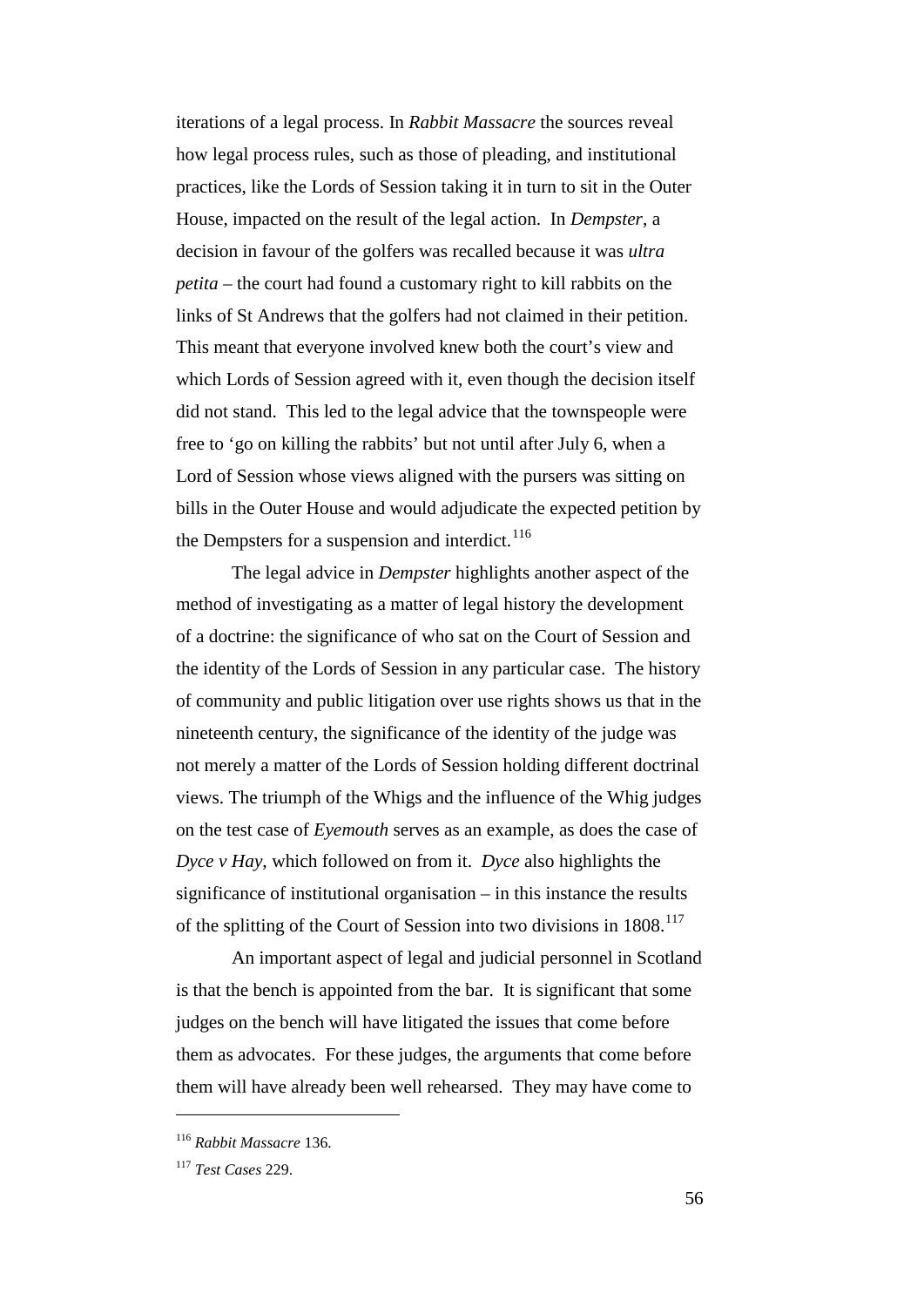a personal legal view about some issues whilst representing parties as advocates (and for those who act in test cases, they most certainly will have). It is because of their experience as advocates that some judges both know, and can argue with advocates based upon, prior cases, whether reported or not, as well as the contents of the Session Papers. This is indicated by reported cases, Session Paper marginalia and the extant records of oral argument, such as that collected by Henry Cockburn in *Harvie v Rodgers*. [118](#page-56-0)

Practising lawyers and socio-legal scholars, alike, remind us that legal processes are both driven and bounded by forces beyond procedural rules, legal doctrine and the structures of legal institutions, such as the courts and bar. Legal actions must be funded. The case of *Dempster* was supported by funds collected from across the Commonwealth.[119](#page-56-1) The poor, landless defender in *Eyemouth* was on the poor roll and received free legal advice. [120](#page-56-2) In *Harvie v Rodgers*, money was raised by Whig inspired events, including an exhibition at the Glasgow Fair. As these examples demonstrate, the nature of the funding of an action is linked to the nature of the litigants and the litigation, and querying where the money came from to fund an action provides further information for the legal historian.

The lawyers these funds provide are, of course, central to the legal process, and their letters and advice are important sources for analysing the nature and development of legal doctrine, for example, the unsettled nature of community servitudes highlighted in the advice provided in advance of the action filed against Alice Young.<sup>[121](#page-56-3)</sup> A key letter in the *Dempster* litigation indicates that the riot in that case was initiated by the actions of the golfers on the advice of their

<span id="page-56-0"></span><sup>118</sup> *A Narrative of the Proceedings in the Case of Rodgers and others v Harvie, for the Recovery of the Liberty of the Banks of the Clyde* (Glasgow 1829).

<span id="page-56-1"></span><sup>119</sup> *Rabbit Massacre* 132.

<span id="page-56-2"></span><sup>120</sup> *Test* Cases 222, n 94.

<span id="page-56-3"></span> $121$  ibid.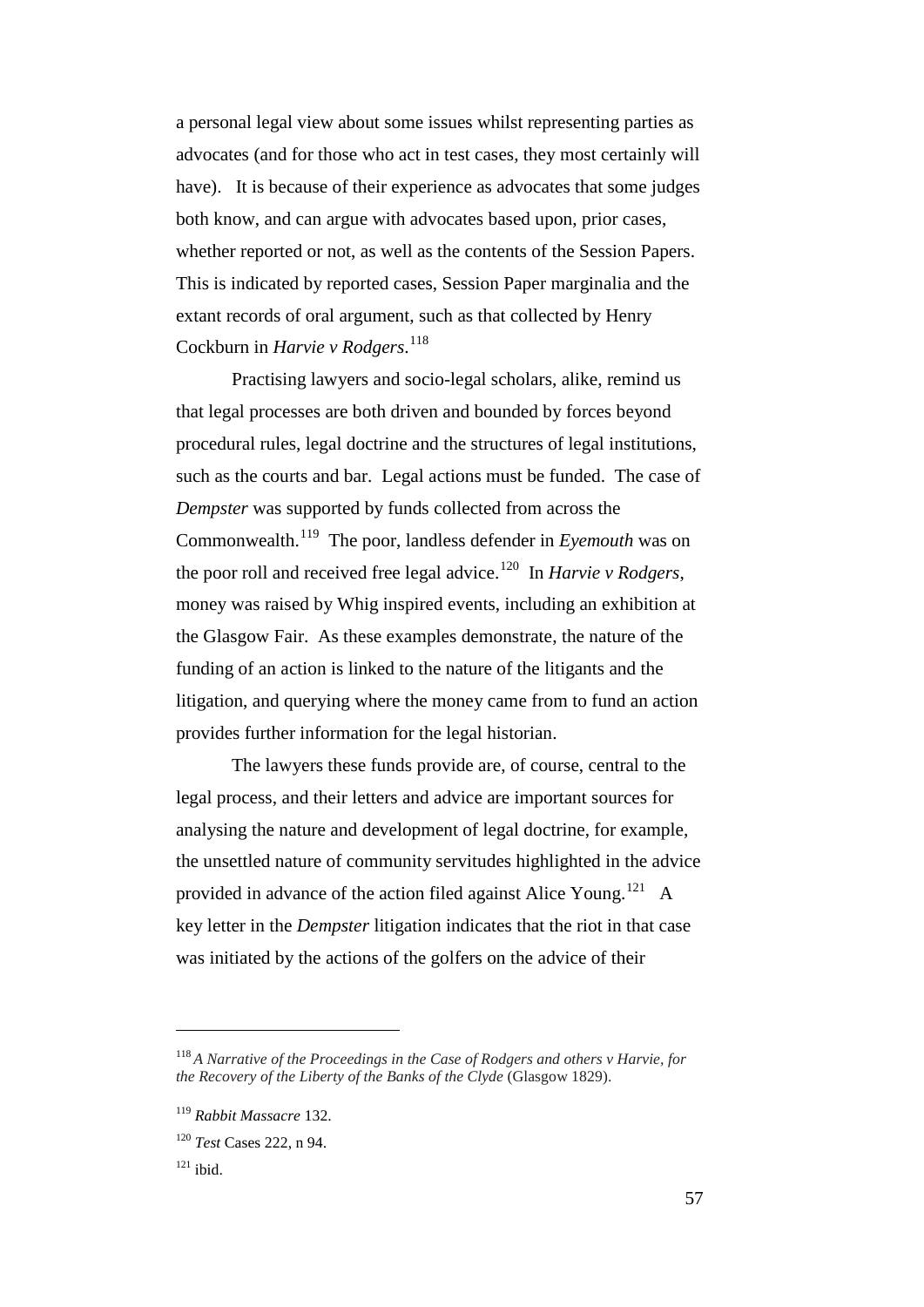advocate.<sup>122</sup> The same letter pointed to the practice of judgeshopping and the importance of judicial personnel, highlighted above. Such sources can serve to confirm the nature of a case as a test case of doctrine or a case of wider political importance. In *Harvie*, memoirs of the initiators of the action detail its organisation as a test case, with the assistance of a local inhabitant and young advocates who were sent out to town and villages surrounding Glasgow in search of the correct category of pursuer.<sup>123</sup>

Sources such as information on litigation funding, letters of advice and other information pertaining to the organisation of litigation discussed in the submitted works are often contained in the burgh records held by local authorities or in estate records. Such records can also provide other key, contextual information on cases. The records of St Andrews and Dysart revealed that the litigation over the inhabitants use rights over land were merely a part of a larger pattern of disputes between the litigants both in court and in the community.<sup>124</sup> Because the disputes involve land, plans involving the town, industry or the feudal superior all can influence the decision to file or persist in litigation. Local authority and estate records can often fill in key elements of the story of the litigation of local rights.

In addition to these primary sources, both contemporary and modern secondary sources assisted the candidate in contextualising the primary sources and telling the story of the development of the recognition of community rights in Scotland. Such sources could be both historical legal secondary sources, such as the work of Hume and that of Patrick Napier, written at or near the time of the litigation under study, as well as contemporary doctrinal commentary. These sources, like contemporary secondary sources today, evidence reliance on court papers that are collected in the Session Papers, as well as the

<span id="page-57-0"></span> $122 n 106$ 

<span id="page-57-1"></span><sup>123</sup> Peter Mackenzie, *Old Reminiscences of Glasgow and the West of Scotland Vol II* (James Forrester 1890).

<span id="page-57-2"></span><sup>124</sup> *Urban Commons* 331.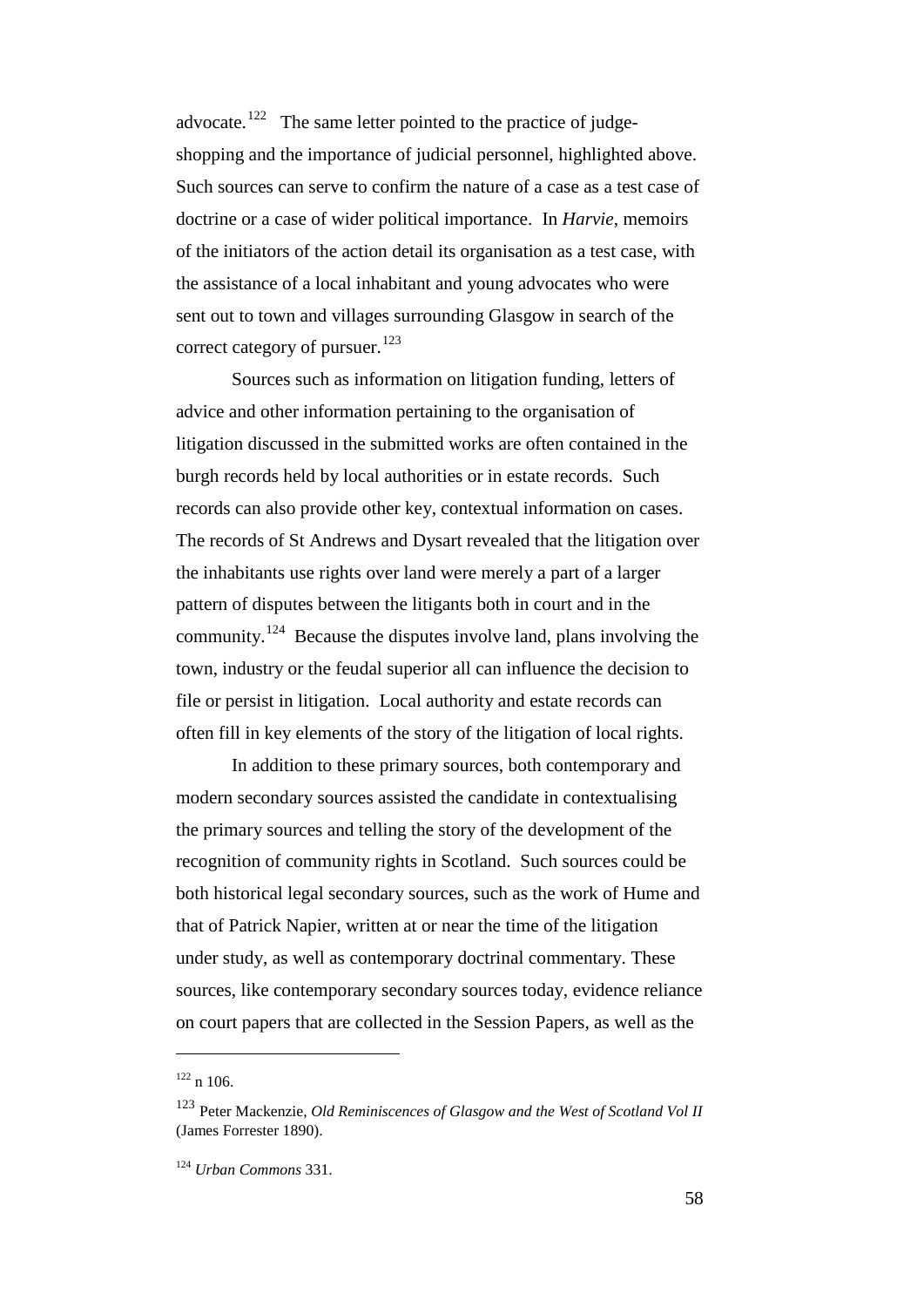author's personal and professional knowledge of the cases discussed.<sup>[125](#page-58-0)</sup> Like recorded judgments, some secondary sources can evidence a tone that leads the historian to sources outside the legal world in which the source has been produced. Contemporary legal secondary sources, like the Session Papers themselves, also reveal the iterative nature of the process at arriving at settled legal doctrine and the disputes both within and outwith the legal profession about the meaning of particular cases. The varying interpretations of the case of *Roxburgh* is but one example.<sup>126</sup> Another would be the meaning of *Home v Young*, as litigated in *Dyce v Hay*.

General histories of access to the countryside and the game of golf, i.e., that discuss the subject customs asserted by communities were consulted, as were works of local historians who write about the places which claimed the community uses. Such sources were particularly helpful for the production of *Urban Commons*, which dealt with the history of bleaching and with *Rabbit Massacre*, where general histories of both golf and the St Andrew's links proved helpful.

Ultimately, the method and methodology used in the submitted works were driven by the nature and availability of primary resources. The significance of both the method/methodology and the resources used arguably goes beyond the production of the submitted works. They serve to highlight important and distinctive aspects of Scots legal culture, which in and of themselves are worthy of further investigation. For instance, the significance of the shared legal world of the bar and bench and the implications of appointing experience advocates as judges are likely to have implications beyond those briefly discussed above with regard to the Whig judges. The Session Papers speak to the importance and the significance of written pleading to the development of Scotland's legal culture. An analysis of the implications for the development of the law and legal system of

<span id="page-58-0"></span> $125$  n 44 and n 47.

<span id="page-58-1"></span><sup>126</sup> *Urban Commons* 327.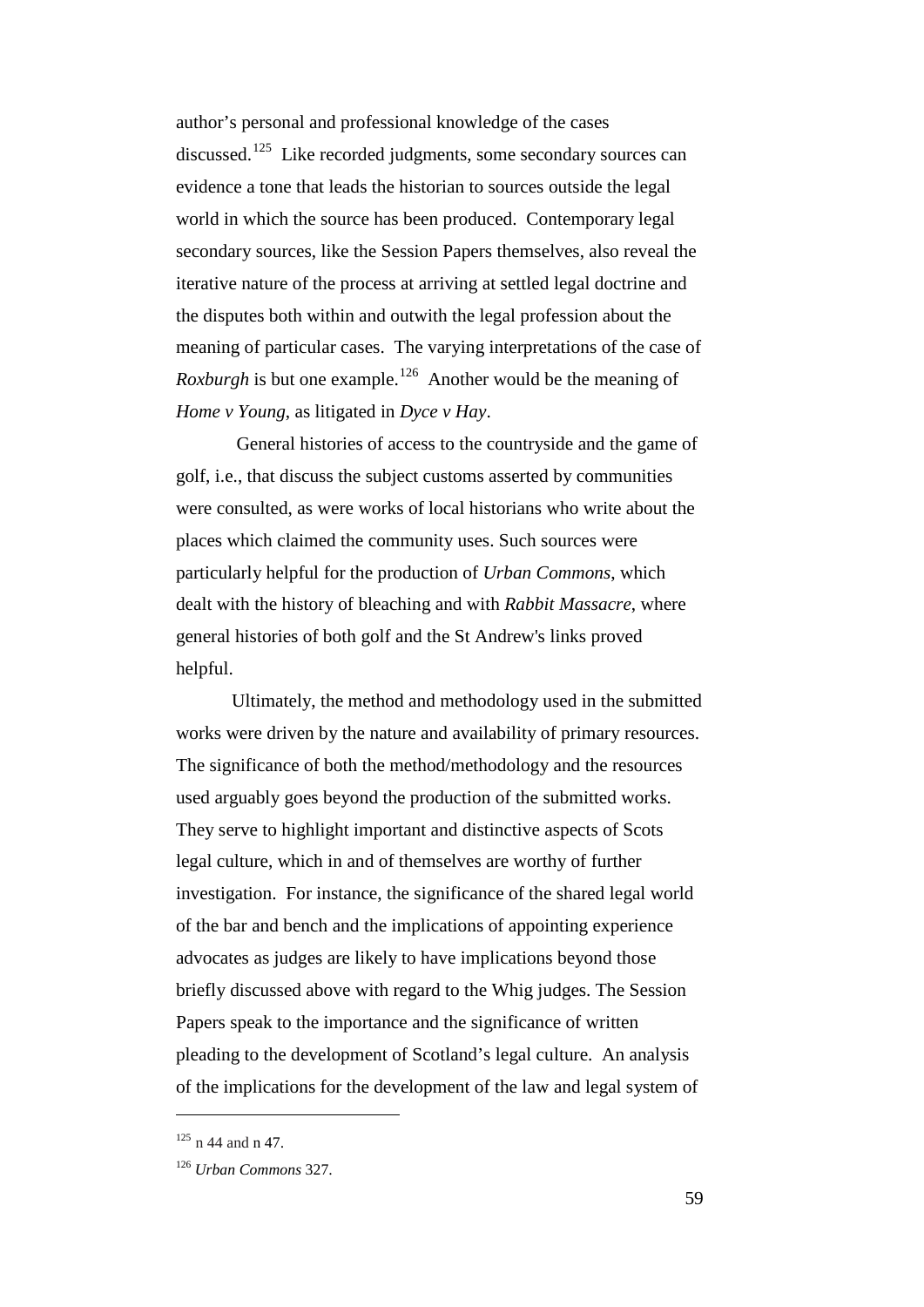the fact that the Session Papers would have been available for circulation at the time they were written and printed and then were destined to sit in the Advocates Library and the Signet Library to be used as sources by future Advocates and Writers would be another fruitful area of research, which would invite interesting comparisons with England as a largely oral legal culture.

## <span id="page-59-0"></span>**Conclusion**

This synthesis drew together four works on the reception of the use rights of local communities in Britain in the eighteenth and nineteenth centuries. It explored, in the first instance, the doctrines applicable to the judicial recognition of community use rights over land as *lex loci* in England and as community rights of servitude/community rights in Scotland. Those doctrines were compared and the reasons why English custom doctrine was used both as a source of persuasive authority in advocates' memorials, and was misused by the House of Lords, was discussed, as was its ultimate rejection in the Scots test cases of the mid-nineteenth century.

The synthesis goes on to discuss the methods and methodology that were used to produce the articles. That discussion demonstrated how, as it is argued is appropriate to works of legal history, the methods chosen were driven by the sources available to the candidate when the submitted works were written. For the submitted works on Scots law, which involved a great deal of archival work, the nature of the archival sources and the methods employed to conduct the analysis in the submitted works is discussed. This section begins with an explanation of how the choice of the method of legal archaeology was driven not just by the availability of sources sufficient to conduct a thick descriptive study, but also the nature of doctrinal development and the iterative nature of the litigation of community use rights that contributed to that doctrinal development, which took place in the context of test case litigation.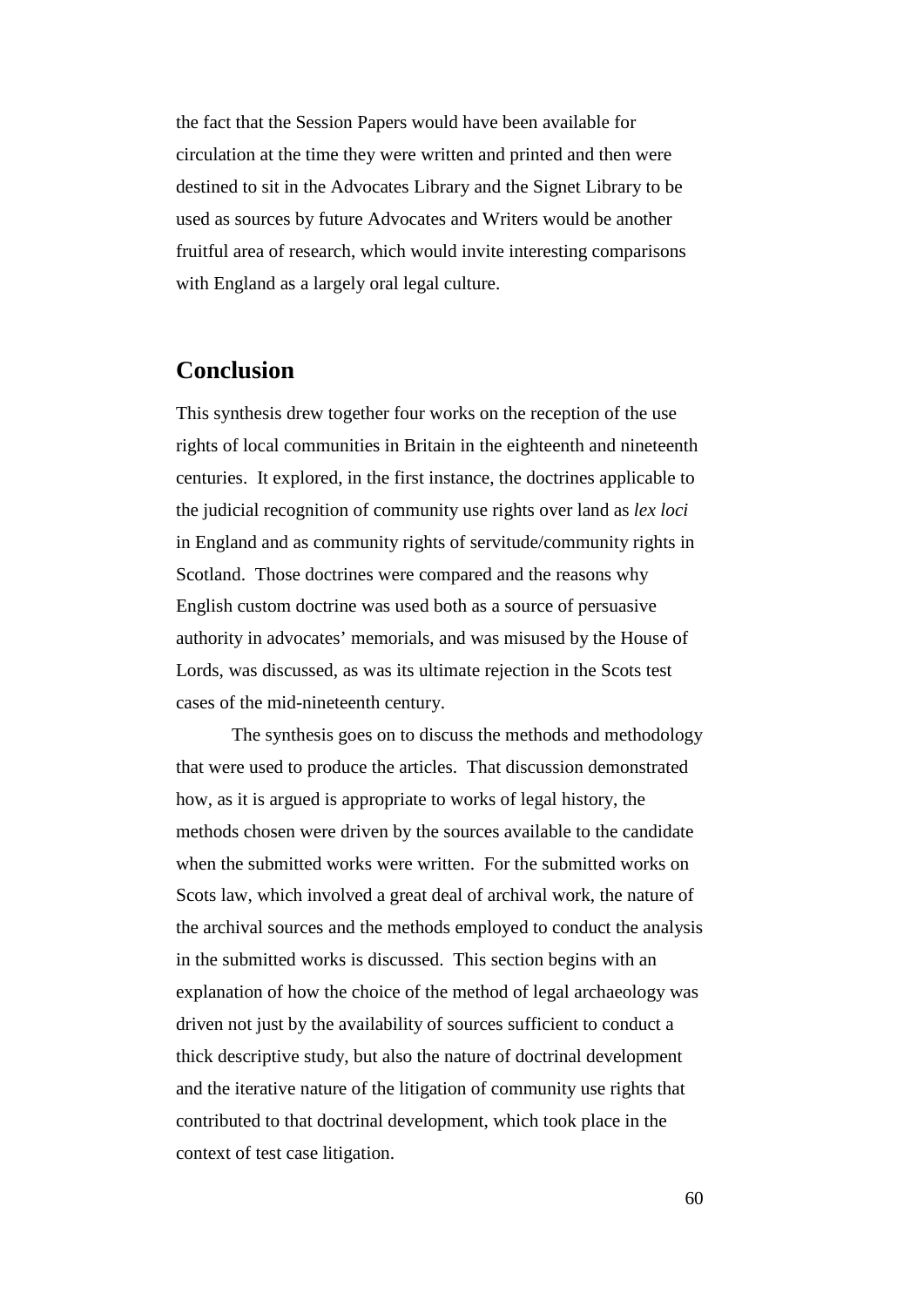## **References**

#### <span id="page-60-0"></span>**Cases**

*Arlett v Ellis* [1827] 7 B. & C. 346, 108 Eng. Rep. 752 (KB)

*Bateson v Green* 5 TR 411, 101 ER 230 (KB 1793)

*Betts v Thompson* 6 LR-Ch App 732 (1871)

*Bruce v Smith* [1890] 17 R 1000

*Burntisland* Reported in the lord ordinary's Note in *Home v Young*

(1846) 9 D. 286, 296

*Dempster v Cleghorn* [1813] 2 Dow 40

*Duke of Roxburghe* v Jeffrey (Kelso) 1 Pat. 632

*Dyce v Hay* (1849) 11 D 1266

*Earl De La Warr v Miles* [1881] 17 Ch D 535 (CA)

*Gateward's Case* (1607) 6 Co Rep 59

*Harvie v Rodgers* (1828) 3 W & S 251 (HL)

*Home v Young* (1846) 9 D 286

*Hall v Nottingham* [1876] 33 LTR 697 (Ex D)

*Mercer v Denne* [19041 2 Ch 534 (Farwell, J), *aff'd* [1905] 2 Ch. 538

(CA)

*Rowles v Mason* (1612) 2 Brownl 192

*Salisbury v Gladstone* [1861] 9 HL Cas 692, 11 Eng. Rep. 900

*Sowerby v Coleman* 2 LR-Ex 96 (1867)

*Tanistry* (1608) Dav 28

*Thornton v Hay* 462 P 2d 671 (Oregon 1969)

#### **Statutes**

Division of Commonties Act 1695 (c.69) Prescription Act 1617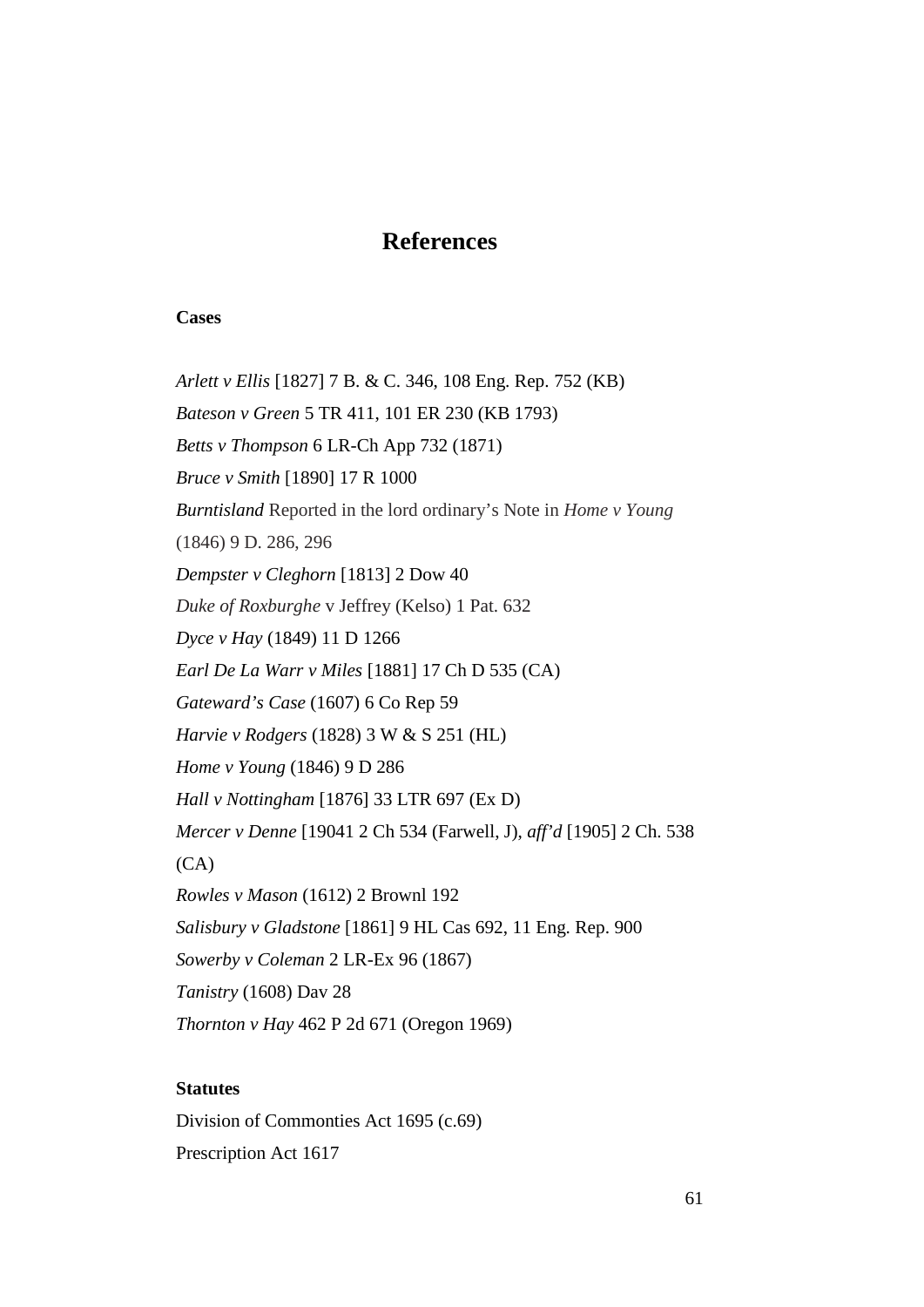Scotland Public Records Act 2011 Prescription Act 1832

#### **Secondary Sources**

Allen CK, *Law in the Making* (1st ed Clarendon Press 1927)

Baker J, Reflections on "doing legal history", in Anthony Musson and Chantal Stebbings (eds.) *Making Legal History: Approaches and Methodologies* (Cambridge University Press 2012)

------ "Prescriptive Customs in English Law, 1300- 1800" in J.H. Dondorp, D.J. Ibbetson & E.J.H. Schrage (eds), *Prescription and Limitation* (Berlin, forthcoming)

Callies D 'Custom and Public Trust: Background Principles to State Property Law', (2000) Environmental Law Reporter 30

Callies D & Breemer J, (2000) 'The Right to Exclude Others from Private Property: A Fundamental Constitutional Right' 3 Wash. U. J. L. & Pol'y 39

Bederman D 'The Curious Resurrection of Custom: Beach Access and Judicial Takings' (1996) 96 Columbia L Rev 1375

------- *Custom as a Source of Law* (Cambridge University Press 2010).

Carson T, *Prescription and Custom: six lectures* (Sweet and Maxwell 1907)

Cunningham L, 'The Common Law as an Iterative Process: A preliminary inquiry' (2006) 81 Notre Dame Law Review 747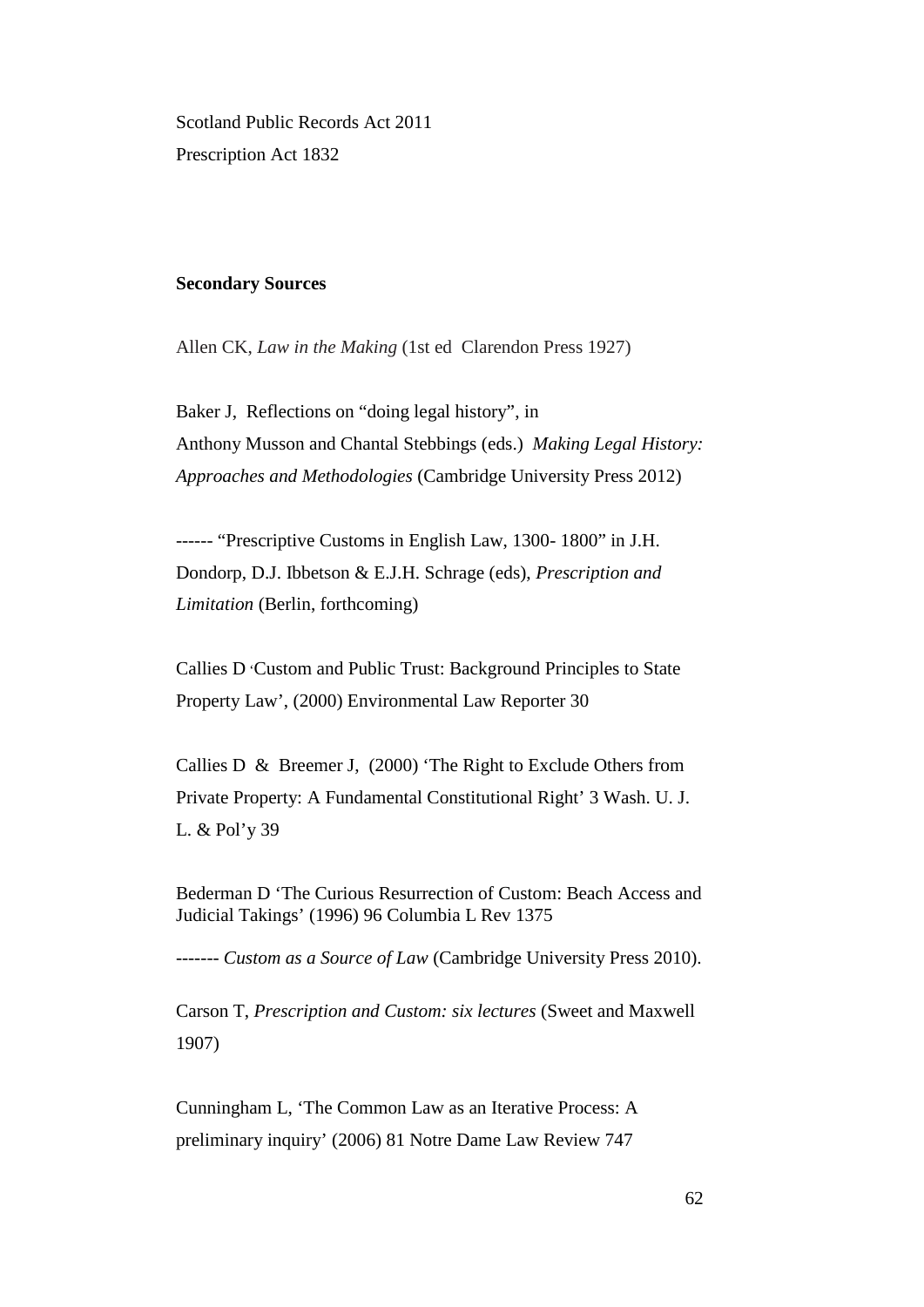Cusine DJ and Paisley RRM, *Servitudes and Rights of Way* (W. Green 1998)

Dubber M, *Legal History As Legal Scholarship: Doctrinalism, Interdisciplinarity, and Critical Analysis of Law* (Oxford Handbook of Historical Legal Research 2016)

Duxbury N, 'Custom as Law in English Law' (2017) 76(2) Cambridge Law Journal 337.

Ellickson, R 'The Inevitable Trend toward Universally Recognizable Signals of Property Claims: An Essay for Carol Rose' (2011) 19 Wm & Mary Bill Rts. J 1015.

Elton C, *Custom & Tenant Right* (Wildy & Sons 1882)

Ferguson A, *Common Good Land* (Avizandum 2006)

Gretton GL, reviewing Andy Wightman *The Poor had no Lawyers: Who owns Scotland and how they got it* (2011) 15 Edin L Rev 329

Hay D, "Poaching and Game Laws on Cannock Chase", in ed. D. Hay, P. Linebaugh, J. Rule, E.P. Thompson, and C. Winslow Albion's Fatal Tree: Crime and Society in Eighteenth-Century England (Pantheon Books 1975) 225

Hobsbawm, EJ 'Scottish Reformers of the Eighteenth Century and Capitalist Agriculture', in E.J. Hobsbawm et al., eds, *Peasants in History: essays in honour of Daniel Thorner* (Calcutta, 1980), 1–29

Houston, R 'Custom in Context: medieval and Early Modern Scotland and England' (2011) 211 *Past and Present* 35-76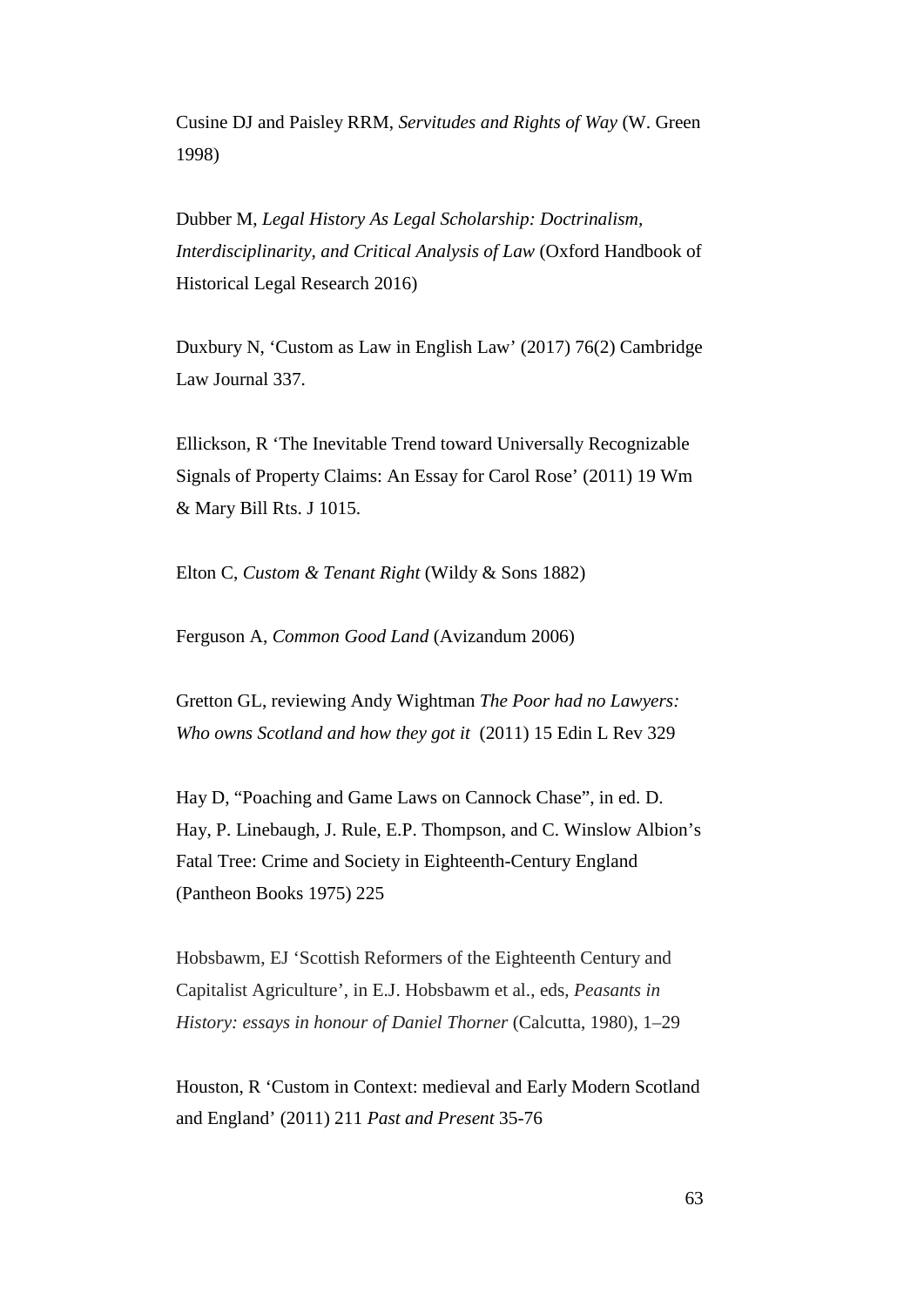Jessel C, *The Law of the Manor* (2d edn Wildy, Simmonds & Hill 2012)

Karsten, P, *Between Law and Custom: "High" and "Low" Legal Cultures in the Lands of the British Diaspora – The United States, Canada, Australia, and New Zealand, 1600-1900* (Cambridge University Press 2002)

Lobban M, 'Custom, nature, and authority: the roots of English legal positivism' in D Lemmings *The British and their laws in the eighteenth century* (Boydell Press 2005 ) 27.

---------- 'Custom, common law reasoning and the law of nations in the nineteenth century' in Perreau-Saussine A &. Murphy JB (eds), *The Nature of Customary Law*: *Legal, Historical and Philosophical Perspectives* (Cambridge 2007) 256.

Lombardo P, 'Legal Archaeology: Recovering the Stories behind the Cases' (2008) Race, Pharmaceuticals and Medical Technology 179

Loughlin, M, 'John Griffith, Obituary: Leading public law scholar who spent most of his career at LSE' The Guardian (London, 25 May 2010)

Macmillan, *Law and Custom* (Thomas Nelson and Sons 1949)

Maute J, 'Response: The Values of Legal Archaeology' (2000) Utah Law Review 223.

Napier M, *Commentaries on the Law of Prescription in Scotland* (Edinburgh 1854)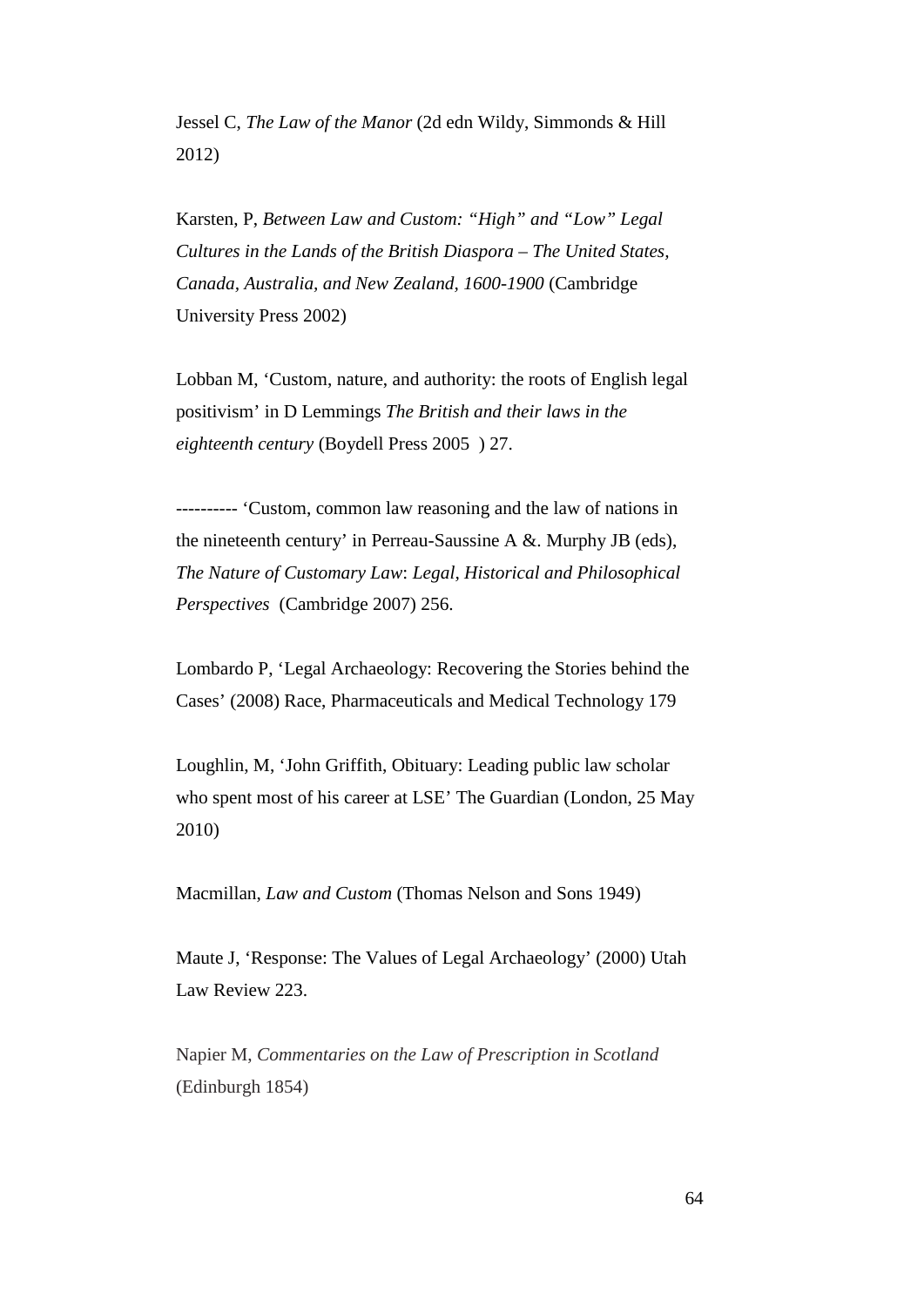Novkov J, 'Legal Archaeology' (2001) 64(2) Political Research Quarterly 348.

Perreau-Saussine A & Murphy, JB, 'The character of customary law: an introduction' in Perreau-Saussine A &. Murphy JB (eds), *The Nature of Customary Law*: *Legal, Historical and Philosophical Perspectives* (Cambridge 2007) 1

Paton G. Campbell H (ed.), *Baron David Hume's Lectures, 1786– 1822* ( vol 3 15 Stair Society 1952)

Pawlisch H, *Sir John Davies and the conquest of Ireland: a study in legal imperialism* (Cambridge University Press 1985)

Pollock F, *A First Book of Jurisprudence* (5<sup>th</sup> edn 1923)

Plucknett TFT, *A Concise History of the Common Law* (5<sup>th</sup> edn) Butterworth 1956)

Rose C, 'The Comedy of the Commons: Custom, Commerce and Inherently Public Property' (1986) 53 U CHI L REV 711

Rankine J, *A Treatise on the Rights and Burdens Incident to the Ownership of Lands and Other Heritages in Scotland* (W Green 1909)

Reid K, *The Law of Property in Scotland* (Law Society of Scotland/Butterworths, 1996), para 491

----------- 'A Note on Law Reporting' in Kenneth Reid and Reinhard Zimmerman (eds), *A History of Private Law in Scotland Vol. 1* (OUP 2000

Salt, HE, *The place of customary rights in English law: with special reference to Jura in re aliena and to freehold* (Fellowship Thesis, University of Cambridge 1924?)

Schauer F, 'Pitfalls in the Interpretation of Customary Law' in Perreau-Saussine A &. Murphy JB (eds), *The Nature of Customary*